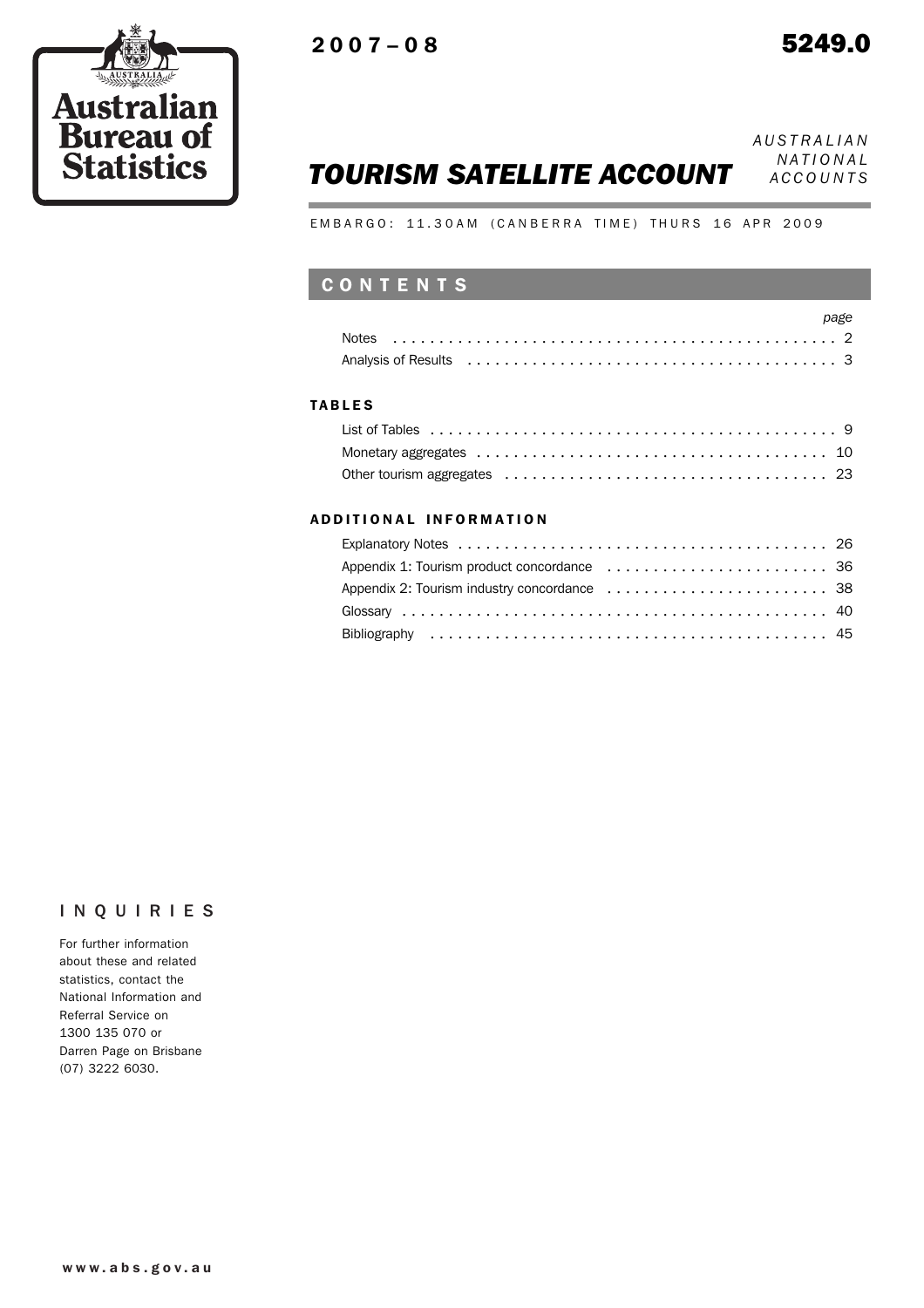## NOTES

| ABOUT THIS PUBLICATION      | This publication presents the key results of the Tourism Satellite Account (TSA) for the<br>years 1999-2000 to 2007-08. Work on the TSA has been funded by the Department of<br>Resources, Energy and Tourism (RET). The complete TSA time series from 1997-98 to<br>2007-08 is available on the data cube associated with this publication on the ABS website.                                                                                                                                                                                                                                                                                                                                                                                                                   |
|-----------------------------|-----------------------------------------------------------------------------------------------------------------------------------------------------------------------------------------------------------------------------------------------------------------------------------------------------------------------------------------------------------------------------------------------------------------------------------------------------------------------------------------------------------------------------------------------------------------------------------------------------------------------------------------------------------------------------------------------------------------------------------------------------------------------------------|
|                             | Tourism is not an industry or product in international statistical standards but is<br>commonly considered an industry by tourism researchers and economic analysts. In the<br>Australian Tourism Satellite Account (TSA), the direct contribution of the tourism<br>industry to the Australian economy has been measured using the demand generated by<br>visitors and the supply of tourism products by domestic producers.                                                                                                                                                                                                                                                                                                                                                     |
| CHANGES IN THIS ISSUE       | The 2007-08 publication reflects results from the annual TSA update process where<br>estimates for the latest year are modelled using movements in visitor consumption, and<br>consequently a less detailed set of information is presented.                                                                                                                                                                                                                                                                                                                                                                                                                                                                                                                                      |
| REVISIONS IN THIS ISSUE     | Revisions have been made to the breakdown of tourism consumption by length of stay in<br>Table 9. These revisions are at classificatory level and do not impact any other tables.                                                                                                                                                                                                                                                                                                                                                                                                                                                                                                                                                                                                 |
|                             | Revisions to source data used in the compilation of the TSA have also resulted in minor<br>revisions to earlier year estimates. In particular, the following revisions impact on<br>estimates for 2006-07:<br>The allocation of total economy imports to tourism products has been revised to<br>replace modelled estimates.<br>Estimates of consumption of education by international visitors have been revised as<br>a result of updated data from the Department of Education, Employment and<br>workplace Relations (DEEWR).<br>Economy wide national accounting aggregates have been revised to make them<br>consistent with the 2007-08 issue of Australian System of National Accounts (cat. no.<br>5204.0), impacting on ratios of tourism to overall economic activity. |
| DATA VALUES AND<br>ROUNDING | All values, unless otherwise indicated, are shown in Australian dollars rounded to the<br>nearest million. Where figures have been rounded, discrepancies may occur between the<br>sums of the component items and totals.                                                                                                                                                                                                                                                                                                                                                                                                                                                                                                                                                        |
| NEXT ISSUE                  | Significant changes will be incorporated in the next issue of this publication due to the<br>planned implementation of the Tourism Satellite Account: Recommended<br>Methodological Framework (TSA: RMF 2008), Australian and New Zealand Standard<br>Industrial Classification (ANZSIC 2006) and the System of National Accounts 2008 (SNA<br>2008). Coinciding with these changes, there will also be a review of some of the<br>methods underlying the compilation of the TSA, most notably the method used to<br>compile tourism employment.                                                                                                                                                                                                                                  |

Brian Pink Australian Statistician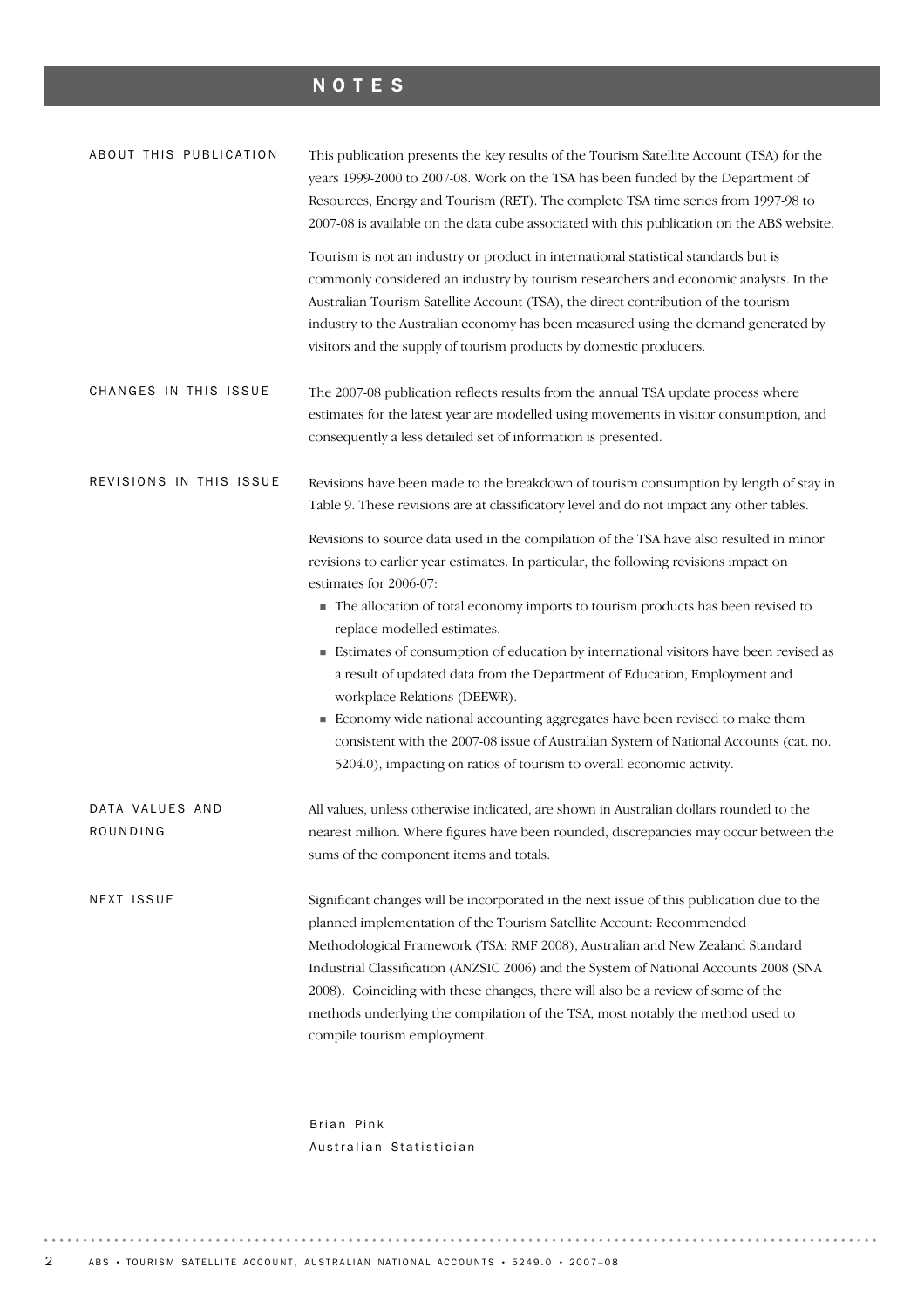KEY RESULTS



**Flow of Tourism Consumption through the Australian Economy (a)**

(a) Tourism consumption is measured in purchaser's prices. Other monetary aggregates are measured in basic prices unless otherwise specified.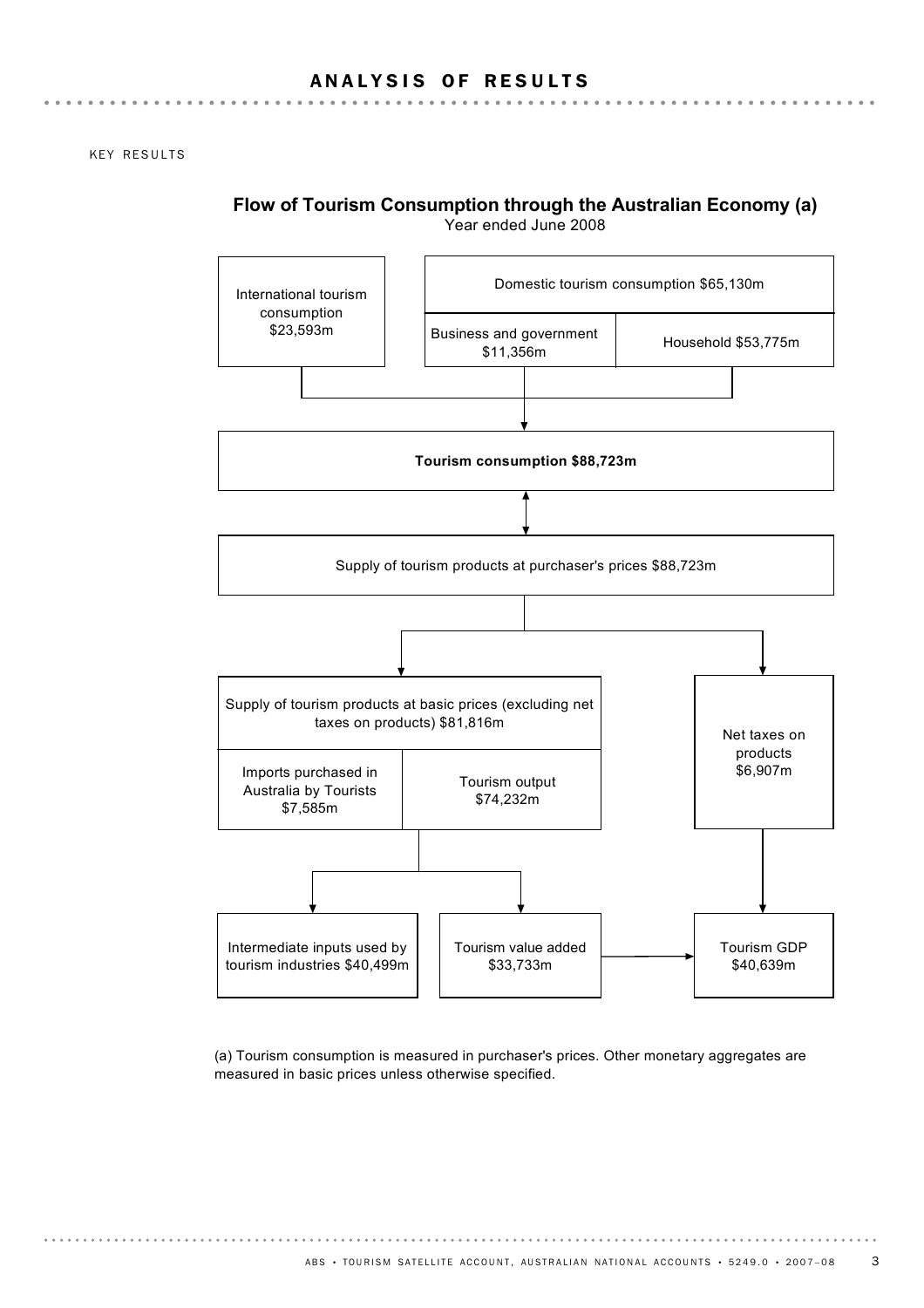#### KEY RESULTS *continued* SELECTED TOURISM AGGREGATES



Tourism consumption is the total value of goods and services consumed by visitors. It is measured in purchaser's prices (the price paid by the tourism consumer). In 2007-08 tourism consumption increased by 4.5% to \$88,723m. The receipts of Australian producers of tourism goods and services exclude product taxes like the GST and include subsidies (collectively known as net taxes). In 2007-08 tourism net taxes on products increased by 4.2% to \$6,907m. Tourism supply at basic prices (consumption less net taxes) increased by 4.6% to \$81,816m.

Imported goods and services consumed by visitors are not part of domestic production by Australian industries. Tourism imports consumed in Australia increased by 14.7% to \$7,585m in 2007-08. Domestic tourism output (supply at basic prices less imports) increased by 3.6% to \$74,232m over the same period.

When producing tourism goods and services Australian businesses use goods and services produced and supplied by other businesses. These are known as intermediate inputs. Tourism intermediate inputs increased by 2.9% to \$40,499m.

Industry gross value added measures the value of production exclusive of product taxes such as the GST. It is the preferred national accounts measure of the production of industries because it is free from distortions in prices caused by changes in tax rates or the introduction of new taxes. TOURISM GROSS VALUE ADDED

> Tourism gross value added is calculated by subtracting tourism intermediate inputs from tourism output at basic prices. In 2007-08 tourism gross value added increased by 4.4% to \$33,733m. Total industry gross value added increased by 8.0% to \$1,039,829m, representing a decrease in tourism share of value added from 3.4% to 3.2%. When comparing tourism to other industries and the total economy it must be understood that tourism is not a distinct industry, rather it comprises a portion of the economic activity classified to ANZSIC industries in the core national accounts.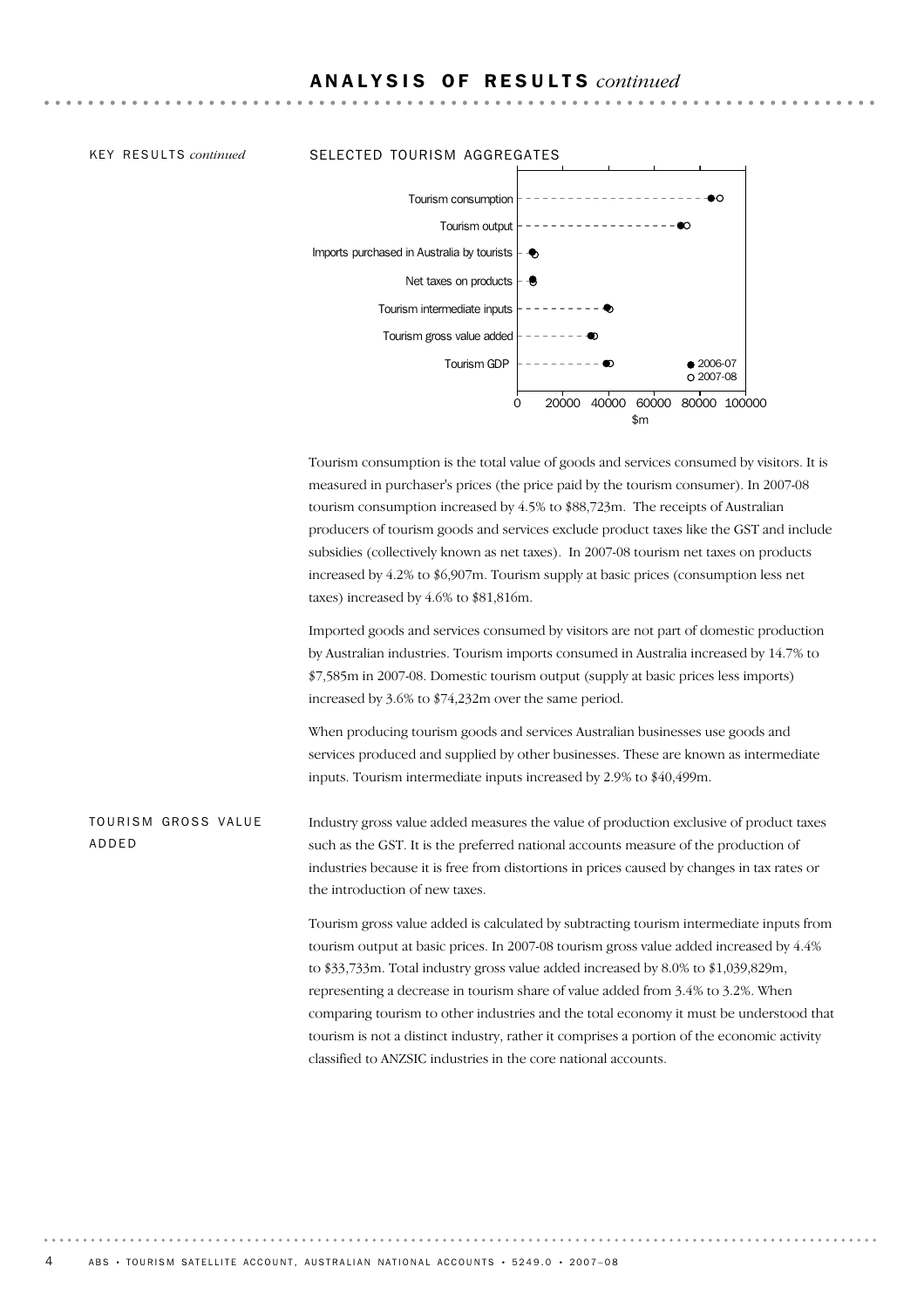ADDED *continued*

#### TOURISM GROSS VALUE GROWTH IN INDUSTRY GROSS VALUE ADDED, CURRENT PRICES



TOURISM GROSS DOMESTIC PRODUCT (TOURISM GDP)

Tourism GDP is calculated by adding tourism net taxes on products to tourism gross value added. In 2007-08 Tourism GDP increased by 4.4% to \$40,639m. With GDP for the Australian economy having increased by 8.3%, the tourism industry has grown at slightly more than half the rate of the total economy.

All the aggregates above are presented in current price terms, and so include the effects of price change as well as the volume of tourism activity. Volume estimates of tourism have not been compiled because of conceptual issues involved in deflating the supply side estimates. In the absence of volume estimates, the tourism share of industry GDP is presented. In 2007-08 the tourism share of GDP was 3.6%, a decrease of 0.1% on 2006-07. This is the sixth annual decrease in tourism share of GDP over the past seven years since a peak of 4.7% in 2000-01. While the peak of 4.7% in 2000-01 was heavily impacted by price increases in tourism services resulting from the introduction of the GST and the volume impact of the Olympic Games, the overall pattern of declining share has continued over a long period.

The key factors behind the fall in the tourism share of GDP in 2007-08 were that Australians travelled less in Australia and more overseas, and that non-tourism related industries grew faster than tourism related industries. Reflecting this is the moderate growth in domestic tourism consumption (4.0%), compared to total outbound expenditure by Australians travelling overseas which rose 11.9% in 2007-08.

COMPONENTS OF TOURISM INDUSTRY GROSS VALUE ADDED Tourism gross value added increased by \$1,437m (4.4%) in 2007-08 to \$33,733m. The largest contributors to the growth in tourism gross value added were Accommodation (up \$438m, 9.6%), Education (up \$368m, 18.0%), Ownership of dwellings (up \$234m, 10.7%), Cafes, restaurants and takeaway food outlets (up \$230m, 7.3%), and Other retail trade (up \$153m, 4.0%). The largest negative contributors were Other manufacturing (down \$130m, 12.8%), due to an increase in consumption of imported goods by visitors, and Motor vehicle hiring (down \$97m, 11.7%).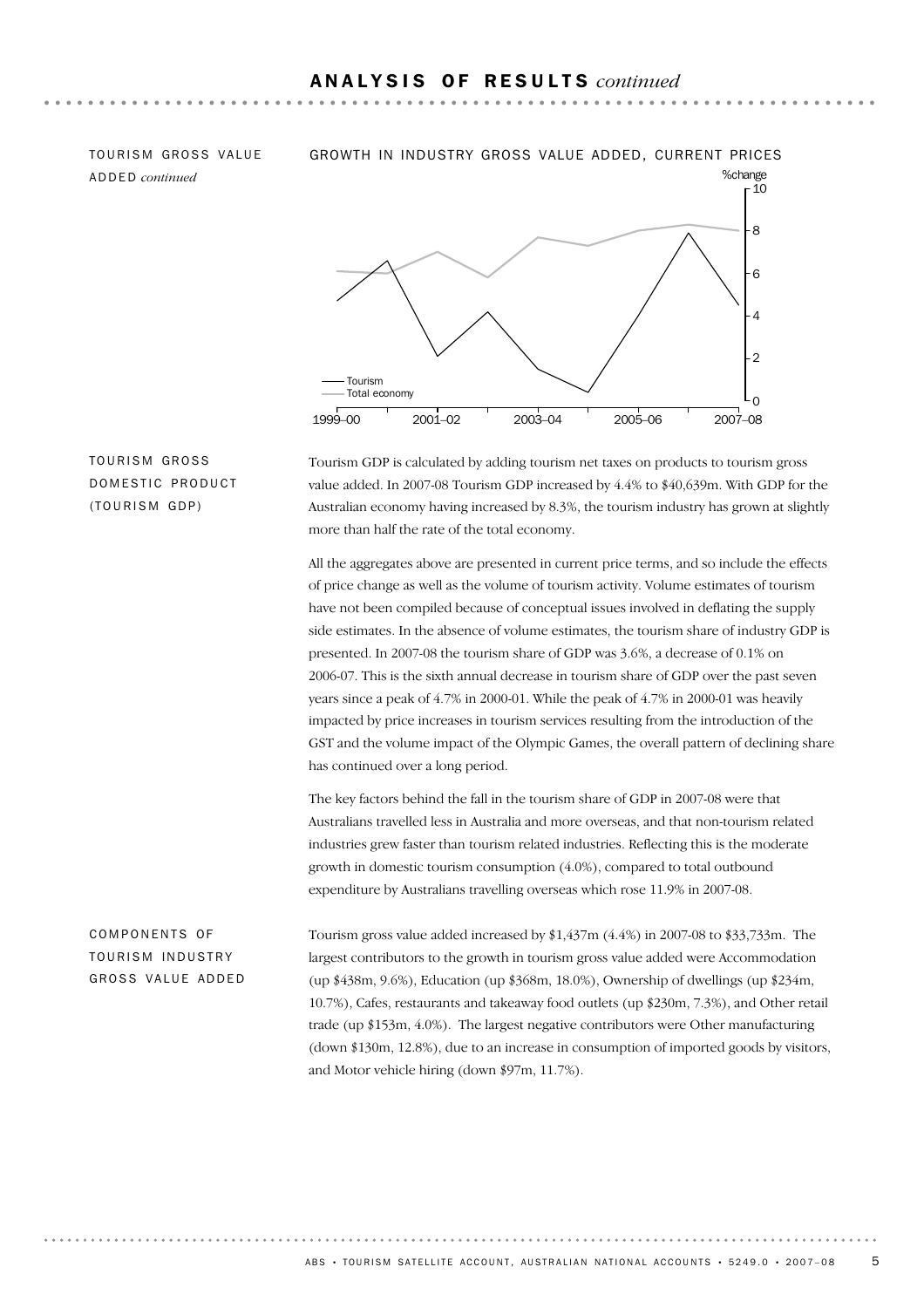TOURISM INDUSTRY GROSS VALUE ADDED *continued*

#### COMPONENTS OF GROWTH IN TOURISM VALUE ADDED, SELECTED INDUSTRIES



#### COMPONENTS OF TOURISM CONSUMPTION

Tourism consumption increased by 4.5% to \$88,723m following strong growth of 7.4% in 2006-07. Domestic tourism consumption increased by 4% to \$65,130m and international tourist consumption increased by 6.1% to \$23,593m.

Domestic tourism consumption represents 73.4% of total tourism consumption, whereas international consumption represents 26.6%. The international component of total tourism consumption has increased in share for the second successive year, increasing from 26.2% in 2006-07 and 25.7% in 2005-06.



#### GROWTH IN TOTAL, DOMESTIC AND INTERNATIONAL TOURISM CONSUMPTION

Of the 4.0% increase in domestic tourism consumption, consumption by households increased by \$2,017m (3.9%) and consumption by business and government increased by \$477m (4.4%).

The major contributors to the increase in domestic tourism consumption were Accommodation services, Takeaway and restaurant meals, and Shopping (including gifts and souvenirs). The major contributors to the increase in international tourism consumption were Education and Accommodation services.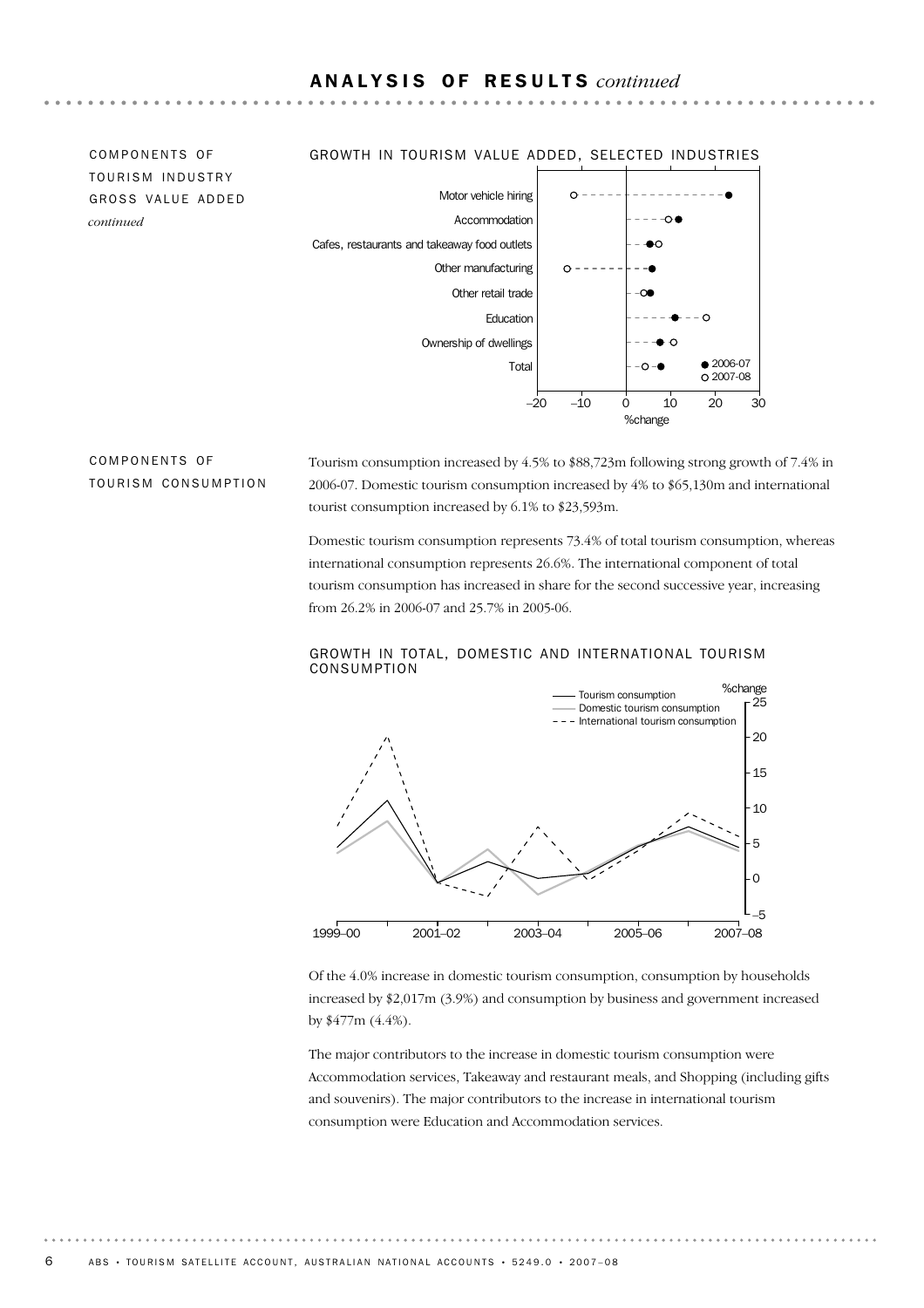|                             | Households | Business/government | International | All visitors |
|-----------------------------|------------|---------------------|---------------|--------------|
|                             | %          | %                   | %             | %            |
| Long distance passenger     |            |                     |               |              |
| transportation              | 8.4        | 32.8                | 23.1          | 15.4         |
| Shopping (including gifts & |            |                     |               |              |
| souvenirs)                  | 18.5       | 0.1                 | 10.9          | 14.1         |
| Takeaway & restaurant meals | 17.7       | 15.2                | 8.7           | 15.0         |
| Accommodation services      | 8.7        | 17.8                | 14.5          | 11.4         |
| Food products               | 9.9        | 2.5                 | 7.4           | 8.3          |
| Fuel (petrol, diesel)       | 8.3        | 14.5                | 1.6           | 7.3          |
| Taxi fares                  | 0.4        | 3.3                 | 1.1           | 1.0          |
| All other tourism products  | 28.1       | 13.8                | 32.7          | 27.5         |
| Total                       | 100.0      | 100.0               | 100.0         | 100.0        |

### SHARE OF TOURISM CONSUMPTION, Selected tourism products-By type of visitor-2007-08

COMPONENTS OF TOURISM CONSUMPTION *continued*

The major contributors to total tourism consumption continue to be Long distance passenger transportation, Takeaway and restaurant meals, Shopping (including gifts and souvenirs) and Accommodation services. Combined, these products contribute 55.9% of total tourism consumption in 2007-08.

INTERNATIONAL TRADE IN TOURISM

Tourism exports are domestically produced goods and services consumed by international visitors to Australia. Tourism imports are consumption of overseas produced goods and services by Australians on overseas trips. In 2007-08 tourism imports grew faster than tourism exports, generating a deficit in the tourism balance of trade (tourism exports less tourism imports).

### INTERNATIONAL TRADE IN TOURISM



TOURISM EMPLOYED PERSONS

The tourism industry employed 497,800 persons in 2007-08, an increase of 15,000 (3.1%) on 2006-07. This compares with an increase of 2.7% in total employed persons in the Australian economy. The tourism share of total employment remained steady at 4.7% when compared to 2006-07, however, over the past decade the tourism share of total employment has decreased by 0.3 percentage points.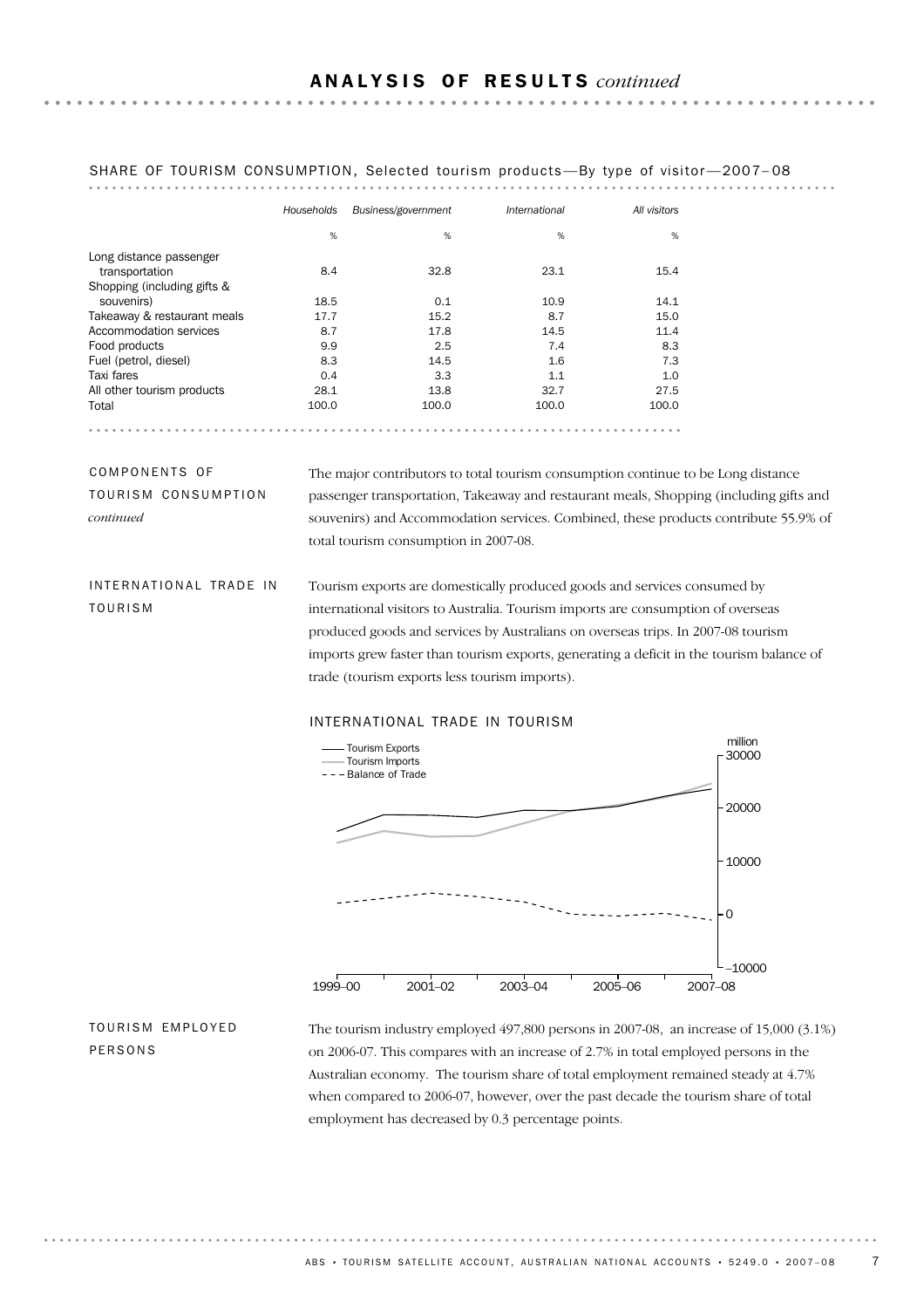#### A N A L Y S I S O F R E S U L T S *continued*

#### VISITOR NUMBERS

The slower annual growth in tourism consumption in 2007–08 (up 4.5%) compared with the annual growth in 2006-07 (up 7.4%) was driven mainly by a decrease in the number of visitors in 2007-08 compared with 2006-07. Between 2006-07 and 2007-08 domestic trips decreased by 1.1%, driven by decreases in the number of overnight trips (down 1.8%) and day trips (down 0.7%). International trips showed a slight decrease (down 0.2%). The overall decrease in the number of international visitors to Australia was driven mainly by falls in the number of visitors from Japan, United Kingdom and Korea.

In contrast, the number of Australians travelling overseas grew strongly by 11.2% in 2007-08, with the strong growth driven by the increased number of Australians visiting Indonesia, Thailand and United States of America.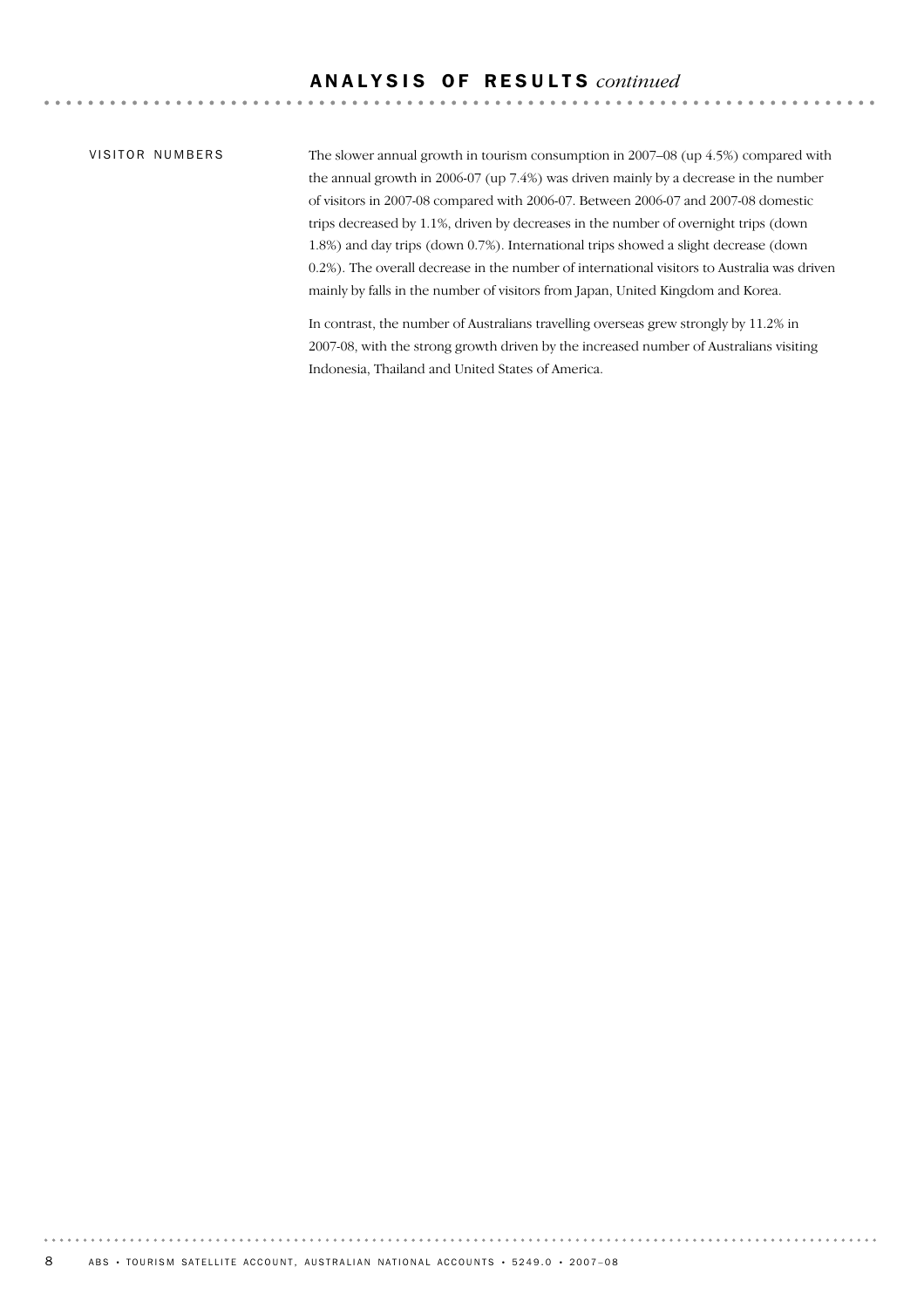## LIST OF TABLES

#### MONETARY AGGREGATES

#### *page*

| 1            | Tourism industry share of gross domestic product $\dots \dots \dots \dots \dots \dots \dots$                 |
|--------------|--------------------------------------------------------------------------------------------------------------|
| $\mathbf{2}$ |                                                                                                              |
| 3            |                                                                                                              |
| 4            |                                                                                                              |
| 5            | Gross value added, by industry division $\dots \dots \dots \dots \dots \dots \dots \dots \dots$              |
| 6            | Tourism consumption $\ldots \ldots \ldots \ldots \ldots \ldots \ldots \ldots \ldots \ldots \ldots \ldots$ 16 |
| 7            |                                                                                                              |
| 8            | Average tourism consumption, by type of visitor $\dots \dots \dots \dots \dots \dots$                        |
| 9            | Domestic tourism consumption, by length of stay $\dots \dots \dots \dots \dots \dots$ 20                     |
| 10           | Tourism consumption, by Australian residents – outbound trips $\dots \dots$ 22                               |
| 11           | Tourism consumption, by non-residents – inbound trips $\dots \dots \dots \dots$ 22                           |
|              |                                                                                                              |

#### OTHER TOURISM AGGREGATES

| <b>13</b> Number of tourism trips, by type of visitor $\dots \dots \dots \dots \dots \dots \dots \dots$ 23 |
|------------------------------------------------------------------------------------------------------------|
| <b>14</b> Short-term arrivals, international visitors – by country of residence $\dots \dots$ 24           |
| <b>15</b> Short-term departures, Australian residents – by main destination $\dots \dots$ 25               |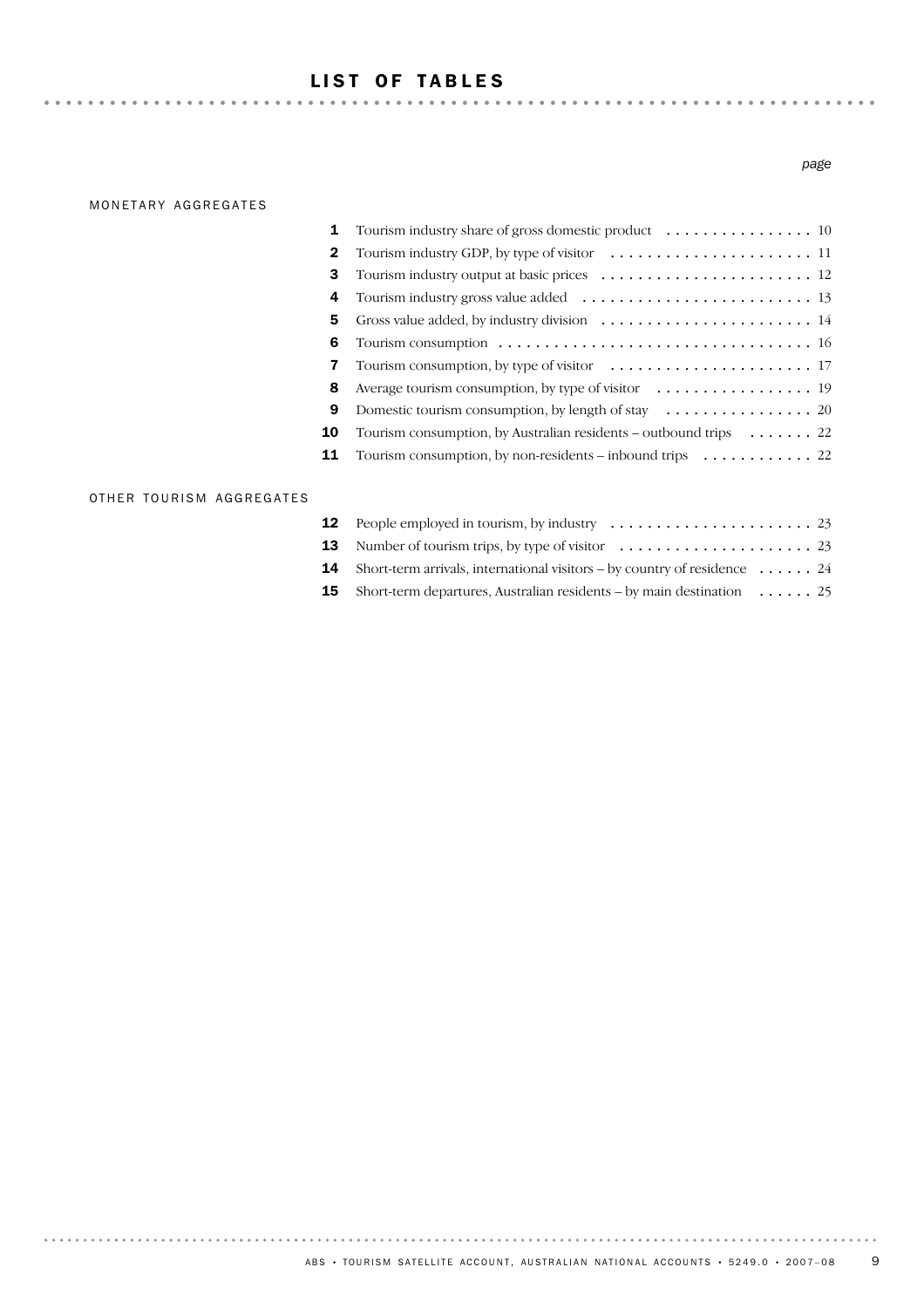#### 1 TOURISM INDUSTRY SHARE OF GROSS DOMESTIC PRODUCT

#### *1999-2000 2000-01 2001-02 2002-03 2003-04 2004-05 2005-06 2006-07 2007-08* TOURISM GROSS DOMESTIC PRODUCT AND ASSOCIATED STATISTICS Tourism gross value added at basic prices *(\$m)* 24 919 26 557 27 111 28 251 28 665 28 779 29 944 32 296 33 733 plus Net taxes on tourism products (\$*m*)  $3\ 279$  5 817 5 675 5 849 5 817 5 855 6 187 6 629 6 907<br>equals tourism GDP (\$*m*)  $28\ 199$  32 374 32 786 34 101 34 483 34 634 36 131 38 925 40 639 equals tourism GDP *(\$m)* 28 199 32 374 32 786 34 101 34 483 34 634 36 131 38 925 40 639 Gross domestic product(a) *(\$m)* 645 058 689 262 735 714 781 675 841 351 897 642 967 454 1 045 674 1 132 172 Tourism share of gross value added(b) *(%)* 4.2 4.2 4.0 4.0 3.7 3.5 3.4 3.4 3.2 Tourism share of gross domestic product(b) *(%)* 4.4 4.7 4.5 4.4 4.1 3.9 3.7 3.7 3.6 PERCENTAGE CHANGES (c) Tourism gross value added at basic prices *(%)* 4.7 6.6 2.1 4.2 1.5 0.4 4.0 7.9 4.4 plus Net taxes on tourism products *(%)* 6.5 77.4 –2.4 3.1 –0.5 0.7 5.7 7.1 4.2 equals tourism GDP *(%)* 4.9 14.8 1.3 4.0 1.1 0.4 4.3 7.7 4.4 Gross domestic product *(%)* 6.1 6.9 6.7 6.2 7.6 6.7 7.8 8.1 8.3

(a) Source: *Australian System of National Accounts, 2007-2008* (cat. no. 5204.0).

(b) Only the direct tourism shares are included here. For an activity to be included as tourism, there must be a direct relationship between the visitor and the producer of the good or service.

(c) Percentage change on previous year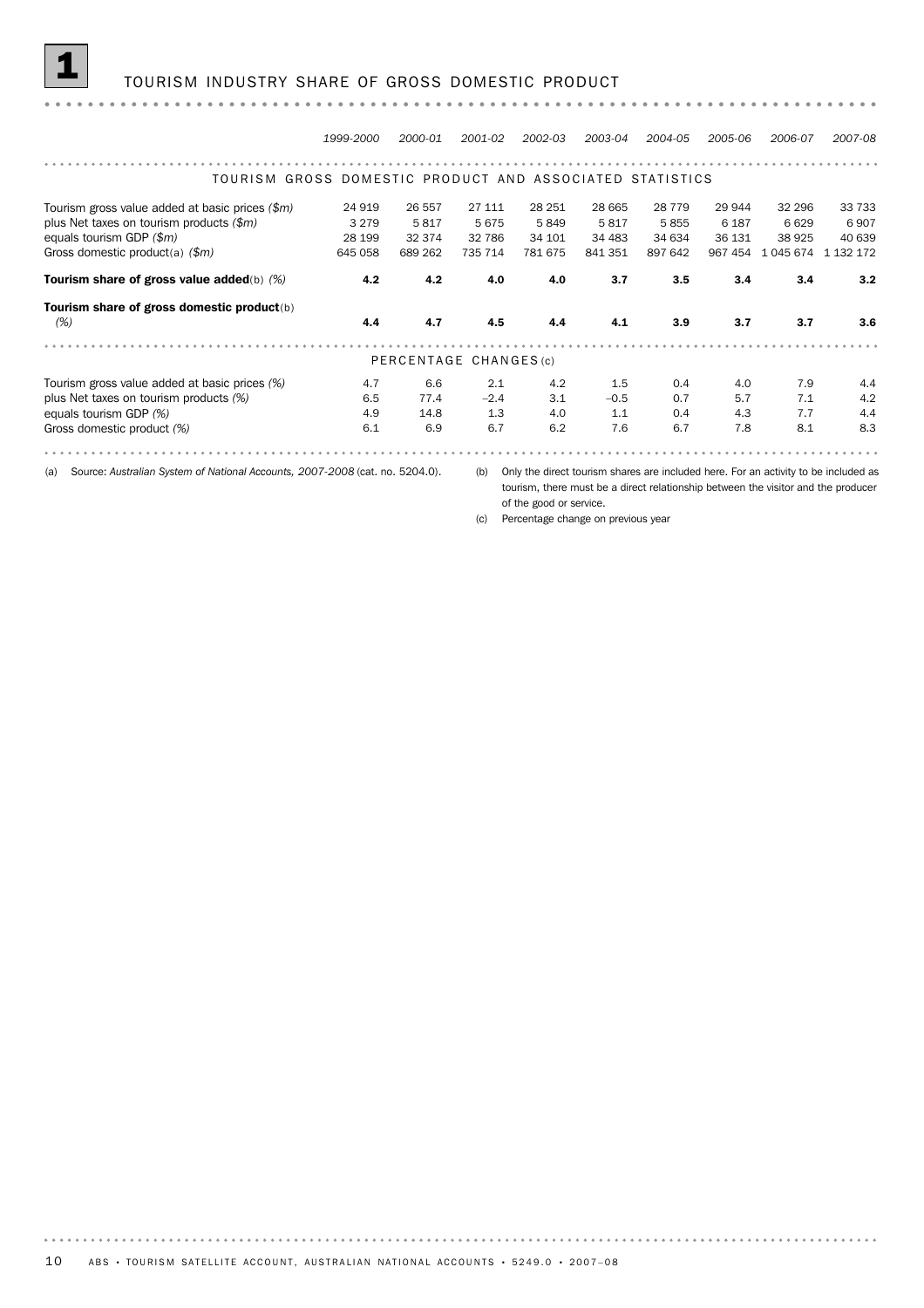

#### TOURISM INDUSTRY GDP, By type of visitor

. . . . . . . . . . . . . . . . . . .

*1999-2000 2000-01 2001-02 2002-03 2003-04 2004-05 2005-06 2006-07 2007-08* TOURISM INDUSTRY GDP (\$m) Domestic Households 18 424 20 547 20 649 21 721 21 999 22 169 22 971 24 461 25 307 Business/government 3 396 3 721 3 755 3 944 3 868 3 908 4 183 4 635 4 777 *Total 21 820 24 269 24 404 25 665 25 867 26 077 27 154 29 097 30 085* International 6 377 8 106 8 379 8 436 8 616 8 557 8 977 9 828 10 555 *Total 28 199 32 374 32 786 34 101 34 483 34 634 36 131 38 925 40 639* SHARE OF TOURISM INDUSTRY GDP (%) Domestic Households 65.3 63.5 63.0 63.7 63.8 64.0 63.6 62.8 62.3 Business/government 12.0 11.5 11.5 11.6 11.2 11.3 11.6 11.9 11.8<br>
Total 57.4 75.0 74.4 75.3 75.0 75.3 75.2 74.8 74.0 *Total 77.4 75.0 74.4 75.3 75.0 75.3 75.2 74.8 74.0* International 22.6 25.0 25.6 24.7 25.0 24.7 24.8 25.2 26.0 *Total 100.0 100.0 100.0 100.0 100.0 100.0 100.0 100.0 100.0* TOURISM INDUSTRY SHARE OF GDP (%) Domestic Households 2.9 3.0 2.8 2.8 2.6 2.5 2.4 2.3 2.2 Business/government 0.5 0.5 0.5 0.5 0.5 0.4 0.4 0.4 0.4 *Total 3.4 3.5 3.3 3.3 3.1 2.9 2.8 2.8 2.7* International 1.0 1.2 1.1 1.1 1.0 1.0 0.9 0.9 0.9 *Total 4.4 4.7 4.5 4.4 4.1 3.9 3.7 3.7 3.6*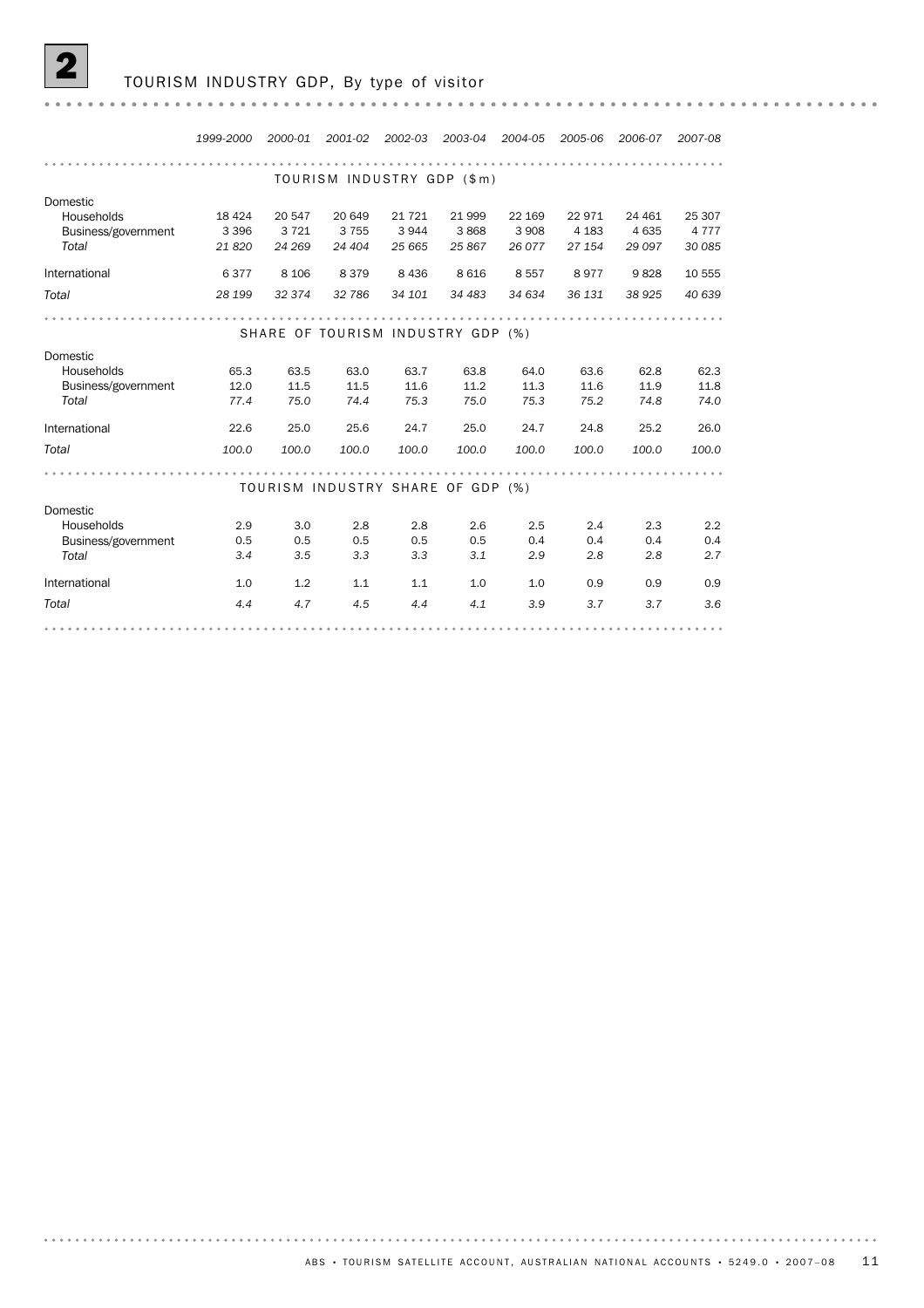#### 3 TOURISM INDUSTRY OUTPUT AT BASIC PRICES

|                                         | 1999-2000 | 2000-01 | 2001-02 | 2002-03 | 2003-04 | 2004-05 | 2005-06 | 2006-07 | 2007-08 |
|-----------------------------------------|-----------|---------|---------|---------|---------|---------|---------|---------|---------|
|                                         | \$m       | \$m     | \$m\$   | \$m     | \$m     | \$m     | \$m     | \$m     | \$m     |
|                                         |           |         |         |         |         |         |         |         |         |
| Tourism characteristic industries       |           |         |         |         |         |         |         |         |         |
| Travel agency and tour operator         |           |         |         |         |         |         |         |         |         |
| services                                | 1936      | 2 0 0 9 | 1955    | 1969    | 1928    | 1912    | 2058    | 2 2 0 1 | 2 2 7 0 |
| Taxi transport                          | 550       | 613     | 583     | 572     | 620     | 601     | 696     | 833     | 821     |
| Air and water transport                 | 10 218    | 11 049  | 10 579  | 10 323  | 10 2 26 | 10 509  | 10 933  | 11 702  | 11 936  |
| Motor vehicle hiring                    | 884       | 888     | 906     | 944     | 897     | 988     | 1 0 9 5 | 1348    | 1 1 9 1 |
| Accommodation                           | 6 1 3 4   | 6944    | 7 1 2 4 | 7371    | 7 3 4 8 | 7 508   | 8 0 7 0 | 9021    | 9889    |
| Cafes, restaurants and food outlets     | 7 6 9 0   | 7864    | 8 1 5 6 | 8 4 5 0 | 8 4 2 4 | 8512    | 8821    | 9 2 9 1 | 9972    |
| Total tourism characteristic industries | 27 411    | 29 366  | 29 304  | 29 630  | 29 4 43 | 30 030  | 31 673  | 34 395  | 36 0 78 |
| Tourism connected industries            |           |         |         |         |         |         |         |         |         |
| Clubs, pubs, taverns and bars           | 1861      | 1924    | 1976    | 2 0 4 7 | 2 0 8 5 | 2 1 1 5 | 2 1 9 8 | 2 3 5 2 | 2 4 8 8 |
| Other road transport                    | 1944      | 1818    | 1775    | 1792    | 2 0 0 7 | 1987    | 2 0 8 1 | 2 2 7 6 | 2 2 0 8 |
| Rail transport                          | 841       | 794     | 782     | 790     | 923     | 915     | 965     | 1076    | 1086    |
| Food manufacturing                      | 3 1 4 7   | 3 4 4 2 | 3 2 7 6 | 3 4 1 8 | 3 3 7 7 | 3 2 2 9 | 3 4 8 8 | 3831    | 3808    |
| Beverage manufacturing                  | 1 2 7 2   | 1431    | 1436    | 1527    | 1535    | 1596    | 1742    | 2 0 0 8 | 1950    |
| Transport equipment manufacturing       | 632       | 675     | 734     | 672     | 632     | 562     | 674     | 631     | 531     |
| Other manufacturing                     | 4 4 0 0   | 5 2 1 1 | 4597    | 4594    | 3791    | 3 2 9 9 | 2846    | 3 0 1 0 | 2624    |
| Automotive fuel retailing               | 640       | 700     | 736     | 782     | 749     | 766     | 782     | 816     | 863     |
| Other retail trade                      | 5 3 8 4   | 5964    | 6 2 8 5 | 6 6 8 1 | 6343    | 6444    | 6 5 5 4 | 6912    | 7 1 8 9 |
| Casinos and other gambling services     | 246       | 252     | 249     | 257     | 284     | 290     | 299     | 328     | 323     |
| Libraries, museums and arts             | 642       | 733     | 700     | 731     | 813     | 803     | 720     | 775     | 850     |
| Other entertainment services            | 1 3 0 3   | 1486    | 1421    | 1 4 8 3 | 1649    | 1630    | 1 4 6 3 | 1574    | 1726    |
| Education                               | 1 2 2 7   | 1550    | 1831    | 1861    | 2 1 8 3 | 2 1 5 2 | 2 3 9 4 | 2658    | 3 1 3 5 |
| Ownership of dwellings                  | 1721      | 1829    | 1957    | 2 0 2 8 | 2 0 8 0 | 2 3 2 6 | 2 4 8 7 | 2676    | 2961    |
| Total tourism connected industries      | 25 25 9   | 27809   | 27 756  | 28 663  | 28 453  | 28 1 15 | 28 693  | 30 925  | 31 743  |
| All other industries                    | 6 2 0 7   | 6 0 0 8 | 5967    | 6 2 1 2 | 6466    | 6 1 2 4 | 6 1 9 1 | 6323    | 6 4 1 1 |
| <b>Total</b>                            | 58 877    | 63 183  | 63 026  | 64 505  | 64 362  | 64 270  | 66 557  | 71 642  | 74 232  |
|                                         |           |         |         |         |         |         |         |         |         |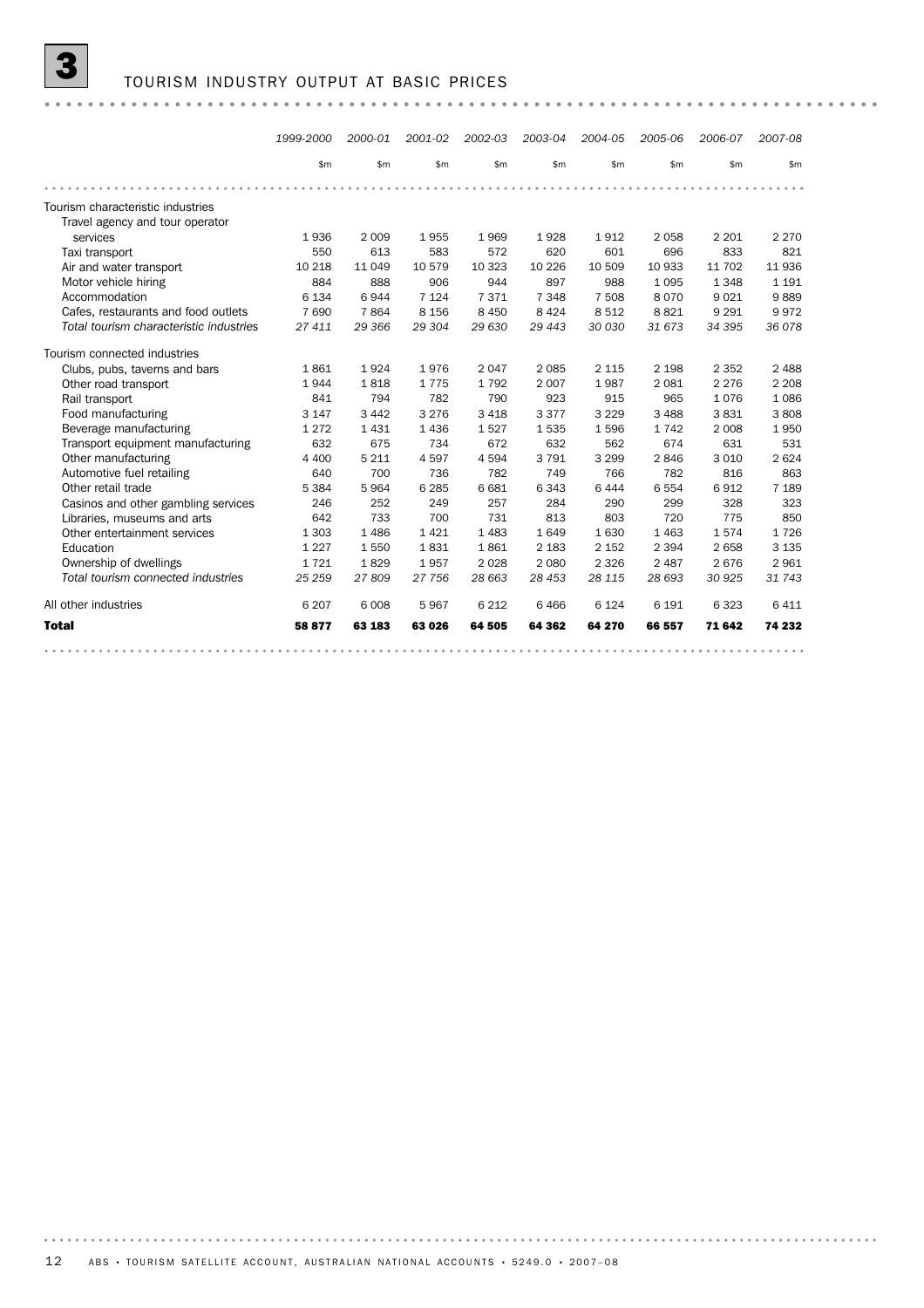

#### 4 TOURISM INDUSTRY GROSS VALUE ADDED

|                                                                      | 1999-2000 | 2000-01 | 2001-02 | 2002-03 | 2003-04 | 2004-05 | 2005-06 | 2006-07 | 2007-08 |
|----------------------------------------------------------------------|-----------|---------|---------|---------|---------|---------|---------|---------|---------|
|                                                                      | \$m       | \$m\$   | \$m\$   | \$m\$   | \$m     | \$m\$   | \$m\$   | \$m     | \$m     |
|                                                                      |           |         |         |         |         |         |         |         |         |
| Tourism Characteristic industries<br>Travel agency and tour operator |           |         |         |         |         |         |         |         |         |
| services                                                             | 1 2 1 1   | 1 1 3 6 | 1 1 0 6 | 1 1 1 3 | 1 2 4 5 | 1 2 3 5 | 1 3 2 9 | 1421    | 1465    |
| Taxi transport                                                       | 225       | 250     | 238     | 234     | 253     | 245     | 284     | 340     | 335     |
| Air and water transport                                              | 3 1 2 6   | 3 2 8 6 | 3 4 5 9 | 3795    | 3 6 3 2 | 3 7 3 4 | 3884    | 4 1 5 6 | 4 2 4 1 |
| Motor vehicle hiring                                                 | 546       | 548     | 559     | 583     | 554     | 610     | 676     | 832     | 735     |
| Accommodation                                                        | 3 0 9 2   | 3 500   | 3591    | 3 7 1 6 | 3 7 0 4 | 3785    | 4 0 6 8 | 4 5 4 7 | 4985    |
| Cafes, restaurants and food outlets                                  | 2 601     | 2 6 6 0 | 2 7 5 9 | 2858    | 2849    | 2879    | 2984    | 3 1 4 3 | 3 3 7 3 |
| Total tourism characteristic                                         |           |         |         |         |         |         |         |         |         |
| industries                                                           | 10800     | 11 380  | 11 712  | 12 299  | 12 237  | 12488   | 13 2 25 | 14 439  | 15 135  |
| <b>Tourism Connected industries</b>                                  |           |         |         |         |         |         |         |         |         |
| Clubs, pubs, taverns and bars                                        | 798       | 825     | 847     | 877     | 894     | 907     | 942     | 1 0 0 8 | 1067    |
| Other road transport                                                 | 824       | 770     | 753     | 760     | 851     | 842     | 882     | 965     | 936     |
| Rail transport                                                       | 428       | 405     | 398     | 402     | 471     | 466     | 492     | 549     | 553     |
| Food manufacturing                                                   | 778       | 852     | 811     | 846     | 835     | 799     | 863     | 948     | 942     |
| Beverage manufacturing                                               | 459       | 517     | 518     | 551     | 554     | 576     | 629     | 725     | 704     |
| Transport equipment manufacturing                                    | 185       | 198     | 215     | 197     | 186     | 165     | 198     | 185     | 156     |
| Other manufacturing                                                  | 1484      | 1758    | 1550    | 1549    | 1 2 7 9 | 1 1 1 3 | 960     | 1 0 1 5 | 885     |
| Automotive fuel retailing                                            | 202       | 220     | 232     | 246     | 236     | 241     | 246     | 257     | 272     |
| Other retail trade                                                   | 2967      | 3 2 8 7 | 3 4 6 4 | 3682    | 3 4 9 6 | 3551    | 3612    | 3809    | 3 9 6 2 |
| Casinos and other gambling services                                  | 138       | 141     | 139     | 144     | 159     | 162     | 167     | 184     | 181     |
| Libraries, museums and arts                                          | 349       | 398     | 381     | 397     | 442     | 437     | 392     | 422     | 462     |
| Other entertainment services                                         | 365       | 417     | 398     | 416     | 462     | 457     | 410     | 441     | 484     |
| Education                                                            | 946       | 1 1 9 5 | 1411    | 1 4 3 5 | 1683    | 1659    | 1846    | 2 0 4 9 | 2417    |
| Ownership of dwellings                                               | 1414      | 1502    | 1608    | 1666    | 1709    | 1911    | 2 0 4 3 | 2 1 9 8 | 2 4 3 2 |
| Total tourism connected industries                                   | 11337     | 12484   | 12 7 26 | 13 169  | 13 25 6 | 13 28 6 | 13 682  | 14 7 55 | 15 4 53 |
| All other industries                                                 | 2 7 8 1   | 2692    | 2674    | 2 7 8 4 | 3 1 7 2 | 3 0 0 5 | 3 0 3 8 | 3 1 0 2 | 3 1 4 5 |
| Total                                                                | 24 919    | 26 557  | 27 111  | 28 251  | 28 665  | 28 7 79 | 29 944  | 32 296  | 33 733  |
| Net taxes on tourism products                                        | 3 2 7 9   | 5817    | 5675    | 5849    | 5817    | 5855    | 6 187   | 6629    | 6907    |
| <b>Tourism GDP</b>                                                   | 28 199    | 32 374  | 32786   | 34 101  | 34 483  | 34 634  | 36 131  | 38 925  | 40 639  |
|                                                                      |           |         |         |         |         |         |         |         |         |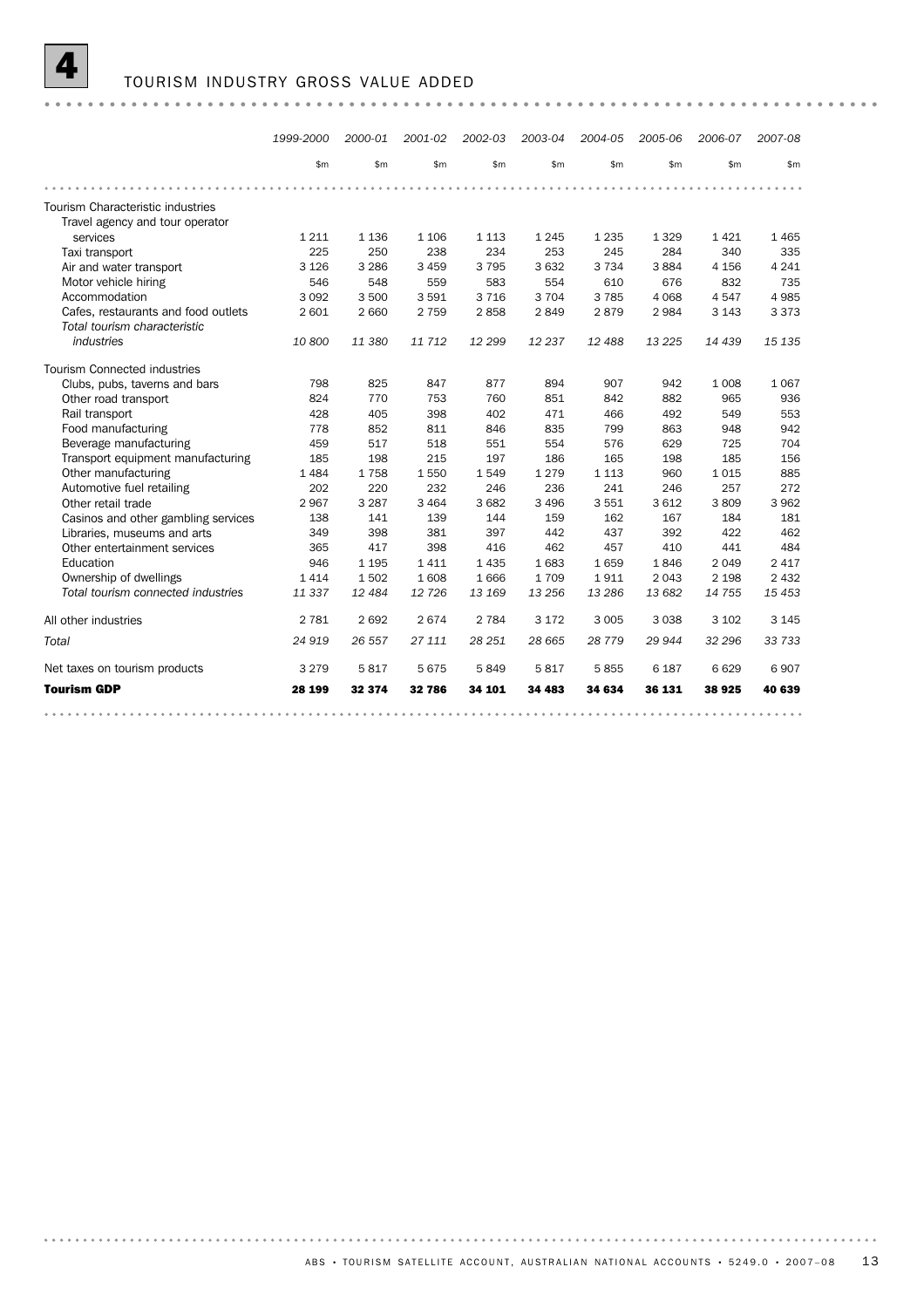|                                    | 1999-2000 | 2000-01        | 2001-02                          | 2002-03  | 2003-04        | 2004-05        | 2005-06                  | 2006-07        | 2007-08        |  |  |  |
|------------------------------------|-----------|----------------|----------------------------------|----------|----------------|----------------|--------------------------|----------------|----------------|--|--|--|
|                                    |           |                |                                  |          |                |                |                          |                |                |  |  |  |
| TOURISM GROSS VALUE ADDED (\$m)    |           |                |                                  |          |                |                |                          |                |                |  |  |  |
| Agriculture, forestry and fishing  | 286       | 313            | 295                              | 307      | 331            | 312            | 337                      | 368            | 367            |  |  |  |
| Mining                             | 16        | 18             | 16                               | 16       | 14             | 12             | 9                        | 7              | 7              |  |  |  |
| Manufacturing                      | 2914      | 3 3 3 1        | 3 1 0 2                          | 3 1 5 1  | 2862           | 2 6 6 1        | 2 659                    | 2884           | 2 6 9 8        |  |  |  |
| Electricity, gas and water supply  | 5         | 6              | 5                                | 5        | $\overline{4}$ | $\overline{4}$ | 3                        | $\overline{2}$ | $\overline{2}$ |  |  |  |
| Construction                       |           |                | $\overline{\phantom{0}}$         |          |                |                | $\overline{\phantom{0}}$ |                |                |  |  |  |
| Wholesale trade                    | 629       | 581            | 620                              | 663      | 1028           | 1 0 6 0        | 1076                     | 1 1 1 7        | 1 1 7 8        |  |  |  |
| Retail trade                       | 4949      | 5423           | 5632                             | 5925     | 5 6 8 9        | 5 7 3 5        | 5833                     | 6 2 1 5        | 6448           |  |  |  |
| Accommodation, cafes and           |           |                |                                  |          |                |                |                          |                |                |  |  |  |
| restaurants                        | 5 0 8 9   | 5 5 5 1        | 5 7 1 0                          | 5911     | 5913           | 6 0 20         | 6 3 8 7                  | 7 0 0 6        | 7 608          |  |  |  |
| Transport and storage              | 6 0 9 4   | 6 1 0 2        | 6 2 0 7                          | 6562     | 6797           | 6866           | 7 2 2 8                  | 7820           | 7913           |  |  |  |
| Communication services             | 378       | 317            | 315                              | 328      | 298            | 248            | 249                      | 199            | 208            |  |  |  |
| Finance and insurance              | 8         | $\overline{7}$ | $\overline{7}$                   | 8        | 9              | 8              | 8                        | 7              | 8              |  |  |  |
| Property and business services     | 644       | 665            | 683                              | 711      | 714            | 768            | 835                      | 1 0 0 7        | 935            |  |  |  |
| Government administration and      |           |                |                                  |          |                |                |                          |                |                |  |  |  |
| defence                            | 84        | 70             | 70                               | 73       | 66             | 55             | 56                       | 44             | 46             |  |  |  |
| Education                          | 946       | 1 1 9 5        | 1411                             | 1 4 3 5  | 1683           | 1659           | 1846                     | 2 0 4 9        | 2 4 1 7        |  |  |  |
| Health and community services      | 533       | 446            | 443                              | 463      | 420            | 349            | 352                      | 281            | 294            |  |  |  |
| Cultural and recreational services | 852       | 956            | 918                              | 957      | 1 0 6 3        | 1056           | 969                      | 1 0 4 7        | 1 1 2 7        |  |  |  |
| Personal and other services        | 74        | 67             | 64                               | 66       | 60             | 50             | 47                       | 38             | 39             |  |  |  |
| Ownership of dwellings(b)          | 1 4 1 8   | 1506           | 1612                             | 1670     | 1714           | 1917           | 2 0 4 9                  | 2 2 0 4        | 2 4 3 9        |  |  |  |
| Total                              | 24 919    | 26 557         | 27 111                           | 28 251   | 28 665         | 28 7 7 9       | 29 944                   | 32 296         | 33 733         |  |  |  |
|                                    |           |                |                                  |          |                |                |                          |                |                |  |  |  |
|                                    |           |                | TOTAL GROSS VALUE ADDED (\$m)(c) |          |                |                |                          |                |                |  |  |  |
| Agriculture, forestry and fishing  | 20818     | 24 9 28        | 29 8 20                          | 23 25 6  | 26 663         | 26 834         | 27 457                   | 23 152         | 26 497         |  |  |  |
| Mining                             | 27 370    | 34 589         | 35 437                           | 35 617   | 33 623         | 45 286         | 64 928                   | 81 415         | 86 672         |  |  |  |
| Manufacturing                      | 78 149    | 79 500         | 81 136                           | 88 765   | 95 439         | 96 596         | 99 172                   | 103 292        | 108 834        |  |  |  |
| Electricity, gas and water supply  | 14 7 5 5  | 16 037         | 17 124                           | 18 5 64  | 19 4 19        | 20 697         | 22 082                   | 21 854         | 24 8 27        |  |  |  |
| Construction                       | 39 199    | 33 930         | 39 671                           | 44 512   | 51 732         | 57 457         | 62 474                   | 72 408         | 82 139         |  |  |  |
| Wholesale trade                    | 31 316    | 32 192         | 35 033                           | 39 0 34  | 41 738         | 43 513         | 45 073                   | 47 626         | 50 789         |  |  |  |
| Retail trade                       | 39 854    | 39 846         | 43 695                           | 46836    | 50 767         | 52 750         | 54 728                   | 56 342         | 60 144         |  |  |  |
| Accommodation, cafes and           |           |                |                                  |          |                |                |                          |                |                |  |  |  |
| restaurants                        | 15 0 70   | 15848          | 15877                            | 16 360   | 18 450         | 19 3 93        | 20 092                   | 20 461         | 21 350         |  |  |  |
| Transport and storage              | 29 3 28   | 30 564         | 32 458                           | 34 559   | 37 754         | 41 314         | 43 632                   | 48 409         | 53 454         |  |  |  |
| <b>Communication services</b>      | 19 507    | 20 086         | 20 473                           | 21 7 4 5 | 22 7 1 7       | 23 902         | 23 453                   | 24 616         | 23 866         |  |  |  |
| Finance and insurance              | 40 135    | 44 866         | 50 405                           | 52 950   | 57898          | 63 2 2 1       | 69 182                   | 76 576         | 81 298         |  |  |  |
| Property and business services     | 73 956    | 82 199         | 84 885                           | 91874    | 98 4 94        | 104 689        | 112 705                  | 124 830        | 135 375        |  |  |  |
| Government administration and      |           |                |                                  |          |                |                |                          |                |                |  |  |  |
| defence                            | 24 190    | 25 545         | 28 29 8                          | 29 876   | 32 437         | 34 472         | 37 822                   | 40 667         | 43 048         |  |  |  |
| Education                          | 27821     | 29 7 63        | 31 295                           | 33 618   | 35 4 30        | 38 377         | 41 138                   | 43 036         | 45 382         |  |  |  |
| Health and community services      | 35 7 15   | 38 846         | 41 666                           | 44 881   | 48 914         | 52 2 2 6       | 56 868                   | 61 650         | 65 350         |  |  |  |
| Cultural and recreational services | 8538      | 9 4 0 5        | 9871                             | 11 2 10  | 12 643         | 13 195         | 14 091                   | 15 571         | 16 174         |  |  |  |
| Personal and other services        | 12 4 25   | 12816          | 14 050                           | 14 3 45  | 15 342         | 16 891         | 17 713                   | 19 183         | 21 062         |  |  |  |
| Ownership of dwellings(b)          | 54 486    | 57 163         | 60 610                           | 63 048   | 66 691         | 71 046         | 75 349                   | 81 410         | 93 567         |  |  |  |
| Total                              | 592 632   | 628 123        | 671 804                          | 711 050  | 766 151        | 821 859        | 887959                   | 962 501        | 1039829        |  |  |  |
|                                    |           |                |                                  |          |                |                |                          |                |                |  |  |  |

— nil or rounded to zero (including null cells)

(a) See Appendix 2 for concordance between tourism related industries and the Australian and New Zealand Standard Industrial Classification.

(b) Part of Property and business services ANZSIC division.

(c) Source: Australian System of National Accounts, 2007-08 (cat. no. 5204.0).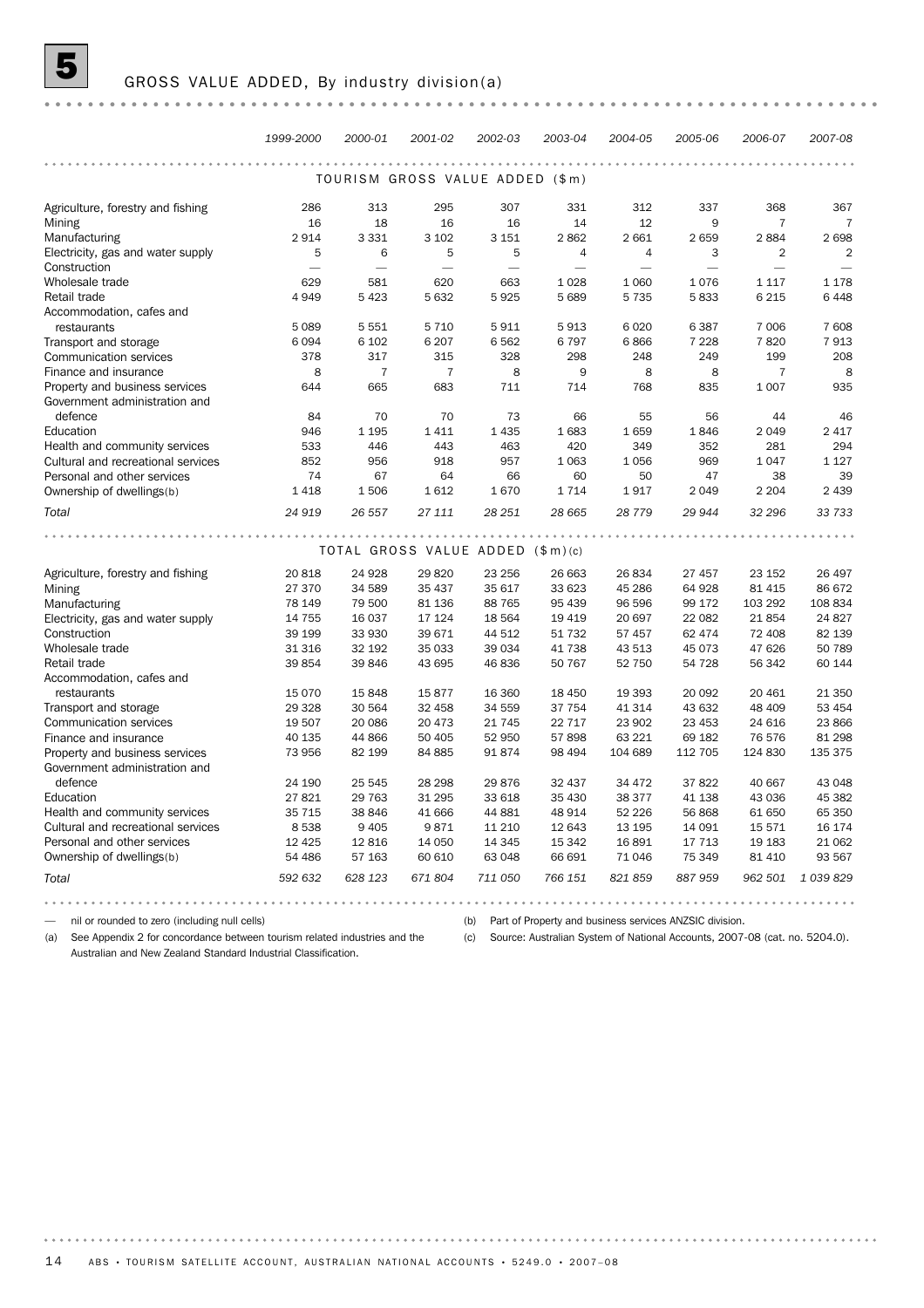*1999-2000 2000-01 2001-02 2002-03 2003-04 2004-05 2005-06 2006-07 2007-08* TOURISM SHARE OF INDUSTRY GROSS VALUE ADDED (%) (b) Agriculture, forestry and fishing 1.4 1.3 1.0 1.3 1.2 1.2 1.2 1.6 1.4 Mining 0.1 0.1 — — — — — — — Manufacturing 3.7 4.2 3.8 3.6 3.0 2.8 2.7 2.8 2.5 Electricity, gas and water supply – – – – – – – – – – –<br>
Construction – – – – – – – – – –<br>
Wholesale trade 2.0 1.8 1.8 1.7 2.5 2.4 2.4 2.3 2.3<br>
12.4 2.3 2.3<br>
12.4 2.4 2.3 2.3<br>
12.4 11.0 10.7<br>
11.0 10.7 Construction — — — — — — — — Wholesale trade 2.0 1.8 1.8 1.7 2.5 2.4 2.4 2.3 2.3 Retail trade 12.4 13.6 12.9 12.7 11.2 10.9 10.7 11.0 10.7

*Total 4.2 4.2 4.0 4.0 3.7 3.5 3.4 3.4 3.2*

Ownership of dwellings(c) 2.6 2.6 2.7 2.6 2.7 2.7 2.7 2.7 2.6 1.5 1.1 1.1 1.0 0.9 0.7 0.6 0.5 0.4<br>
Pealth and community services 1.5 1.1 1.1 1.1 0.0 0.9 0.7 0.6 0.5 0.4<br>
Personal and other services 0.6 0.5 0.5 0.5 0.5 0.7 7.0<br>
Personal and other services 0.6 0.5 0.5 0.5 0.5 0.4 0.3 0 Health and community services <br>Cultural and recreational services <br>Cultural and recreational services <br>10.0 10.2 9.3 8.5 8.4 8.0 6.9 6.7 7.0 Health and community services **1.5** 1.1 1.1 1.0 0.9 0.7 0.6 0.5 0.4 Education 3.4 4.0 4.5 4.3 4.7 4.3 4.5 4.8 5.3

Property and business services **0.9** 0.8 0.8 0.8 0.7 0.7 0.7 0.8 0.7

Transport and storage 1.9 1.9 1.6 1.5 1.5 1.3 1.0 1.1 1.1 0.8 0.9<br>Communication services 1.9 1.6 1.5 1.5 1.3 1.0 1.1 0.8 0.9 Transport and storage 20.8 20.8 20.0 19.1 19.0 18.0 16.6 16.6 16.2 14.8

Finance and insurance — — — — — — — — —

defence<br>Education

restaurants

— nil or rounded to zero (including null cells)

Government administration and

Accommodation, cafes and

(b) Also referred to as the tourism industry ratio.

0.3 0.3 0.2 0.2 0.2 0.2 0.1 0.1 0.1

33.8 35.0 36.0 36.1 32.0 31.0 31.8 34.2 35.6

(a) See Appendix 2 for concordance between tourism related industries and the (c) Part of Property and business services ANZSIC division. Australian and New Zealand Standard Industrial Classification.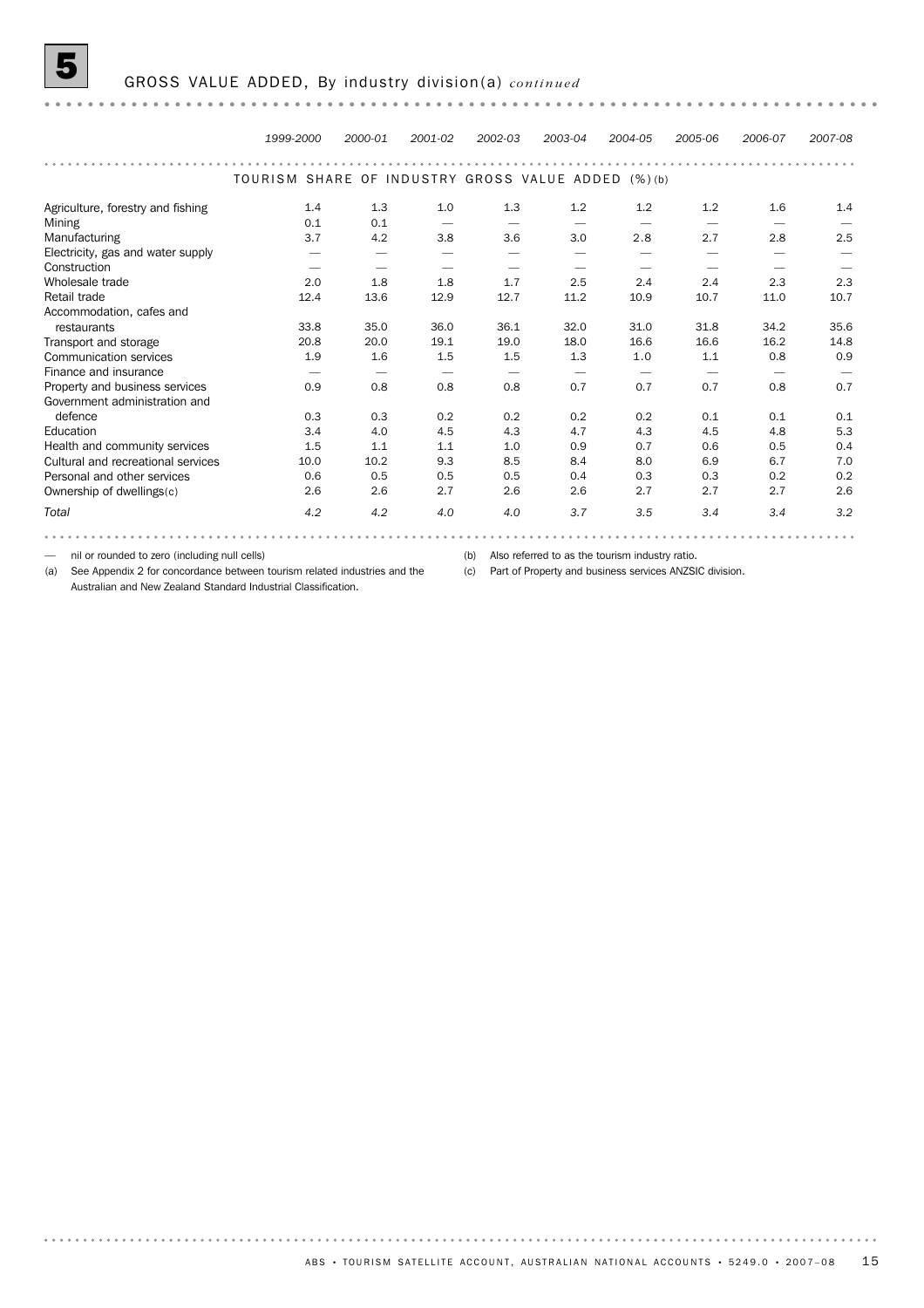

|                                                      | 1999-2000                        | 2000-01        |               | 2001-02 2002-03 | 2003-04 2004-05 |               | 2005-06       | 2006-07        | 2007-08       |  |  |  |
|------------------------------------------------------|----------------------------------|----------------|---------------|-----------------|-----------------|---------------|---------------|----------------|---------------|--|--|--|
|                                                      | .                                |                |               |                 |                 |               |               |                |               |  |  |  |
|                                                      | TOTAL TOURISM CONSUMPTION (\$m)  |                |               |                 |                 |               |               |                |               |  |  |  |
|                                                      |                                  |                |               |                 |                 |               |               |                |               |  |  |  |
| Tourism characteristic products                      |                                  |                |               |                 |                 |               |               |                |               |  |  |  |
| Travel agency and tour operator services             | 2 1 5 5                          | 2 2 5 5        | 2 1 9 5       | 2 2 1 0         | 2 1 4 6         | 2 1 2 9       | 2 2 9 1       | 2 4 5 0        | 2 5 2 7       |  |  |  |
| Taxi fares<br>Long distance passenger transportation | 544<br>11 565                    | 631<br>12 7 11 | 600<br>12 155 | 589<br>11877    | 637<br>11 860   | 617<br>12 108 | 715<br>12 617 | 855<br>13 5 84 | 843<br>13 684 |  |  |  |
| Motor vehicle hire and lease                         | 948                              | 996            | 1016          | 1059            | 1 0 2 4         | 1 1 2 9       | 1 2 5 0       | 1540           | 1 3 6 1       |  |  |  |
| Accommodation services                               | 5911                             | 7 0 5 0        | 7 2 2 7       | 7476            | 7452            | 7620          | 8 2 1 0       | 9 2 1 3        | 10 113        |  |  |  |
| Takeaway and restaurant meals(a)                     | 9579                             | 10 627         | 11 0 22       | 11 4 19         | 11 244          | 11 361        | 11 7 7 3      | 12 401         | 13 3 10       |  |  |  |
| Shopping (including gifts and souvenirs)             | 10 477                           | 11 598         | 11 369        | 11945           | 12 0 35         | 12 105        | 11863         | 12 050         | 12 512        |  |  |  |
| Total tourism characteristic products                | 41 181                           | 45 868         | 45 584        | 46 575          | 46 397          | 47 069        | 48 720        | 52 094         | 54 350        |  |  |  |
|                                                      |                                  |                |               |                 |                 |               |               |                |               |  |  |  |
| Tourism connected products                           |                                  |                |               |                 |                 |               |               |                |               |  |  |  |
| Local area passenger transportation                  | 365                              | 388            | 387           | 390             | 498             | 500           | 531           | 609            | 640           |  |  |  |
| Repair and maintenance of motor vehicles             | 491                              | 467            | 462           | 421             | 433             | 350           | 357           | 521            | 429           |  |  |  |
| Fuel (petrol, diesel)                                | 4806                             | 5 6 1 4        | 5086          | 5 1 0 7         | 4830            | 4912          | 5 5 5 0       | 6 2 5 6        | 6 4 8 4       |  |  |  |
| Food products                                        | 5 4 5 5                          | 5911           | 5830          | 6 1 0 8         | 6 177           | 6078          | 6524          | 7 1 4 9        | 7 3 4 9       |  |  |  |
| Alcoholic beverages and other beverages              | 3 0 6 8                          | 3 3 9 9        | 3 4 5 2       | 3612            | 3531            | 3720          | 4 0 1 9       | 4554           | 4 5 5 1       |  |  |  |
| Motor vehicles, caravans, boats, etc                 | 1 1 8 5                          | 1 1 6 2        | 1 2 5 6       | 1 2 2 1         | 1 1 9 7         | 1 1 7 9       | 1 3 1 2       | 1 3 0 1        | 1 2 9 9       |  |  |  |
| Recreational, cultural and sports services           | 2 0 6 0                          | 2 601          | 2 4 8 6       | 2 5 9 4         | 2823            | 2 7 9 0       | 2 5 0 2       | 2 6 9 3        | 2953          |  |  |  |
| Gambling and betting services                        | 791                              | 873            | 863           | 892             | 994             | 1015          | 1047          | 1 1 4 9        | 1 1 3 1       |  |  |  |
| Education                                            | 1 3 5 2                          | 1705           | 2 0 0 5       | 2 0 3 7         | 2 3 8 9         | 2 3 6 2       | 2623          | 2911           | 3 4 3 1       |  |  |  |
| Actual and imputed rent on holiday houses            | 1730                             | 1838           | 1967          | 2 0 3 8         | 2 0 9 1         | 2 3 3 8       | 2 500         | 2689           | 2976          |  |  |  |
| Total tourism connected products                     | 21 302                           | 23 959         | 23 793        | 24 4 21         | 24 963          | 25 246        | 26 964        | 29 831         | 31 241        |  |  |  |
|                                                      |                                  |                |               |                 |                 |               |               |                |               |  |  |  |
| Other tourism goods and services                     | 3 6 1 2                          | 3 5 8 3        | 3640          | 3871            | 3613            | 3 2 3 8       | 3 3 1 7       | 2957           | 3 1 3 2       |  |  |  |
| Total                                                | 66 094                           | 73 410         | 73 017        | 74 868          | 74974           | 75 553        | 79 001        | 84 882         | 88 723        |  |  |  |
|                                                      |                                  |                |               |                 |                 |               |               |                |               |  |  |  |
|                                                      | AVERAGE TOURISM CONSUMPTION (\$) |                |               |                 |                 |               |               |                |               |  |  |  |
|                                                      |                                  |                |               |                 |                 |               |               |                |               |  |  |  |
| Tourism characteristic products                      |                                  |                |               |                 |                 |               |               |                |               |  |  |  |
| Travel agency and tour operator services             | 8.8                              | 9.7            | 9.9           | 9.9             | 9.9             | 10.2          | 11.0          | 11.2           | 11.7          |  |  |  |
| Taxi fares                                           | 2.2                              | 2.7            | 2.7           | 2.6             | 2.9             | 3.0           | 3.4           | 3.9            | 3.9           |  |  |  |
| Long distance passenger transportation               | 47.5                             | 54.9           | 54.7          | 53.2            | 54.6            | 58.0          | 60.4          | 62.3           | 63.4          |  |  |  |
| Motor vehicle hire and lease                         | 3.9                              | 4.3            | 4.6           | 4.7             | 4.7             | 5.4           | 6.0           | 7.1            | 6.3           |  |  |  |
| Accommodation services                               | 24.3                             | 30.4           | 32.5          | 33.5            | 34.3            | 36.5          | 39.3          | 42.3           | 46.9          |  |  |  |
| Takeaway and restaurant meals(a)                     | 39.3                             | 45.9           | 49.6          | 51.2            | 51.7            | 54.4          | 56.3          | 56.9           | 61.7          |  |  |  |
| Shopping (including gifts and souvenirs)             | 43.0                             | 50.1           | 51.2          | 53.5            | 55.4            | 58.0          | 56.8          | 55.3           | 58.0          |  |  |  |
| Total tourism characteristic products                | 169.0                            | 198.0          | 205.2         | 208.7           | 213.5           | 225.5         | 233.1         | 238.9          | 251.9         |  |  |  |
| Tourism connected products                           |                                  |                |               |                 |                 |               |               |                |               |  |  |  |
| Local area passenger transportation                  | 1.5                              | 1.7            | 1.7           | 1.7             | 2.3             | 2.4           | 2.5           | 2.8            | 3.0           |  |  |  |
| Repair and maintenance of motor vehicles             | 2.0                              | 2.0            | 2.1           | 1.9             | 2.0             | 1.7           | 1.7           | 2.4            | 2.0           |  |  |  |
| Fuel (petrol, diesel)                                | 19.7                             | 24.2           | 22.9          | 22.9            | 22.2            | 23.5          | 26.6          | 28.7           | 30.1          |  |  |  |
| Food products                                        | 22.4                             | 25.5           | 26.2          | 27.4            | 28.4            | 29.1          | 31.2          | 32.8           | 34.1          |  |  |  |
| Alcoholic beverages and other beverages              | 12.6                             | 14.7           | 15.5          | 16.2            | 16.3            | 17.8          | 19.2          | 20.9           | 21.1          |  |  |  |
| Motor vehicles, caravans, boats, etc                 | 4.9                              | 5.0            | 5.7           | 5.5             | 5.5             | 5.6           | 6.3           | 6.0            | 6.0           |  |  |  |
| Recreational, cultural and sports services           | 8.5                              | 11.2           | 11.2          | 11.6            | 13.0            | 13.4          | 12.0          | 12.4           | 13.7          |  |  |  |
| Gambling and betting services                        | 3.2                              | 3.8            | 3.9           | 4.0             | 4.6             | 4.9           | 5.0           | 5.3            | 5.2           |  |  |  |
| Education                                            | 5.5                              | 7.4            | 9.0           | 9.1             | 11.0            | 11.3          | 12.5          | 13.3           | 15.9          |  |  |  |
| Actual and imputed rent on holiday houses            | 7.1                              | 7.9            | 8.9           | 9.1             | 9.6             | 11.2          | 12.0          | 12.3           | 13.8          |  |  |  |
| Total tourism connected products                     | 87.4                             | 103.4          | 107.1         | 109.4           | 114.9           | 120.9         | 129.0         | 136.8          | 144.8         |  |  |  |
|                                                      |                                  |                |               |                 |                 |               |               |                |               |  |  |  |
| Other tourism goods and services                     | 14.8                             | 15.5           | 16.4          | 17.4            | 16.6            | 15.5          | 15.9          | 13.6           | 14.5          |  |  |  |
| Total                                                | 271.2                            | 316.9          | 328.7         | 335.5           | 345.0           | 362.0         | 378.0         | 389.3          | 411.2         |  |  |  |
| .                                                    |                                  |                |               |                 |                 |               |               |                |               |  |  |  |

(a) Includes all beverages bought and consumed in licensed restaurants, cafes, clubs, pubs, taverns and bars.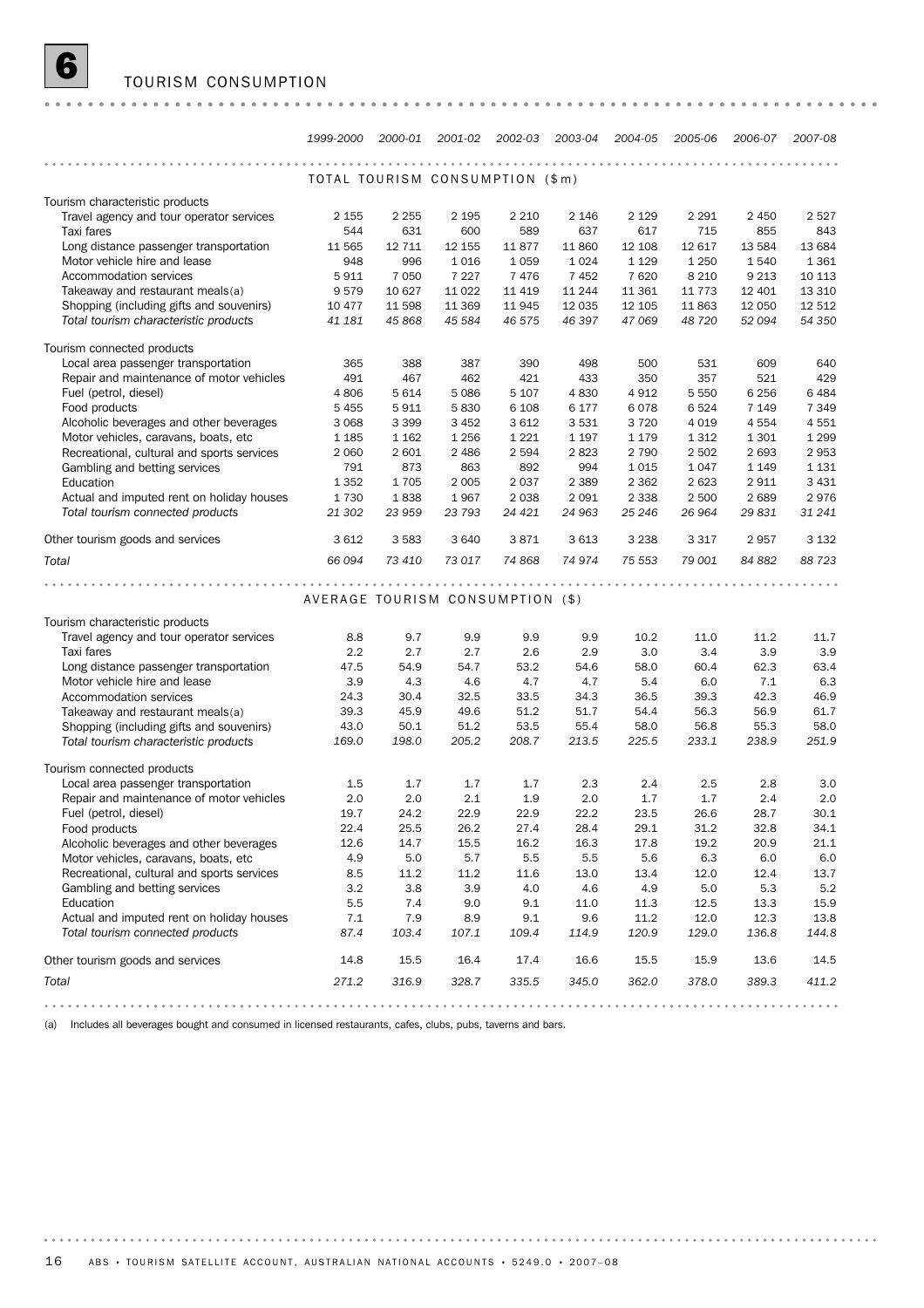|                                                                               | 1999-2000                       | 2000-01    | 2001-02                 | 2002-03    | 2003-04                        | 2004-05                        | 2005-06                        | 2006-07                        | 2007-08         |
|-------------------------------------------------------------------------------|---------------------------------|------------|-------------------------|------------|--------------------------------|--------------------------------|--------------------------------|--------------------------------|-----------------|
|                                                                               | \$m\$                           | \$m\$      | \$m\$                   | \$m\$      | \$m                            | \$m\$                          | \$m\$                          | \$m                            | \$m\$           |
|                                                                               |                                 |            | DOMESTIC HOUSEHOLDS (a) |            |                                |                                |                                |                                |                 |
| Tourism characteristic products                                               |                                 |            |                         |            |                                |                                |                                |                                |                 |
| Travel agency and tour operator services                                      | 1 3 1 4                         | 1 3 4 3    | 1 3 2 1                 | 1 3 4 9    | 1314                           | 1 2 9 9                        | 1447                           | 1569                           | 1630            |
| Taxi fares                                                                    | 162                             | 193        | 180                     | 172        | 156                            | 153                            | 186                            | 227                            | 213             |
| Long distance passenger transportation                                        | 3885                            | 3861       | 3 7 5 3                 | 3 7 0 9    | 3694                           | 3679                           | 4 0 3 1                        | 4 4 9 6                        | 4502            |
| Motor vehicle hire and lease                                                  | 429                             | 506        | 506                     | 517        | 516                            | 599                            | 649                            | 817                            | 682             |
| Accommodation services                                                        | 2834                            | 3 2 7 9    | 3 3 6 4                 | 3 5 3 0    | 3506                           | 3694                           | 3844                           | 4 2 3 1                        | 4 6 6 6         |
| Takeaway and restaurant meals(b)                                              | 7 2 1 3                         | 7844       | 8 1 6 7                 | 8512       | 8 0 8 0                        | 8 2 1 1                        | 8536                           | 8 9 0 7                        | 9535            |
| Shopping (including gifts and souvenirs)                                      | 8 2 9 4                         | 9039       | 8915                    | 9613       | 9614                           | 9726                           | 9572                           | 9544                           | 9929            |
| Total tourism characteristic products                                         | 24 133                          | 26 065     | 26 205                  | 27 403     | 26 881                         | 27 361                         | 28 265                         | 29 791                         | 31 156          |
| Tourism connected products                                                    |                                 |            |                         |            |                                |                                |                                |                                |                 |
| Local area passenger transportation                                           | 153                             | 160        | 167                     | 171        | 148                            | 155                            | 188                            | 247                            | 254             |
| Repair and maintenance of motor vehicles                                      | 446                             | 416        | 407                     | 372        | 305                            | 245                            | 247                            | 367                            | 293             |
| Fuel (petrol, diesel)                                                         | 3 4 9 8                         | 3884       | 3 4 6 7                 | 3 4 9 5    | 3 3 4 6                        | 3 4 0 2                        | 3833                           | 4 3 1 4                        | 4 4 5 7         |
| Food products                                                                 | 4 2 3 0                         | 4 4 5 0    | 4 3 6 2                 | 4644       | 4541                           | 4 4 6 6                        | 4834                           | 5 2 1 3                        | 5 3 2 3         |
| Alcoholic beverages and other beverages                                       | 2 3 3 4                         | 2 5 1 8    | 2 5 6 5                 | 2689       | 2538                           | 2 7 2 2                        | 2 9 6 0                        | 3 3 4 4                        | 3 2 9 5         |
| Motor vehicles, caravans, boats, etc                                          | 1 0 4 1                         | 1 0 25     | 1 0 6 1                 | 1051       | 1022                           | 980                            | 962                            | 982                            | 969             |
| Recreational, cultural and sports services                                    | 1770                            | 2 2 0 4    | 2 1 1 5                 | 2 2 2 5    | 2 3 5 9                        | 2 3 9 7                        | 2 1 3 3                        | 2 2 8 8                        | 2 4 9 5         |
| Gambling and betting services                                                 | 602                             | 652        | 688                     | 730        | 791                            | 854                            | 911                            | 998                            | 1 0 0 7         |
| Education                                                                     | 91<br>1474                      | 92<br>1566 | 91<br>1679              | 97<br>1716 | 108<br>1716                    | 117<br>1930                    | 124<br>2056                    | 131<br>2 2 2 0                 | 138<br>2 4 5 5  |
| Actual and imputed rent on holiday houses<br>Total tourism connected products | 15 640                          | 16 969     | 16 603                  | 17 190     | 16875                          | 17 268                         | 18 248                         | 20 105                         | 20 685          |
|                                                                               |                                 |            |                         |            |                                |                                |                                |                                |                 |
| Other tourism goods and services                                              | 2 5 4 5                         | 2 4 6 1    | 2 4 6 8                 | 2834       | 2 5 9 0                        | 2 2 0 0                        | 2 2 3 5                        | 1862                           | 1933            |
| Total                                                                         | 42 317                          | 45 4 95    | 45 276                  | 47 427     | 46 345                         | 46 830                         | 48 748                         | 51 758                         | 53 775          |
|                                                                               |                                 |            |                         |            |                                | $-0.0000$                      |                                |                                |                 |
|                                                                               | DOMESTIC BUSINESS/GOVERNMENT(a) |            |                         |            |                                |                                |                                |                                |                 |
| Tourism characteristic products                                               |                                 |            |                         |            |                                |                                |                                |                                |                 |
| Travel agency and tour operator services                                      | 548                             | 556        | 548                     | 560        | 568                            | 559                            | 591                            | 638                            | 653             |
| Taxi fares                                                                    | 240                             | 275        | 257                     | 246        | 279                            | 272                            | 326                            | 399                            | 372             |
| Long distance passenger transportation                                        | 2953                            | 3 0 7 4    | 3 0 1 4                 | 2952       | 3 0 1 2                        | 3046                           | 3 2 9 1                        | 3573                           | 3722            |
| Motor vehicle hire and lease                                                  | 268                             | 228        | 230                     | 258        | 205                            | 240                            | 254                            | 319                            | 273             |
| Accommodation services                                                        | 1 2 1 2                         | 1518       | 1 4 9 9                 | 1569       | 1518                           | 1556                           | 1685                           | 1843                           | 2 0 2 0         |
| Takeaway and restaurant meals(b)                                              | 1 1 7 1                         | 1 3 0 6    | 1 3 9 3                 | 1468       | 1 4 0 6                        | 1433                           | 1493                           | 1552                           | 1722            |
| Shopping (including gifts and souvenirs)                                      | 22                              | 17         | 15                      | 15         | 7                              | $\overline{7}$                 | 10                             | 8                              | 8               |
| Total tourism characteristic products                                         | 6414                            | 6973       | 6955                    | 7067       | 6994                           | 7 1 1 4                        | 7650                           | 8332                           | 8770            |
| Tourism connected products                                                    |                                 |            |                         |            |                                |                                |                                |                                |                 |
| Local area passenger transportation                                           | 6                               | 8          | 8                       | 9          | 19                             | 19                             | 25                             | 31                             | 30              |
| Repair and maintenance of motor vehicles                                      | 27                              | 33         | 34                      | 35         | 110                            | 84                             | 85                             | 131                            | 105             |
| Fuel (petrol, diesel)                                                         | 1 1 1 0                         | 1 4 8 1    | 1 4 0 1                 | 1 4 0 6    | 1 2 5 0                        | 1 2 5 3                        | 1 4 0 8                        | 1591                           | 1642            |
| Food products                                                                 | 222                             | 229        | 232                     | 245        | 245                            | 242                            | 264                            | 279                            | 286             |
| Alcoholic beverages and other beverages                                       | 278                             | 307        | 318                     | 329        | 308                            | 335                            | 367                            | 404                            | 403             |
| Motor vehicles, caravans, boats, etc                                          |                                 |            |                         |            |                                | $\overline{\phantom{0}}$       |                                |                                | $\qquad \qquad$ |
| Recreational, cultural and sports services                                    | 8                               | 9          | 8                       | 8          | $\overline{4}$                 | 4                              | 4                              | 3                              | $\overline{4}$  |
| Gambling and betting services<br>Education                                    | $\qquad \qquad$<br>47           | 49         | 48                      | 51         | $\overline{\phantom{0}}$<br>60 | $\overline{\phantom{0}}$<br>64 | $\overline{\phantom{0}}$<br>66 | $\overline{\phantom{0}}$<br>67 | 69              |
| Actual and imputed rent on holiday houses                                     |                                 |            |                         |            |                                |                                |                                |                                |                 |
| Total tourism connected products                                              | 1698                            | 2 1 1 6    | 2049                    | 2083       | 1996                           | 2 0 0 2                        | 2 2 1 9                        | 2507                           | 2 5 3 9         |
| Other tourism goods and services                                              | 42                              | 37         | 37                      | 43         | 46                             | 47                             | 36                             | 39                             | 47              |
|                                                                               | 8 1 5 4                         | 9 1 2 6    | 9041                    | 9 1 9 4    | 9037                           | 9 1 6 3                        | 9 9 0 4                        | 10879                          | 11 356          |
| Total                                                                         |                                 |            |                         |            |                                |                                |                                |                                |                 |
|                                                                               |                                 |            |                         |            |                                |                                |                                |                                |                 |

— nil or rounded to zero (including null cells)

(a) Includes expenditure by outbound Australian residents before/after international trips.

(b) Includes all beverages bought and consumed in licensed restaurants, cafes, clubs, pubs, taverns and bars.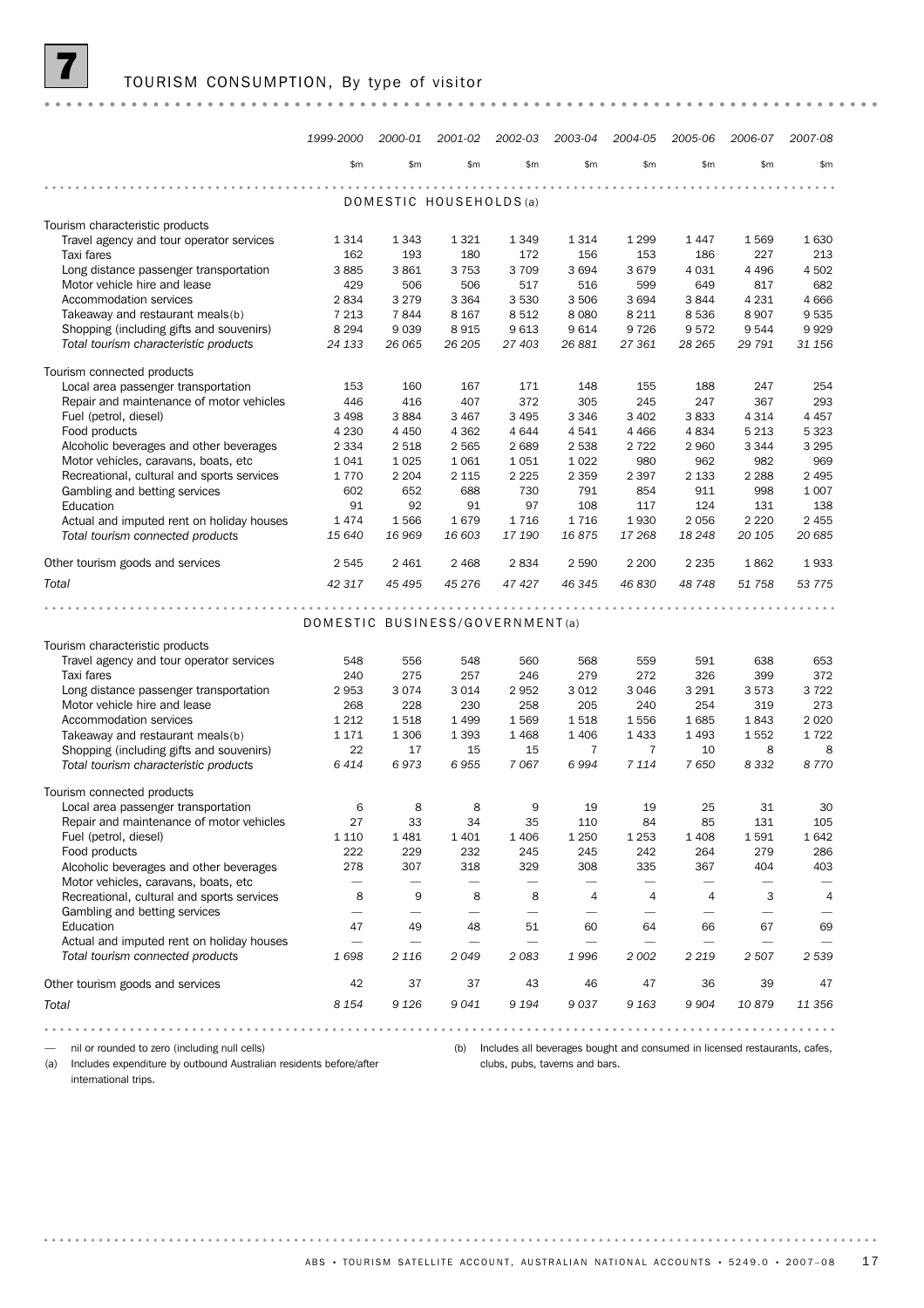|                                                                                 | 1999-2000      | 2000-01                   | 2001-02              | 2002-03            | 2003-04           | 2004-05          | 2005-06           | 2006-07          | 2007-08           |
|---------------------------------------------------------------------------------|----------------|---------------------------|----------------------|--------------------|-------------------|------------------|-------------------|------------------|-------------------|
|                                                                                 | \$m\$          | \$m\$                     | \$m                  | \$m                | \$m\$             | \$m\$            | \$m\$             | \$m              | \$m\$             |
|                                                                                 |                |                           | <b>INTERNATIONAL</b> |                    |                   |                  |                   |                  |                   |
|                                                                                 |                |                           |                      |                    |                   |                  |                   |                  |                   |
| Tourism characteristic products<br>Travel agency and tour operator services     | 292            | 356                       | 326                  | 302                | 265               | 270              | 254               | 243              | 245               |
| Taxi fares                                                                      | 142            | 162                       | 164                  | 171                | 202               | 191              | 202               | 230              | 258               |
| Long distance passenger transportation                                          | 4 7 2 7        | 5776                      | 5 3 8 9              | 5 2 1 6            | 5 1 5 4           | 5 3 8 3          | 5 2 9 4           | 5 5 1 4          | 5 4 6 0           |
| Motor vehicle hire and lease                                                    | 251            | 262                       | 280                  | 284                | 303               | 291              | 348               | 404              | 405               |
| Accommodation services                                                          | 1865           | 2 2 5 3                   | 2 3 6 4              | 2377               | 2 4 2 8           | 2 3 7 0          | 2681              | 3 1 3 9          | 3427              |
| Takeaway and restaurant meals(a)                                                | 1 1 9 5        | 1477                      | 1 4 6 2              | 1438               | 1757              | 1717             | 1745              | 1942             | 2053              |
| Shopping (including gifts and souvenirs)                                        | 2 1 6 1        | 2 5 4 2                   | 2 4 3 9              | 2 3 1 8            | 2 4 1 3           | 2 3 7 1          | 2 2 8 1           | 2 4 9 8          | 2575              |
| Total tourism characteristic products                                           | 10 634         | 12829                     | 12 4 24              | 12 106             | 12 5 23           | 12 593           | 12805             | 13 970           | 14 4 23           |
| Tourism connected products                                                      |                |                           |                      |                    |                   |                  |                   |                  |                   |
| Local area passenger transportation                                             | 206            | 220                       | 211                  | 210                | 331               | 327              | 318               | 331              | 355               |
| Repair and maintenance of motor vehicles                                        | 18             | 18                        | 21                   | 15                 | 18                | 21               | 25                | 23               | 31                |
| Fuel (petrol, diesel)                                                           | 198            | 249                       | 218                  | 205                | 234               | 257              | 309               | 350              | 386               |
| Food products                                                                   | 1 0 0 3        | 1 2 3 2                   | 1 2 3 5              | 1 2 1 9            | 1 3 9 0           | 1370             | 1426              | 1656             | 1740              |
| Alcoholic beverages and other beverages<br>Motor vehicles, caravans, boats, etc | 456<br>143     | 573<br>137                | 569<br>195           | 594<br>170         | 685<br>175        | 664<br>199       | 692<br>350        | 806<br>318       | 853<br>330        |
| Recreational, cultural and sports services                                      | 283            | 388                       | 363                  | 361                | 460               | 389              | 365               | 402              | 454               |
| Gambling and betting services                                                   | 189            | 220                       | 174                  | 162                | 203               | 161              | 135               | 151              | 124               |
| Education                                                                       | 1 2 1 4        | 1564                      | 1866                 | 1889               | 2 2 2 1           | 2 1 8 0          | 2 4 3 3           | 2 7 1 2          | 3 2 2 3           |
| Actual and imputed rent on holiday houses                                       | 255            | 272                       | 288                  | 322                | 374               | 408              | 444               | 469              | 521               |
| Total tourism connected products                                                | 3 9 6 5        | 4874                      | 5 1 4 1              | 5 1 4 7            | 6092              | 5976             | 6498              | 7 2 2 0          | 8017              |
| Other tourism goods and services                                                | 1 0 25         | 1 0 8 6                   | 1 1 3 5              | 994                | 978               | 990              | 1046              | 1056             | 1 1 5 3           |
| Total                                                                           | 15 623         | 18789                     | 18 700               | 18 247             | 19 592            | 19 560           | 20 349            | 22 246           | 23 593            |
|                                                                                 |                |                           |                      |                    |                   |                  |                   |                  |                   |
|                                                                                 |                | TOTAL TOURISM CONSUMPTION |                      |                    |                   |                  |                   |                  |                   |
| Tourism characteristic products                                                 |                |                           |                      |                    |                   |                  |                   |                  |                   |
| Travel agency and tour operator services                                        | 2 1 5 5        | 2 2 5 5                   | 2 1 9 5              | 2 2 1 0            | 2 1 4 6           | 2 1 2 9          | 2 2 9 1           | 2 4 5 0          | 2527              |
| Taxi fares                                                                      | 544            | 631                       | 600                  | 589                | 637               | 617              | 715               | 855              | 843               |
| Long distance passenger transportation                                          | 11 565         | 12 7 11                   | 12 155               | 11877              | 11 860            | 12 108           | 12 617            | 13 5 84          | 13 684            |
| Motor vehicle hire and lease                                                    | 948            | 996                       | 1016                 | 1 0 5 9            | 1024              | 1 1 2 9          | 1 2 5 0           | 1540             | 1 3 6 1           |
| Accommodation services                                                          | 5911           | 7 0 5 0                   | 7 2 2 7              | 7476               | 7452              | 7620             | 8 2 1 0           | 9 2 1 3          | 10 113            |
| Takeaway and restaurant meals(a)<br>Shopping (including gifts and souvenirs)    | 9579<br>10 477 | 10 627<br>11 598          | 11 0 22<br>11 369    | 11 4 19<br>11945   | 11 244<br>12 0 35 | 11 361<br>12 105 | 11 7 7 3<br>11863 | 12 401<br>12 050 | 13 3 10<br>12 512 |
| Total tourism characteristic products                                           | 41 181         | 45 868                    | 45 584               | 46 575             | 46 397            | 47 069           | 48 720            | 52 094           | 54 350            |
|                                                                                 |                |                           |                      |                    |                   |                  |                   |                  |                   |
| Tourism connected products                                                      |                |                           |                      |                    |                   |                  |                   |                  |                   |
| Local area passenger transportation                                             | 365            | 388                       | 387                  | 390                | 498               | 500              | 531               | 609              | 640               |
| Repair and maintenance of motor vehicles                                        | 491<br>4806    | 467<br>5 6 1 4            | 462<br>5 0 8 6       | 421                | 433<br>4830       | 350<br>4912      | 357<br>5 5 5 0    | 521<br>6 2 5 6   | 429<br>6484       |
| Fuel (petrol, diesel)<br>Food products                                          | 5 4 5 5        | 5911                      | 5830                 | 5 1 0 7<br>6 1 0 8 | 6 177             | 6078             | 6524              | 7 1 4 9          | 7 3 4 9           |
| Alcoholic beverages and other beverages                                         | 3 0 6 8        | 3 3 9 9                   | 3 4 5 2              | 3612               | 3531              | 3720             | 4 0 1 9           | 4554             | 4551              |
| Motor vehicles, caravans, boats, etc.                                           | 1 1 8 5        | 1 1 6 2                   | 1 2 5 6              | 1 2 2 1            | 1 1 9 7           | 1 1 7 9          | 1 3 1 2           | 1 3 0 1          | 1 2 9 9           |
| Recreational, cultural and sports services                                      | 2 0 6 0        | 2 601                     | 2 4 8 6              | 2 5 9 4            | 2823              | 2 7 9 0          | 2 5 0 2           | 2693             | 2953              |
| Gambling and betting services                                                   | 791            | 873                       | 863                  | 892                | 994               | 1015             | 1047              | 1 1 4 9          | 1 1 3 1           |
| Education                                                                       | 1 3 5 2        | 1705                      | 2 0 0 5              | 2037               | 2 3 8 9           | 2 3 6 2          | 2623              | 2911             | 3 4 3 1           |
| Actual and imputed rent on holiday houses                                       | 1730           | 1838                      | 1967                 | 2 0 3 8            | 2 0 9 1           | 2 3 3 8          | 2 500             | 2689             | 2976              |
| Total tourism connected products                                                | 21 302         | 23 959                    | 23 793               | 24 421             | 24 963            | 25 246           | 26 964            | 29 831           | 31 241            |
| Other tourism goods and services                                                | 3612           | 3 5 8 3                   | 3 640                | 3871               | 3613              | 3 2 3 8          | 3 3 1 7           | 2957             | 3 1 3 2           |
| Total                                                                           | 66 094         | 73 410                    | 73 017               | 74 868             | 74 974            | 75 553           | 79 001            | 84 882           | 88 723            |
|                                                                                 |                |                           |                      |                    |                   |                  |                   |                  |                   |

(a) Includes all beverages bought and consumed in licensed restaurants, cafes, clubs, pubs, taverns and bars.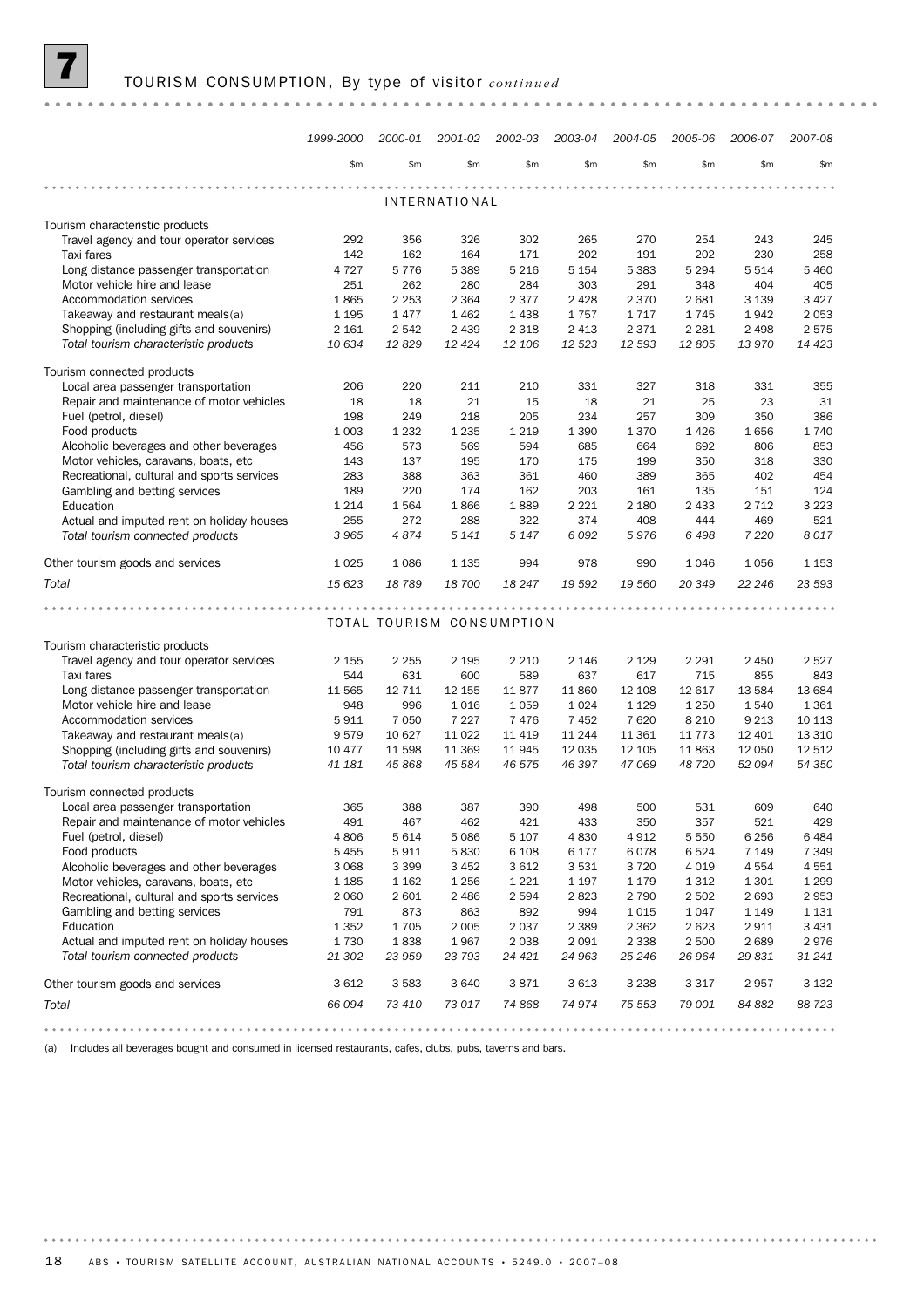|                                                                               | 1999-2000     | 2000-01       | 2001-02              | 2002-03         | 2003-04         | 2004-05         | 2005-06            | 2006-07         | 2007-08             |
|-------------------------------------------------------------------------------|---------------|---------------|----------------------|-----------------|-----------------|-----------------|--------------------|-----------------|---------------------|
|                                                                               | \$            | \$            | \$                   | \$              | \$              | \$              | \$                 | \$              | \$                  |
|                                                                               |               |               | DOMESTIC(a)          |                 |                 |                 |                    |                 |                     |
|                                                                               |               |               |                      |                 |                 |                 |                    |                 |                     |
| Tourism characteristic products<br>Travel agency and tour operator services   | 7.8           | 8.4           | 8.6                  | 8.7             | 8.9             | 9.1             | 10.0               | 10.4            | 10.9                |
| Taxi fares                                                                    | 1.7           | 2.1           | 2.0                  | 1.9             | 2.0             | 2.1             | 2.5                | 2.9             | 2.8                 |
| Long distance passenger transportation                                        | 28.6          | 30.6          | 31.1                 | 30.5            | 31.6            | 33.1            | 36.0               | 38.0            | 39.1                |
| Motor vehicle hire and lease                                                  | 2.9           | 3.2           | 3.4                  | 3.5             | 3.4             | 4.1             | 4.4                | 5.3             | 4.5                 |
| Accommodation services                                                        | 16.9          | 21.2          | 22.4                 | 23.3            | 23.7            | 25.8            | 27.2               | 28.6            | 31.8                |
| Takeaway and restaurant meals(b)                                              | 35.1          | 40.4          | 44.0                 | 45.7            | 44.7            | 47.4            | 49.3               | 49.2            | 53.6                |
| Shopping (including gifts and souvenirs)                                      | 34.8          | 40.0          | 41.1                 | 44.1            | 45.3            | 47.9            | 47.1               | 45.0            | 47.3                |
| Total tourism characteristic products                                         | 127.8         | 145.8         | 152.6                | 157.8           | 159.6           | 169.6           | 176.5              | 179.5           | 190.0               |
| Tourism connected products                                                    |               |               |                      |                 |                 |                 |                    |                 |                     |
| Local area passenger transportation                                           | 0.7           | 0.7           | 0.8                  | 0.8             | 0.8             | 0.9             | 1.0                | 1.3             | 1.4                 |
| Repair and maintenance of motor vehicles                                      | 2.0           | 2.0           | 2.0                  | 1.9             | 2.0             | 1.6             | 1.6                | 2.3             | 1.9                 |
| Fuel (petrol, diesel)                                                         | 19.3          | 23.7          | 22.4                 | 22.4            | 21.7            | 22.9            | 25.8               | 27.8            | 29.0                |
| Food products                                                                 | 18.6          | 20.7          | 21.1                 | 22.4            | 22.5            | 23.2            | 25.0               | 25.9            | 26.7                |
| Alcoholic beverages and other beverages                                       | 10.9          | 12.5          | 13.3                 | 13.8            | 13.4            | 15.0            | 16.3               | 17.6            | 17.6                |
| Motor vehicles, caravans, boats, etc.                                         | 4.4           | 4.5           | 4.9                  | 4.8             | 4.8             | 4.8             | 4.7                | 4.6             | 4.6                 |
| Recreational, cultural and sports services                                    | 7.4           | 9.8           | 9.8                  | 10.2            | 11.1            | 11.8            | 10.5               | 10.8            | 11.9                |
| Gambling and betting services                                                 | 2.5           | 2.9           | 3.2                  | 3.3             | 3.7             | 4.2             | 4.5                | 4.7             | 4.8                 |
| Education                                                                     | 0.6           | 0.6           | 0.6                  | 0.7             | 0.8             | 0.9             | 0.9                | 0.9             | 1.0                 |
| Actual and imputed rent on holiday houses                                     | 6.2           | 6.9           | 7.7                  | 7.9             | 8.1             | 9.5             | 10.1               | 10.5            | 11.7                |
| Total tourism connected products                                              | 72.5          | 84.2          | 85.8                 | 88.2            | 88.9            | 94.8            | 100.6              | 106.5           | 110.5               |
| Other tourism goods and services                                              | 10.8          | 11.0          | 11.5                 | 13.2            | 12.4            | 11.1            | 11.2               | 9.0             | 9.4                 |
| Total                                                                         | 211.1         | 241.1         | 249.9                | 259.2           | 260.9           | 275.4           | 288.2              | 294.9           | 310.0               |
| .                                                                             |               |               |                      |                 |                 |                 |                    |                 |                     |
|                                                                               |               |               | <b>INTERNATIONAL</b> |                 |                 |                 |                    |                 |                     |
| Tourism characteristic products                                               |               |               |                      |                 |                 |                 |                    |                 |                     |
| Travel agency and tour operator services                                      | 62.8          | 70.8          | 68.3                 | 64.8            | 52.4            | 50.0            | 46.3               | 43.0            | 43.5                |
| Taxi fares                                                                    | 30.5          | 32.3          | 34.3                 | 36.7            | 39.9            | 35.4            | 36.9               | 40.7            | 45.8                |
| Long distance passenger transportation                                        | 1016.1        | 1 1 48.1      | 1 1 3 0.2            | 1 1 2 0 . 4     | 1019.1          | 995.4           | 965.4              | 977.5           | 969.9               |
| Motor vehicle hire and lease                                                  | 54.0          | 52.1          | 58.7                 | 61.0            | 60.0            | 53.7            | 63.4               | 71.7            | 72.0                |
| Accommodation services                                                        | 401.0         | 447.8         | 495.9                | 510.5           | 480.2           | 438.1           | 488.9              | 556.4           | 608.8               |
| Takeaway and restaurant meals(b)                                              | 256.9         | 293.6         | 306.7                | 308.9           | 347.5           | 317.4           | 318.2              | 344.2           | 364.8               |
| Shopping (including gifts and souvenirs)                                      | 464.5         | 505.2         | 511.5                | 497.8           | 477.2           | 438.5           | 415.9<br>2 3 3 4 9 | 442.9           | 457.4<br>2 562.1    |
| Total tourism characteristic products                                         | 2 2 8 5 . 9   | 2 5 4 9.9     | 2605.6               | 2 600.1         | 2 476.2         | 2 3 28.5        |                    | 2 476.5         |                     |
| Tourism connected products                                                    |               |               |                      |                 |                 |                 |                    |                 |                     |
| Local area passenger transportation                                           | 44.2          | 43.8          | 44.3                 | 45.1            | 65.5            | 60.4            | 58.0               | 58.7            | 63.1                |
| Repair and maintenance of motor vehicles                                      | 3.8           | 3.6           | 4.3                  | 3.2             | 3.6             | 3.9             | 4.6                | 4.0             | 5.4                 |
| Fuel (petrol, diesel)                                                         | 42.6          | 49.5          | 45.7                 | 44.1            | 46.2            | 47.6            | 56.3               | 62.1            | 68.5                |
| Food products                                                                 | 215.7         | 244.9         | 259.1                | 261.8           | 274.9           | 253.2           | 259.9              | 293.6           | 309.1               |
| Alcoholic beverages and other beverages                                       | 98.0          | 113.9         | 119.4                | 127.5           | 135.4           | 122.7           | 126.3              | 142.9           | 151.5               |
| Motor vehicles, caravans, boats, etc.                                         | 30.8          | 27.3          | 40.9                 | 36.5            | 34.7            | 36.8            | 63.8               | 56.4            | 58.6                |
| Recreational, cultural and sports services                                    | 60.7          | 77.1          | 76.1                 | 77.6            | 91.0            | 71.9            | 66.6               | 71.3            | 80.6                |
| Gambling and betting services                                                 | 40.7          | 43.8          | 36.5                 | 34.7            | 40.1            | 29.8            | 24.7               | 26.8            | 22.1                |
| Education                                                                     | 260.9         | 310.8         | 391.4                | 405.8           | 439.2           | 403.1           | 443.7              | 480.8           | 572.6               |
| Actual and imputed rent on holiday houses<br>Total tourism connected products | 54.9<br>852.3 | 54.1<br>968.7 | 60.4<br>1078.2       | 69.2<br>1 105.6 | 74.0<br>1 204.6 | 75.4<br>1 105.0 | 80.9<br>1 184.8    | 83.1<br>1 279.8 | 92.5<br>1 4 2 4 . 1 |
|                                                                               |               |               |                      |                 |                 |                 |                    |                 |                     |
| Other tourism goods and services                                              | 220.3         | 215.8         | 237.9                | 213.5           | 193.3           | 183.1           | 190.8              | 187.1           | 204.8               |
| Total                                                                         | 3 3 5 8.5     | 3 7 3 4 . 5   | 3 9 2 1.7            | 3 9 1 9 . 2     | 3 874.1         | 3 616.6         | 3 7 1 0.5          | 3 943.4         | 4 191.0             |
|                                                                               |               |               |                      |                 |                 |                 |                    |                 |                     |

(a) Includes expenditure by outbound Australian residents before/after international trips. Includes both household and business/government visitors.

(b) Includes all beverages bought and consumed in licensed restaurants, cafes, clubs, pubs, taverns and bars.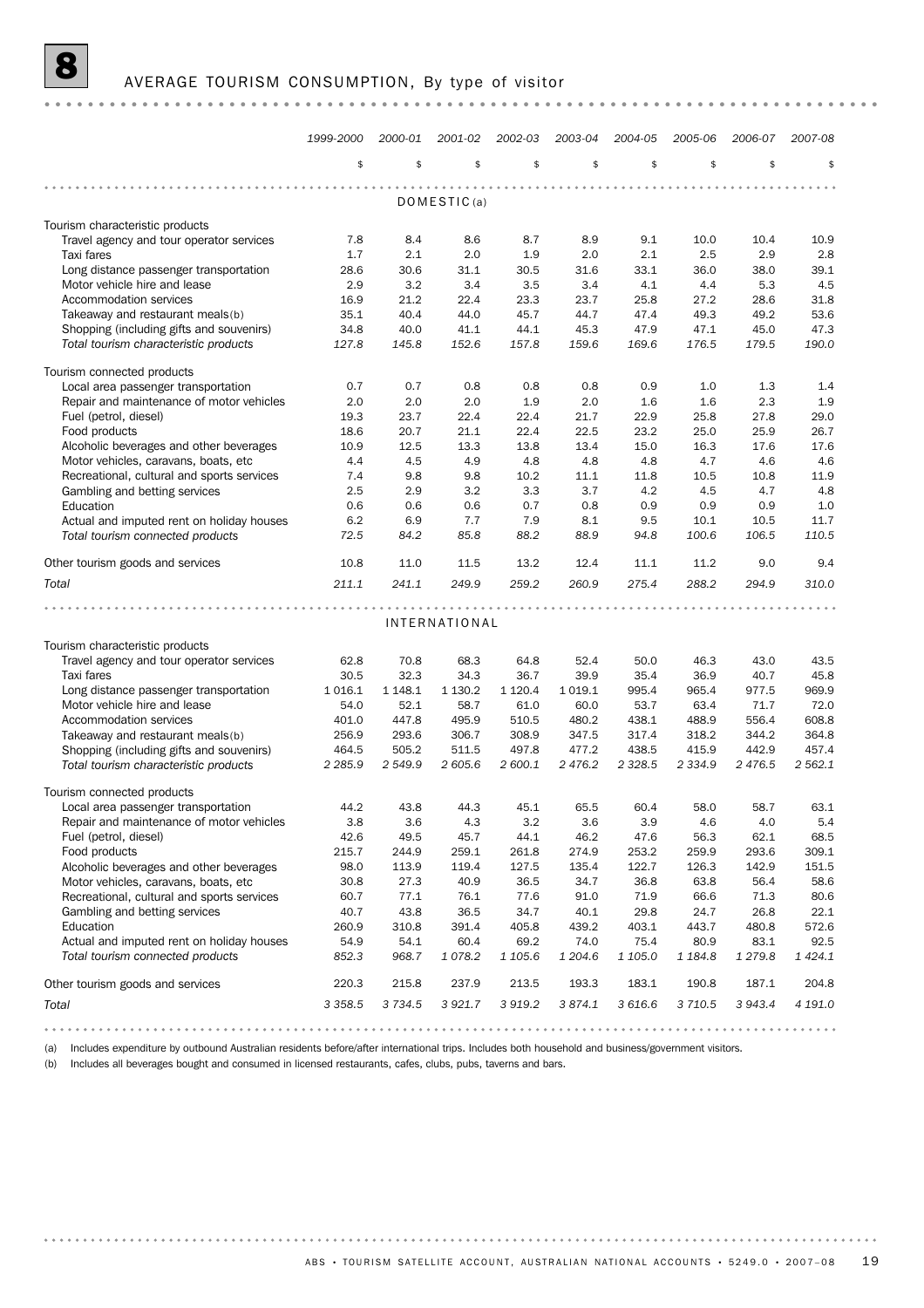|                                            | 1999-2000                                   |                                 |                                 | 2000-01 2001-02 2002-03 2003-04 2004-05 2005-06 |                                 |                                 |                                 | 2006-07                             | 2007-08                         |
|--------------------------------------------|---------------------------------------------|---------------------------------|---------------------------------|-------------------------------------------------|---------------------------------|---------------------------------|---------------------------------|-------------------------------------|---------------------------------|
|                                            |                                             |                                 |                                 |                                                 |                                 | .                               |                                 |                                     |                                 |
|                                            | TOURISM CONSUMPTION - SAME DAY (\$m)        |                                 |                                 |                                                 |                                 |                                 |                                 |                                     |                                 |
| Tourism characteristic products            |                                             |                                 |                                 |                                                 |                                 |                                 |                                 |                                     |                                 |
| Travel agency and tour operator services   | 6                                           | 6                               | 5                               | 6                                               | 5                               | 4                               | 6                               | 7                                   | 6                               |
| Taxi fares                                 | 43                                          | 52                              | 42                              | 42                                              | 49                              | 36                              | 45                              | 61                                  | 47                              |
| Long distance passenger transportation     | 369                                         | 473                             | 361                             | 308                                             | 428                             | 286                             | 295                             | 401                                 | 311                             |
| Motor vehicle hire and lease               | 52                                          | 52                              | 50                              | 45                                              | 35                              | 45                              | 49                              | 51                                  | 64                              |
| Accommodation services                     |                                             | $\overline{\phantom{0}}$        |                                 | $\overline{\phantom{m}}$                        | $\overline{\phantom{0}}$        | $\overline{\phantom{0}}$        | $\overline{\phantom{m}}$        | $\overline{\phantom{0}}$            | $\overline{\phantom{m}}$        |
| Takeaway and restaurant meals(a)           | 2 0 9 6                                     | 2 1 5 3                         | 2 1 3 4                         | 2 2 6 7                                         | 2 0 9 0                         | 2 1 5 3                         | 2 3 6 4                         | 2 6 1 3                             | 2 7 2 0                         |
| Shopping (including gifts and souvenirs)   | 3 5 4 6                                     | 3 7 7 9                         | 3 5 9 3                         | 3781                                            | 3 6 6 2                         | 3753                            | 3811                            | 3 9 6 7                             | 4 200                           |
| Total tourism characteristic products      | 6 1 1 2                                     | 6515                            | 6 1 8 4                         | 6450                                            | 6 2 6 8                         | 6 2 7 7                         | 6 5 7 0                         | 7 100                               | 7 3 4 9                         |
| Tourism connected products                 |                                             |                                 |                                 |                                                 |                                 |                                 |                                 |                                     |                                 |
| Local area passenger transportation        | 63                                          | 55                              | 59                              | 60                                              | 50                              | 58                              | 55                              | 87                                  | 101                             |
| Repair and maintenance of motor vehicles   | 168                                         | 121                             | 137                             | 134                                             | 108                             | 156                             | 143                             | 149                                 | 107                             |
| Fuel (petrol, diesel)                      | 1984                                        | 2 0 3 3                         | 1797                            | 1853                                            | 1759                            | 1859                            | 2 1 9 2                         | 2 5 3 3                             | 2648                            |
| Food products                              | 1 3 4 3                                     | 1 1 8 7                         | 1 0 6 5                         | 1 1 7 7                                         | 1035                            | 985                             | 1 1 7 4                         | 1 2 7 8                             | 1 3 2 8                         |
| Alcoholic beverages and other beverages    | 583                                         | 546                             | 510                             | 557                                             | 508                             | 522                             | 587                             | 785                                 | 736                             |
| Motor vehicles, caravans, boats, etc       | 540                                         | 532                             | 550                             | 545                                             | 530                             | 507                             | 499                             | 503                                 | 500                             |
| Recreational, cultural and sports services | 367                                         | 503                             | 448                             | 419                                             | 438                             | 454                             | 417                             | 514                                 | 464                             |
| Gambling and betting services              | 228                                         | 247                             | 261                             | 277                                             | 300                             | 323                             | 345                             | 378                                 | 381                             |
| Education                                  | 60                                          | 60                              | 59                              | 63                                              | 68                              | 74                              | 80                              | 86                                  | 92                              |
| Actual and imputed rent on holiday houses  | $\overline{\phantom{m}}$                    | $\overline{\phantom{0}}$        |                                 | $\overline{\phantom{m}}$                        |                                 | $\overline{\phantom{m}}$        | $\overline{\phantom{m}}$        | $\overline{\phantom{m}}$            |                                 |
| Total tourism connected products           | 5 3 3 6                                     | 5 2 8 3                         | 4886                            | 5085                                            | 4796                            | 4939                            | 5493                            | 6314                                | 6 3 5 6                         |
| Other tourism goods and services           | 910                                         | 813                             | 702                             | 811                                             | 942                             | 729                             | 801                             | 644                                 | 656                             |
| Total                                      | 12 3 5 7                                    | 12 611                          | 11772                           | 12 3 45                                         | 12 007                          | 11 945                          | 12863                           | 14 059                              | 14 361                          |
|                                            |                                             |                                 |                                 |                                                 |                                 |                                 |                                 |                                     |                                 |
|                                            |                                             |                                 |                                 |                                                 |                                 |                                 |                                 |                                     |                                 |
|                                            | AVERAGE TOURISM CONSUMPTION - SAME DAY (\$) |                                 |                                 |                                                 |                                 |                                 |                                 |                                     |                                 |
|                                            |                                             |                                 |                                 |                                                 |                                 |                                 |                                 |                                     |                                 |
| Tourism characteristic products            |                                             |                                 |                                 |                                                 |                                 |                                 |                                 |                                     |                                 |
| Travel agency and tour operator services   |                                             |                                 |                                 |                                                 |                                 |                                 | $\overline{\phantom{0}}$        | 0.1                                 |                                 |
| Taxi fares                                 | 0.3                                         | 0.3                             | 0.3                             | 0.3                                             | 0.4                             | 0.3                             | 0.3                             | 0.4                                 | 0.3                             |
| Long distance passenger transportation     | 2.2                                         | 3.1                             | 2.5                             | 2.1                                             | 3.1                             | 2.2                             | 2.2                             | 2.9                                 | 2.3                             |
| Motor vehicle hire and lease               | 0.3                                         | 0.3<br>$\overline{\phantom{m}}$ | 0.4<br>$\overline{\phantom{m}}$ | 0.3<br>$\overline{\phantom{m}}$                 | 0.3<br>$\overline{\phantom{m}}$ | 0.3<br>$\overline{\phantom{m}}$ | 0.4<br>$\overline{\phantom{m}}$ | 0.4<br>$\overbrace{\qquad \qquad }$ | 0.5<br>$\overline{\phantom{m}}$ |
| Accommodation services                     |                                             |                                 |                                 |                                                 |                                 |                                 |                                 |                                     |                                 |
| Takeaway and restaurant meals(a)           | 12.5                                        | 14.1                            | 15.0                            | 15.8                                            | 15.2                            | 16.4                            | 18.0                            | 18.8                                | 19.7                            |
| Shopping (including gifts and souvenirs)   | 21.2<br>36.6                                | 24.7<br>42.6                    | 25.2<br>43.5                    | 26.4<br>45.0                                    | 26.6<br>45.5                    | 28.6<br>47.9                    | 29.0<br>49.9                    | 28.6<br>51.1                        | 30.5<br>53.3                    |
| Total tourism characteristic products      |                                             |                                 |                                 |                                                 |                                 |                                 |                                 |                                     |                                 |
| Tourism connected products                 |                                             |                                 |                                 |                                                 |                                 |                                 |                                 |                                     |                                 |
| Local area passenger transportation        | 0.4                                         | 0.4                             | 0.4                             | 0.4                                             | 0.4                             | 0.4                             | 0.4                             | 0.6                                 | 0.7                             |
| Repair and maintenance of motor vehicles   | 1.0                                         | 0.8                             | 1.0                             | 0.9                                             | 0.8                             | 1.2                             | 1.1                             | 1.1                                 | 0.8                             |
| Fuel (petrol, diesel)                      | 11.9                                        | 13.3                            | 12.6                            | 12.9                                            | 12.8                            | 14.2                            | 16.7                            | 18.2                                | 19.2                            |
| Food products                              | 8.0                                         | 7.8                             | 7.5                             | 8.2                                             | 7.5                             | 7.5                             | 8.9                             | 9.2                                 | 9.6                             |
| Alcoholic beverages and other beverages    | 3.5                                         | 3.6                             | 3.6                             | 3.9                                             | 3.7                             | 4.0                             | 4.5                             | 5.7                                 | 5.3                             |
| Motor vehicles, caravans, boats, etc.      | 3.2                                         | 3.5                             | 3.9                             | 3.8                                             | 3.8                             | 3.9                             | 3.8                             | 3.6                                 | 3.6                             |
| Recreational, cultural and sports services | 2.2                                         | 3.3                             | 3.1                             | 2.9                                             | 3.2                             | 3.5                             | 3.2                             | 3.7                                 | 3.4                             |
| Gambling and betting services              | 1.4                                         | 1.6                             | 1.8                             | 1.9                                             | 2.2                             | 2.5                             | 2.6                             | 2.7                                 | 2.8                             |
| Education                                  | 0.4                                         | 0.4                             | 0.4                             | 0.4                                             | 0.5                             | 0.6                             | 0.6                             | 0.6                                 | 0.7                             |
| Actual and imputed rent on holiday houses  |                                             | $\overline{\phantom{0}}$        |                                 |                                                 |                                 | $\overline{\phantom{m}}$        |                                 | $\overline{\phantom{m}}$            | $\overline{\phantom{m}}$        |
| Total tourism connected products           | 31.9                                        | 34.6                            | 34.3                            | 35.5                                            | 34.8                            | 37.7                            | 41.7                            | 45.5                                | 46.1                            |
| Other tourism goods and services           | 5.4                                         | 5.3                             | 4.9                             | 5.7                                             | 6.8                             | 5.6                             | 6.1                             | 4.6                                 | 4.8                             |
| Total                                      | 74.0                                        | 82.6                            | 82.7                            | 86.2                                            | 87.1                            | 91.1                            | 97.7                            | 101.3                               | 104.1                           |

— nil or rounded to zero (including null cells)

(a) Includes all beverages bought and consumed in licensed restaurants, cafes,

clubs, pubs, taverns and bars.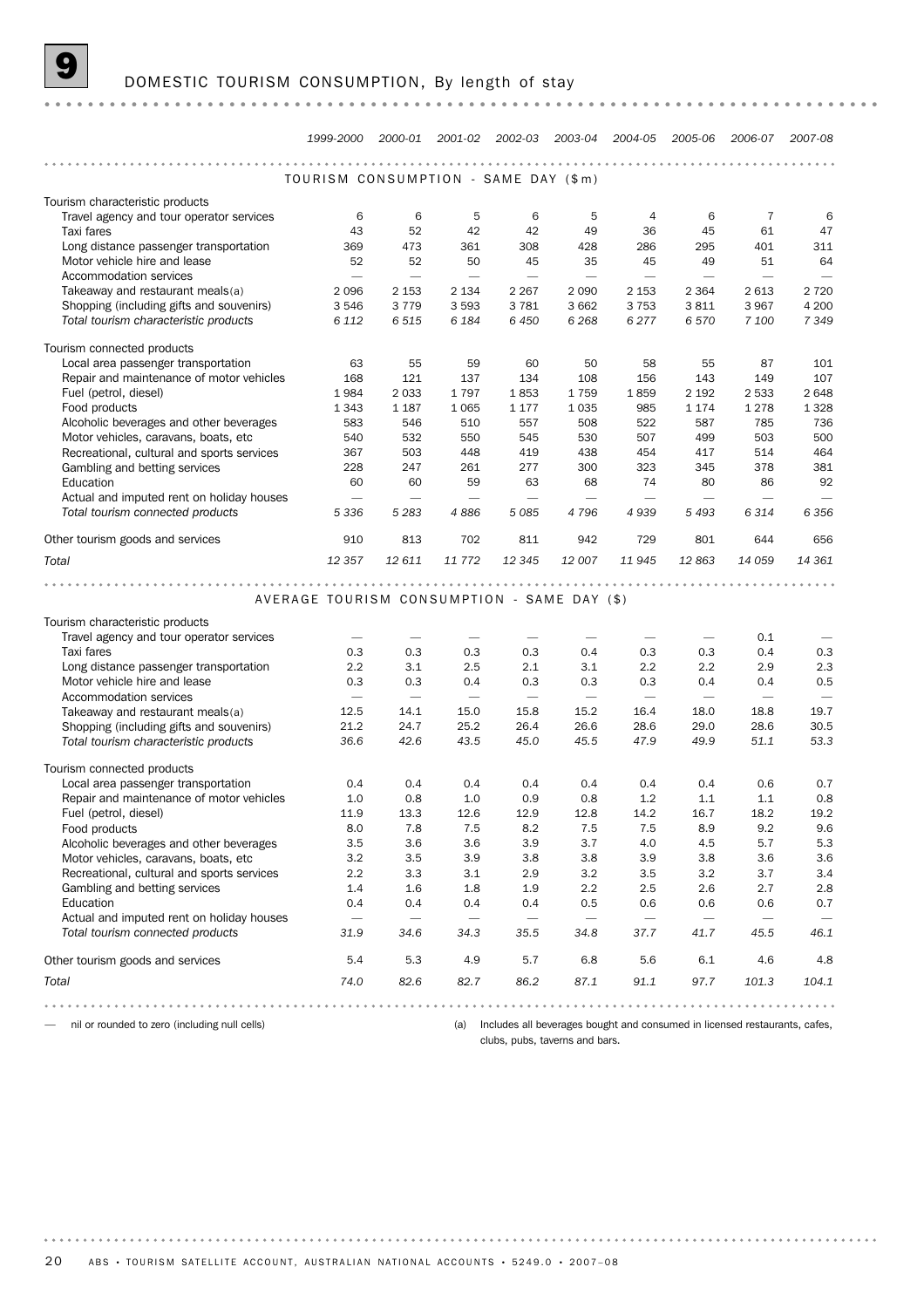|                                            | 1999-2000                                       |         | 2000-01 2001-02 2002-03 2003-04 |         |         | 2004-05 | 2005-06 | 2006-07 | 2007-08 |
|--------------------------------------------|-------------------------------------------------|---------|---------------------------------|---------|---------|---------|---------|---------|---------|
|                                            |                                                 |         |                                 | .       |         | .       |         |         |         |
|                                            | TOURISM CONSUMPTION - OVERNIGHT (\$m)(a)        |         |                                 |         |         |         |         |         |         |
| Tourism characteristic products            |                                                 |         |                                 |         |         |         |         |         |         |
| Travel agency and tour operator services   | 1857                                            | 1893    | 1865                            | 1903    | 1877    | 1855    | 2 0 3 2 | 2 2 0 0 | 2 2 7 6 |
| Taxi fares                                 | 359                                             | 416     | 394                             | 376     | 386     | 390     | 467     | 564     | 538     |
| Long distance passenger transportation     | 6 4 6 9                                         | 6 4 6 2 | 6406                            | 6353    | 6278    | 6439    | 7027    | 7 6 6 9 | 7912    |
| Motor vehicle hire and lease               | 645                                             | 682     | 686                             | 730     | 685     | 793     | 854     | 1 0 8 4 | 892     |
| Accommodation services                     | 4 0 4 6                                         | 4796    | 4863                            | 5 0 9 9 | 5 0 2 4 | 5 2 5 0 | 5529    | 6074    | 6686    |
| Takeaway and restaurant meals(b)           | 6 2 8 8                                         | 6997    | 7426                            | 7713    | 7 3 9 6 | 7491    | 7664    | 7846    | 8537    |
| Shopping (including gifts and souvenirs)   | 4 7 7 0                                         | 5 2 7 7 | 5 3 3 7                         | 5846    | 5960    | 5981    | 5771    | 5 5 8 5 | 5737    |
| Total tourism characteristic products      | 24 435                                          | 26 5 24 | 26 976                          | 28 0 20 | 27 606  | 28 198  | 29 345  | 31 0 23 | 32 578  |
| Tourism connected products                 |                                                 |         |                                 |         |         |         |         |         |         |
| Local area passenger transportation        | 96                                              | 113     | 116                             | 120     | 116     | 116     | 158     | 191     | 184     |
| Repair and maintenance of motor vehicles   | 305                                             | 329     | 304                             | 272     | 307     | 173     | 189     | 349     | 291     |
| Fuel (petrol, diesel)                      | 2 6 2 4                                         | 3 3 3 2 | 3072                            | 3 0 4 8 | 2837    | 2 7 9 6 | 3 0 4 9 | 3 3 7 3 | 3 4 5 1 |
| Food products                              | 3 1 0 9                                         | 3 4 9 2 | 3529                            | 3 7 1 2 | 3751    | 3724    | 3924    | 4 2 1 4 | 4 2 8 1 |
| Alcoholic beverages and other beverages    | 2 0 3 0                                         | 2 2 8 0 | 2 3 7 3                         | 2 4 6 1 | 2 3 3 9 | 2 5 3 5 | 2 7 3 9 | 2 9 6 3 | 2962    |
| Motor vehicles, caravans, boats, etc       | 501                                             | 493     | 511                             | 507     | 491     | 473     | 463     | 480     | 469     |
| Recreational, cultural and sports services | 1 4 1 0                                         | 1710    | 1674                            | 1814    | 1925    | 1948    | 1719    | 1776    | 2 0 3 5 |
| Gambling and betting services              | 374                                             | 405     | 428                             | 453     | 491     | 530     | 566     | 620     | 625     |
| Education                                  | 78                                              | 81      | 80                              | 85      | 100     | 108     | 109     | 112     | 115     |
| Actual and imputed rent on holiday houses  | 1474                                            | 1566    | 1679                            | 1716    | 1716    | 1930    | 2056    | 2 2 2 0 | 2 4 5 5 |
| Total tourism connected products           | 12 002                                          | 13 802  | 13 766                          | 14 188  | 14 075  | 14 331  | 14974   | 16 297  | 16 868  |
| Other tourism goods and services           | 1677                                            | 1684    | 1804                            | 2067    | 1693    | 1519    | 1 4 7 0 | 1 2 5 7 | 1 3 2 3 |
| Total                                      | 38 114                                          | 42 010  | 42 545                          | 44 275  | 43 375  | 44 048  | 45 789  | 48 577  | 50 769  |
| .                                          |                                                 |         |                                 |         | 0.000   |         |         |         |         |
|                                            | AVERAGE TOURISM CONSUMPTION - OVERNIGHT (\$)(a) |         |                                 |         |         |         |         |         |         |
| Tourism characteristic products            |                                                 |         |                                 |         |         |         |         |         |         |
| Travel agency and tour operator services   | 25.8                                            | 25.6    | 24.8                            | 25.3    | 25.2    | 25.7    | 28.2    | 29.9    | 31.5    |
| Taxi fares                                 | 5.0                                             | 5.6     | 5.2                             | 5.0     | 5.2     | 5.4     | 6.5     | 7.7     | 7.4     |
| Long distance passenger transportation     | 89.8                                            | 87.5    | 85.4                            | 84.5    | 84.4    | 89.2    | 97.7    | 104.2   | 109.6   |
| Motor vehicle hire and lease               | 9.0                                             | 9.2     | 9.1                             | 9.7     | 9.2     | 11.0    | 11.9    | 14.7    | 12.4    |
| Accommodation services                     | 56.2                                            | 65.0    | 64.8                            | 67.8    | 67.6    | 72.7    | 76.9    | 82.6    | 92.6    |
| Takeaway and restaurant meals(b)           | 87.3                                            | 94.8    | 99.0                            | 102.5   | 99.5    | 103.8   | 106.5   | 106.6   | 118.2   |
| Shopping (including gifts and souvenirs)   | 66.2                                            | 71.5    | 71.1                            | 77.7    | 80.1    | 82.9    | 80.2    | 75.9    | 79.4    |
| Total tourism characteristic products      | 339.3                                           | 359.3   | 359.4                           | 372.5   | 371.3   | 390.7   | 408.0   | 421.7   | 451.1   |
| Tourism connected products                 |                                                 |         |                                 |         |         |         |         |         |         |
| Local area passenger transportation        | 1.3                                             | 1.5     | 1.5                             | 1.6     | 1.6     | 1.6     | 2.2     | 2.6     | 2.5     |
| Repair and maintenance of motor vehicles   | 4.2                                             | 4.5     | 4.1                             | 3.6     | 4.1     | 2.4     | 2.6     | 4.7     | 4.0     |
| Fuel (petrol, diesel)                      | 36.4                                            | 45.1    | 40.9                            | 40.5    | 38.2    | 38.7    | 42.4    | 45.8    | 47.8    |
| Food products                              | 43.2                                            | 47.3    | 47.0                            | 49.3    | 50.5    | 51.6    | 54.5    | 57.3    | 59.3    |
| Alcoholic beverages and other beverages    | 28.2                                            | 30.9    | 31.6                            | 32.7    | 31.5    | 35.1    | 38.1    | 40.3    | 41.0    |
| Motor vehicles, caravans, boats, etc.      | 7.0                                             | 6.7     | 6.8                             | 6.7     | 6.6     | 6.6     | 6.4     | 6.5     | 6.5     |
| Recreational, cultural and sports services | 19.6                                            | 23.2    | 22.3                            | 24.1    | 25.9    | 27.0    | 23.9    | 24.1    | 28.2    |
| Gambling and betting services              | 5.2                                             | 5.5     | 5.7                             | 6.0     | 6.6     | 7.3     | 7.9     | 8.4     | 8.7     |
| Education                                  | 1.1                                             | 1.1     | 1.1                             | 1.1     | 1.3     | 1.5     | 1.5     | 1.5     | 1.6     |
| Actual and imputed rent on holiday houses  | 20.5                                            | 21.2    | 22.4                            | 22.8    | 23.1    | 26.7    | 28.6    | 30.2    | 34.0    |
| Total tourism connected products           | 166.6                                           | 187.0   | 183.4                           | 188.6   | 189.3   | 198.6   | 208.2   | 221.5   | 233.6   |
| Other tourism goods and services           | 23.3                                            | 22.8    | 24.0                            | 27.5    | 22.8    | 21.0    | 20.4    | 17.1    | 18.3    |
| Total                                      | 529.2                                           | 569.1   | 566.9                           | 588.6   | 583.3   | 610.3   | 636.5   | 660.3   | 703.0   |
|                                            |                                                 |         |                                 |         |         |         |         |         |         |

(a) Includes expenditure by Australian residents before/after international trips. (b) Includes all beverages bought and consumed in licensed restaurants, cafes, clubs, pubs, taverns and bars.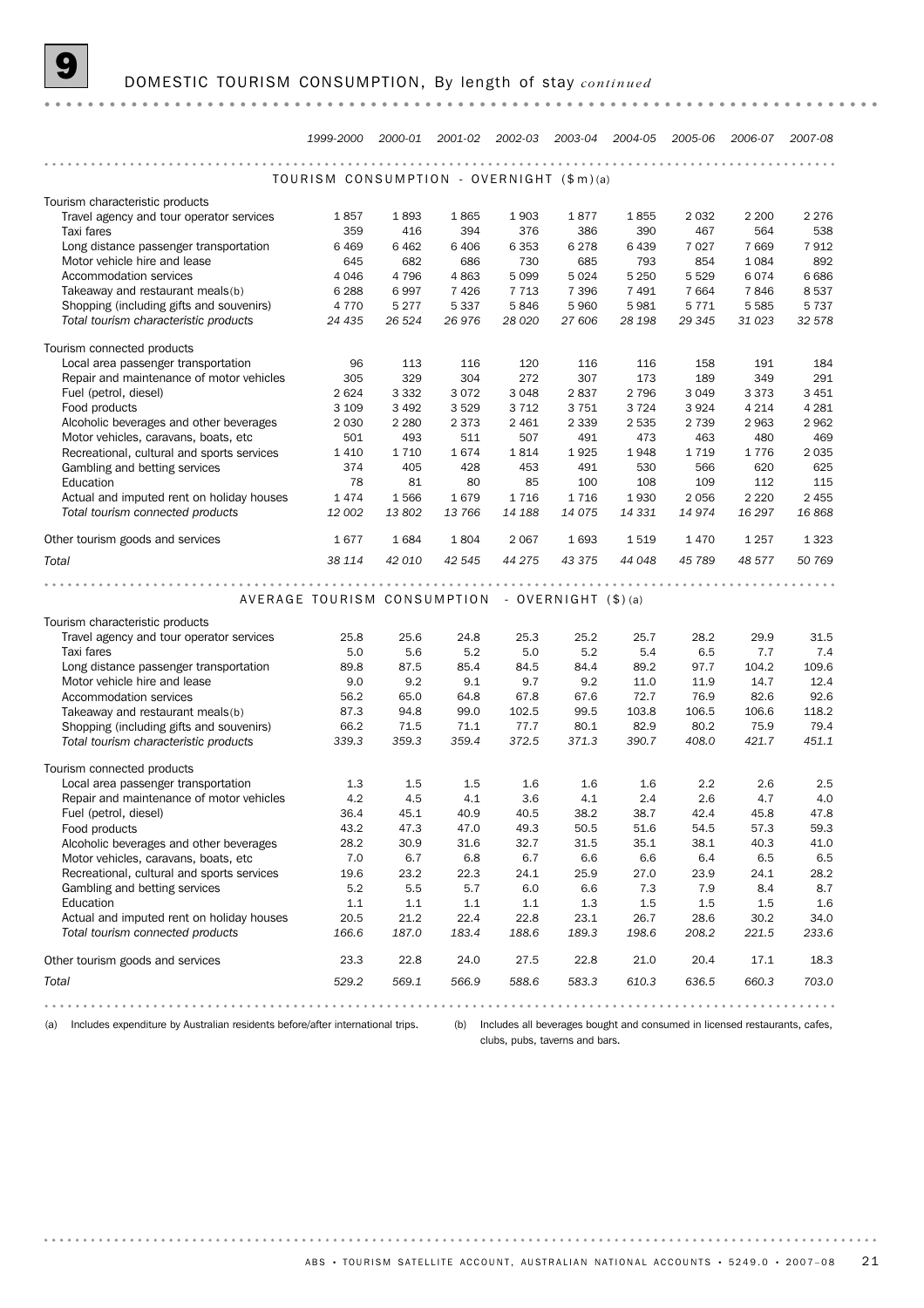| 1999-2000 2000-01 2001-02 2002-03 2003-04 2004-05 2005-06 2006-07 2007-08 |  |  |  |  |  |  |  |  |
|---------------------------------------------------------------------------|--|--|--|--|--|--|--|--|
|---------------------------------------------------------------------------|--|--|--|--|--|--|--|--|

4 816 5 119 5 125 5 242 5 000 4 839 4 900 4 962 4 995

| Domestically produced goods and services (\$m)          | 2577   | 2598    | 2587    | 2 4 3 1 | 2449   | 2 7 1 3 | 3 1 0 7 | 3 4 5 0 | 3832    |
|---------------------------------------------------------|--------|---------|---------|---------|--------|---------|---------|---------|---------|
| Overseas produced tourism goods and services            |        |         |         |         |        |         |         |         |         |
| Purchased by businesses (\$m)                           | 3423   | 3661    | 3 3 1 4 | 3 3 4 5 | 3 704  | 3827    | 3 9 9 7 | 4 2 3 2 | 4854    |
| Purchased by households (\$m)                           | 10 049 | 12 052  | 11 362  | 11 489  | 13 531 | 15679   | 16 588  | 17 757  | 19 7 84 |
| $Total(a)$ $(\$m)$                                      | 13 472 | 15 7 13 | 14 675  | 14834   | 17 234 | 19 506  | 20 584  | 21 989  | 24 637  |
| Total consumption by Australian residents on outbound   |        |         |         |         |        |         |         |         |         |
| trips $(\$m)$                                           | 16 049 | 18 3 11 | 17 262  | 17 264  | 19684  | 22 219  | 23 691  | 25 439  | 28 470  |
| Average consumption by Australian residents on outbound |        |         |         |         |        |         |         |         |         |

(a) There are some conceptual differences between imports of tourism goods and services and tourism related debits in the *Balance of Payments and International Investment Position, Australia* (cat. no. 5302.0). See the Explanatory notes for further details.

trips *(\$)*

#### 11 TOURISM CONSUMPTION, By non- residents —inbound trips

|                                                              | 1999-2000 | 2000-01 | 2001-02 | 2002-03 | 2003-04 | 2004-05 | 2005-06 | 2006-07 | 2007-08 |
|--------------------------------------------------------------|-----------|---------|---------|---------|---------|---------|---------|---------|---------|
|                                                              |           |         |         |         |         |         |         |         |         |
| Overseas produced goods and services (\$m)                   | 4 4 0 5   | 5 1 1 1 | 4 9 2 3 | 4 7 2 2 | 4581    | 4 7 8 6 | 5 1 0 7 | 4 9 6 0 | 5426    |
| Domestically produced tourism goods and services             |           |         |         |         |         |         |         |         |         |
| Purchased by businesses (\$m)                                | 2 1 2 1   | 2 4 1 3 | 2 4 0 4 | 2 3 6 3 | 2487    | 2484    | 2 5 5 6 | 2 7 3 1 | 2855    |
| Purchased by households (\$m)                                | 13 502    | 16 377  | 16 295  | 15884   | 17 105  | 17076   | 17 793  | 19515   | 20 738  |
| Total(a) $(\$m)$                                             | 15 623    | 18789   | 18 700  | 18 247  | 19 592  | 19 560  | 20 349  | 22 246  | 23 593  |
| Total consumption by non-residents on inbound trips $(\$m)$  |           |         |         |         |         |         |         |         |         |
|                                                              | 20 028    | 23 901  | 23 623  | 22 970  | 24 173  | 24 34 6 | 25 456  | 27 206  | 29 019  |
| Average consumption by non-residents on inbound trips $(\$)$ | 4 3 0 5   | 4 7 5 0 | 4954    | 4934    | 4 7 8 0 | 4 5 0 2 | 4 6 4 2 | 4823    | 5 1 5 5 |
|                                                              |           |         |         |         |         |         |         |         |         |

(a) There are some conceptual differences between exports of tourism goods and services and tourism related debits in the *Balance of Payments and International Investment Position, Australia* (cat. no. 5302.0). See the Explanatory notes for further details.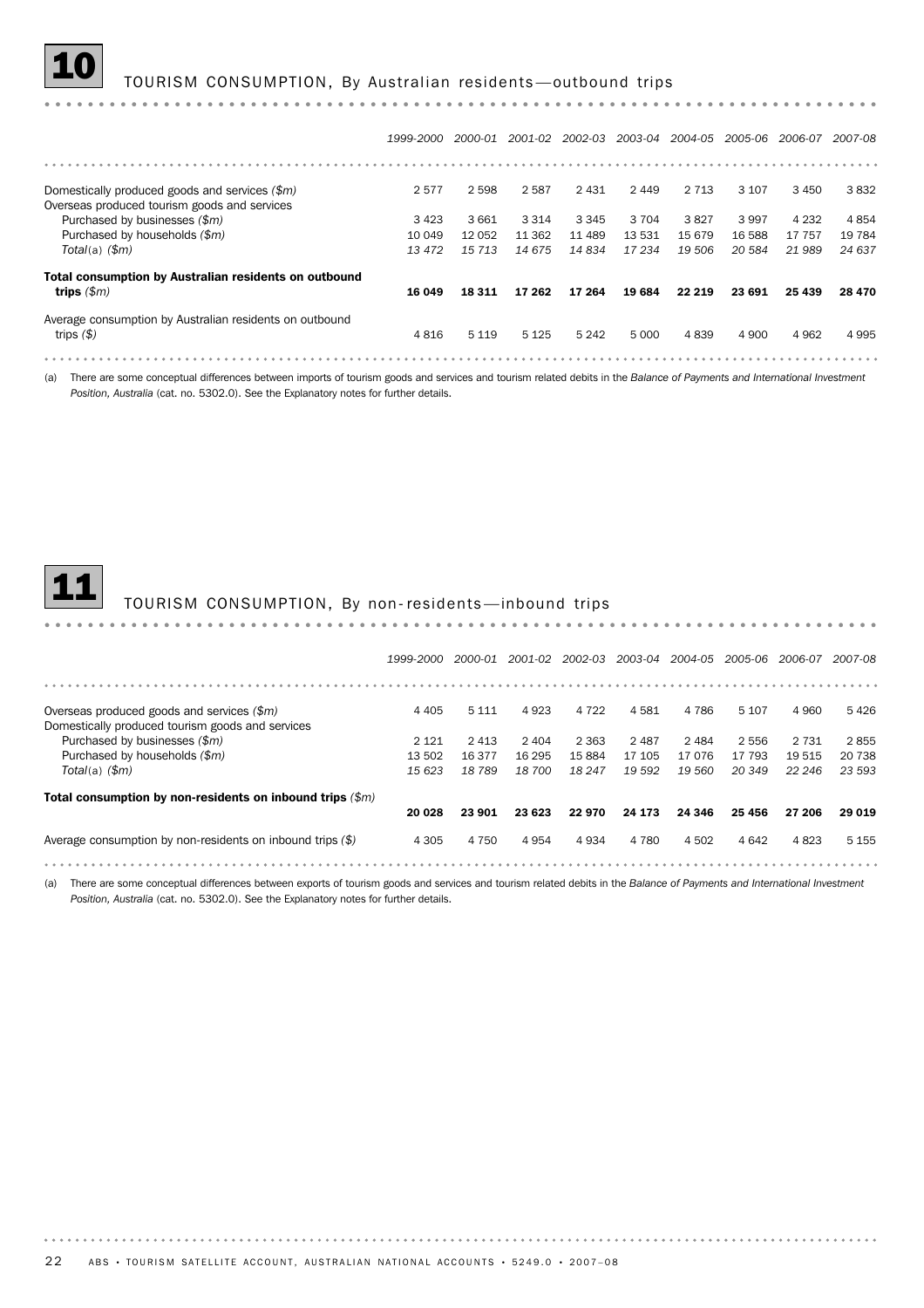

PEOPLE EMPLOYED IN TOURISM (a), By industry

*1999-2000 2000-01 2001-02 2002-03 2003-04 2004-05 2005-06 2006-07 2007-08* Tourism characteristic and connected industries Travel agency and tour operator services *('000)* 22.7 22.1 22.1 20.6 20.8 21.6 21.4 21.8 23.1 Road transport and motor vehicle hiring *('000)* 22.7 23.5 24.5 24.1 25.5 23.8 24.3 25.5 26.6 Air and water transport *('000)* 31.5 34.6 33.4 30.7 30.5 31.4 33.4 33.5 34.3 Accommodation *('000)* 77.4 79.5 77.1 79.7 72.4 73.2 73.3 71.4 71.7 Clubs, pubs, taverns and bars *('000)* 23.4 24.3 23.2 22.1 22.9 23.6 23.0 24.0 23.2 Cafes and restaurants *('000)* 40.5 45.9 46.5 45.4 47.9 49.3 48.3 51.4 53.0 Clubs, pubs, taverns and pais (boot)<br>
Rail transport ('000)<br>
Manufacturing ('000)<br>
32.9 32.9 32.3 32.3 32.3 32.0 32.5 31.8 31.8 32.8 Rail transport *('000)* 2.9 3.2 2.7 3.1 3.3 3.2 3.4 3.0 3.4 Retail trade ('000)<br>Retail trade ('000)<br>Retail trade ('000)<br>105.4 105.8 110.9 115.8 115.8 119.9 120.7 120.1 125.6 Casinos and other gambling services ('000)<br>Libraries, museums and arts ('000) 6.4 8.0 7.7 7.9 7.8 9.2 9.6 9.8 10.9 Casinos and other gambling services *('000)* 1.9 2.1 1.9 1.7 1.9 1.9 2.1 1.8 2.1 Other entertainment services *('000)* 9.6 9.3 10.0 10.8 10.9 12.2 13.0 13.6 13.1 Education *('000)* 29.0 29.5 30.7 31.7 33.2 32.1 34.2 34.2 36.4 Total tourism characteristic and connected industries 406.3 421.0 423.0 427.0 425.0 433.8 438.4 441.9 456.1 *('000)* All other industries *('000)* 33.6 34.3 34.8 35.6 36.6 38.0 39.3 41.0 41.7 Total tourism employed persons *('000)* 439.9 455.3 457.7 462.6 461.6 471.7 477.7 482.8 497.8 Total employed persons *('000)* 8 835.2 9 016.4 9 143.9 9 377.7 9 528.0 9 800.1 10 042.2 10 304.9 10 578.7 Tourism industry share of total employment *(%)* 5.0 5.0 5.0 4.9 4.8 4.8 4.8 4.7 4.7

(a) People employed in tourism is derived by multiplying the number of employed persons in the industry by the proportion of total value added of the industry which is related to tourism.



#### NUMBER OF TOURISM TRIPS, By type of visitor

|                                                                   | 1999-2000 | 2000-01 | 2001-02 | 2002-03 | 2003-04 | 2004-05                                                    | 2005-06 | 2006-07 | 2007-08 |
|-------------------------------------------------------------------|-----------|---------|---------|---------|---------|------------------------------------------------------------|---------|---------|---------|
|                                                                   | '000      | '000    | '000    | '000    | '000    | '000                                                       | '000    | '000    | '000    |
|                                                                   |           |         |         |         |         |                                                            |         |         |         |
| Domestic $(a)$                                                    |           |         |         |         |         |                                                            |         |         |         |
| Same day                                                          | 167 054   | 152 765 | 142 302 | 143 260 | 137 900 | 131 151                                                    | 131 601 | 138 815 | 137898  |
| Overnight                                                         | 72 017    | 73819   | 75 047  | 75 216  | 74 356  | 72 178                                                     | 71 934  | 73571   | 72 219  |
| Total domestic                                                    | 239 071   | 226 584 | 217349  | 218 476 | 212 256 | 203 329                                                    | 203 535 | 212 386 | 210 117 |
| International(b)                                                  | 4 6 5 2   | 5031    | 4 7 6 8 | 4656    | 5057    | 5408                                                       | 5484    | 5 6 4 1 | 5629    |
|                                                                   |           |         |         |         |         |                                                            |         |         |         |
| (a)<br>Source: Tourism Research Australia, Travel by Australians: |           |         |         | (b)     |         | Source: Overseas Arrivals and Departures (cat. no. 3401.0) |         |         |         |

Quarterly Results of the National Visitor Survey, Tourism Australia, Canberra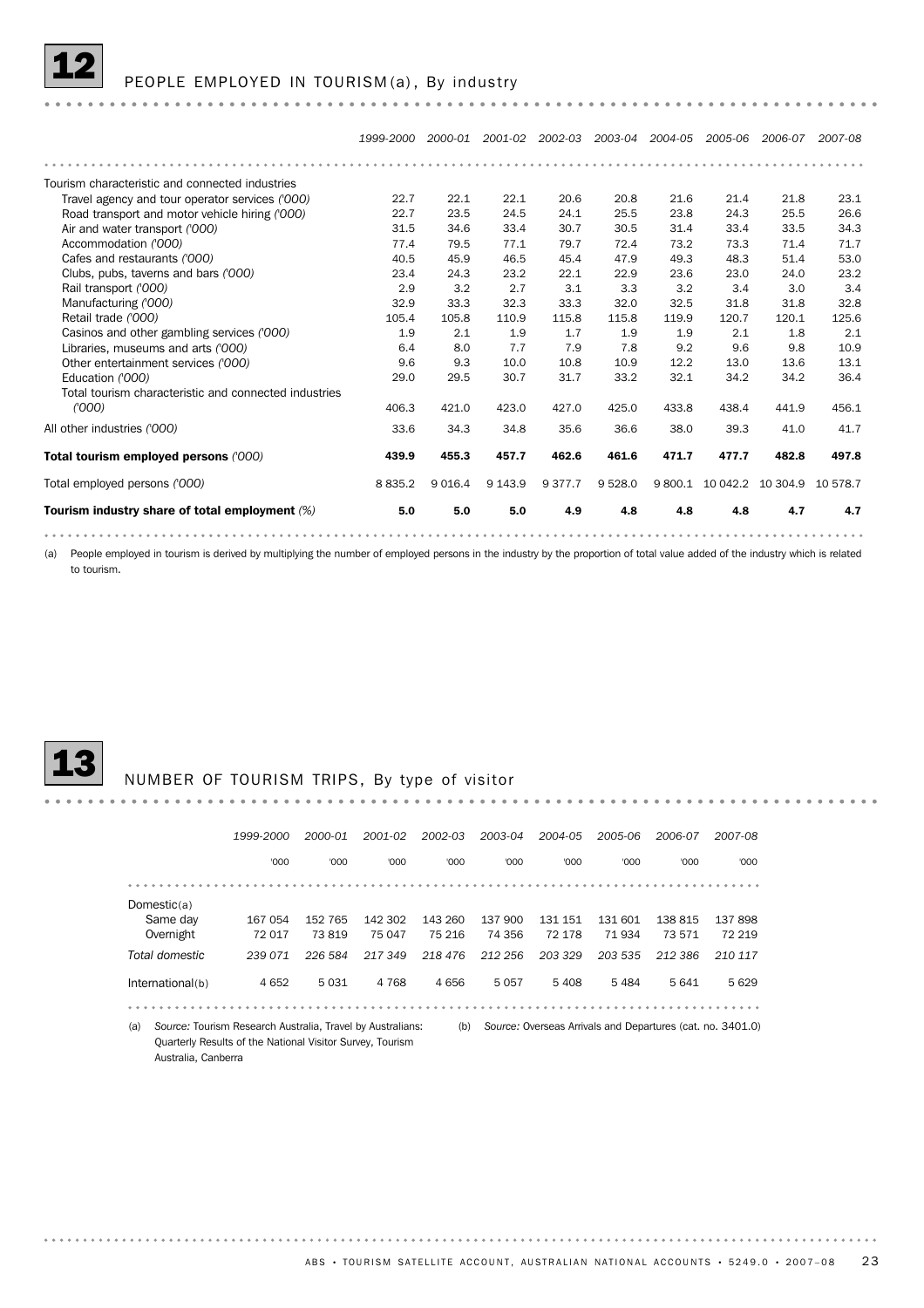

|--|--|--|--|

|                                           | 1999-2000 | 2000-01     | 2001-02 | 2002-03   | 2003-04     | 2004-05   | 2005-06   | 2006-07     | 2007-08     |
|-------------------------------------------|-----------|-------------|---------|-----------|-------------|-----------|-----------|-------------|-------------|
|                                           | '000      | '000        | '000    | '000      | '000        | '000      | '000      | '000        | '000        |
|                                           |           |             |         |           |             |           |           |             |             |
| Oceania & Antarctica                      |           |             |         |           |             |           |           |             |             |
| New Zealand                               | 773.1     | 828.4       | 787.7   | 793.1     | 926.1       | 1 082.0   | 1 0 9 0.8 | 1 1 1 5 . 1 | 1 1 2 1 . 3 |
| Total(b)                                  | 908.6     | 960.9       | 907.5   | 904.7     | 1 0 4 7 .0  | 1 207.9   | 1 2 2 1.6 | 1 2 5 4.8   | 1 2 6 5 . 1 |
| North-west Europe                         |           |             |         |           |             |           |           |             |             |
| France                                    | 53.5      | 54.2        | 52.0    | 46.3      | 57.3        | 59.0      | 65.6      | 69.9        | 78.0        |
| Germany                                   | 147.2     | 147.5       | 136.8   | 134.0     | 141.0       | 142.4     | 150.4     | 148.7       | 155.2       |
| United Kingdom                            | 554.4     | 605.4       | 627.1   | 644.2     | 686.4       | 699.5     | 709.3     | 733.3       | 686.3       |
| Total(b)                                  | 1 009.3   | 1079.8      | 1 068.0 | 1070.9    | 1 1 38.8    | 1 1 6 2.7 | 1 195.0   | 1 2 2 9 . 4 | 1 204.6     |
| Southern & Eastern Europe                 |           |             |         |           |             |           |           |             |             |
| Italy                                     | 54.4      | 54.6        | 41.1    | 42.5      | 43.7        | 49.5      | 50.8      | 53.3        | 52.8        |
| Total(b)                                  | 118.1     | 132.9       | 101.4   | 98.1      | 106.5       | 117.6     | 122.5     | 134.0       | 141.7       |
| Middle East & North Africa                |           |             |         |           |             |           |           |             |             |
| Total(b)                                  | 52.0      | 56.6        | 55.7    | 50.1      | 56.4        | 68.2      | 73.4      | 82.7        | 92.6        |
| Southeast Asia                            |           |             |         |           |             |           |           |             |             |
| Indonesia                                 | 83.1      | 98.3        | 94.7    | 86.9      | 91.5        | 82.4      | 81.8      | 85.2        | 93.1        |
| Malaysia                                  | 146.8     | 148.4       | 154.3   | 142.4     | 175.3       | 169.0     | 152.5     | 157.1       | 166.0       |
| Singapore                                 | 277.0     | 293.3       | 295.8   | 261.6     | 252.6       | 267.5     | 251.8     | 263.5       | 266.5       |
| Thailand                                  | 68.0      | 77.9        | 80.0    | 75.5      | 78.8        | 79.3      | 74.8      | 77.1        | 84.2        |
| Total(b)                                  | 634.4     | 676.7       | 682.7   | 617.7     | 654.1       | 657.1     | 625.7     | 664.0       | 701.1       |
| Northeast Asia                            |           |             |         |           |             |           |           |             |             |
| China (excludes SARs and Taiwan Province) | 105.0     | 143.5       | 172.3   | 177.1     | 216.9       | 274.4     | 292.3     | 338.4       | 375.2       |
| Hong Kong (SAR of China)                  | 149.0     | 154.1       | 148.6   | 140.7     | 132.2       | 148.9     | 158.8     | 153.1       | 146.7       |
| Japan                                     | 705.5     | 724.2       | 659.2   | 658.6     | 687.5       | 700.8     | 674.4     | 610.2       | 521.2       |
| Korea                                     | 139.4     | 164.6       | 181.1   | 195.8     | 215.8       | 237.3     | 242.9     | 270.8       | 236.2       |
| Taiwan (Province of China)                | 140.9     | 124.3       | 99.1    | 80.8      | 103.9       | 103.8     | 102.3     | 92.3        | 85.0        |
| Total(b)                                  | 1 2 4 2.8 | 1 3 1 4 . 3 | 1 262.4 | 1 2 5 4.8 | 1 3 5 8.5   | 1 4 6 7.6 | 1 473.5   | 1 467.7     | 1 368.0     |
| Southern & Central Asia                   |           |             |         |           |             |           |           |             |             |
| Total                                     | 55.4      | 65.1        | 62.0    | 55.9      | 71.3        | 79.0      | 99.3      | 112.1       | 135.0       |
|                                           |           |             |         |           |             |           |           |             |             |
| The Americas                              |           |             |         |           |             |           |           |             |             |
| United States of America                  | 436.9     | 502.1       | 424.4   | 423.5     | 430.1       | 445.5     | 452.5     | 455.4       | 454.5       |
| Total(b)                                  | 551.1     | 645.0       | 551.1   | 537.1     | 551.9       | 581.1     | 598.8     | 615.7       | 632.9       |
| Sub-Saharan Africa                        |           |             |         |           |             |           |           |             |             |
| Total                                     | 72.4      | 74.5        | 73.3    | 62.8      | 72.4        | 66.9      | 74.0      | 80.6        | 88.1        |
| Not stated                                | 7.7       | 25.5        | 4.3     | 3.7       | 0.2         | 0.2       | 0.3       | 0.4         | 0.5         |
| <b>Total</b>                              | 4 651.8   | 5 031.3     | 4768.3  | 4 655.8   | 5 0 5 7 . 2 | 5 408.3   | 5 4 8 4.1 | 5 641.2     | 5629.4      |
|                                           |           |             |         |           |             |           |           |             |             |

(a) *Source:* Overseas Arrivals and Departures, Australia (cat. no. 3401.0) (b) Includes other.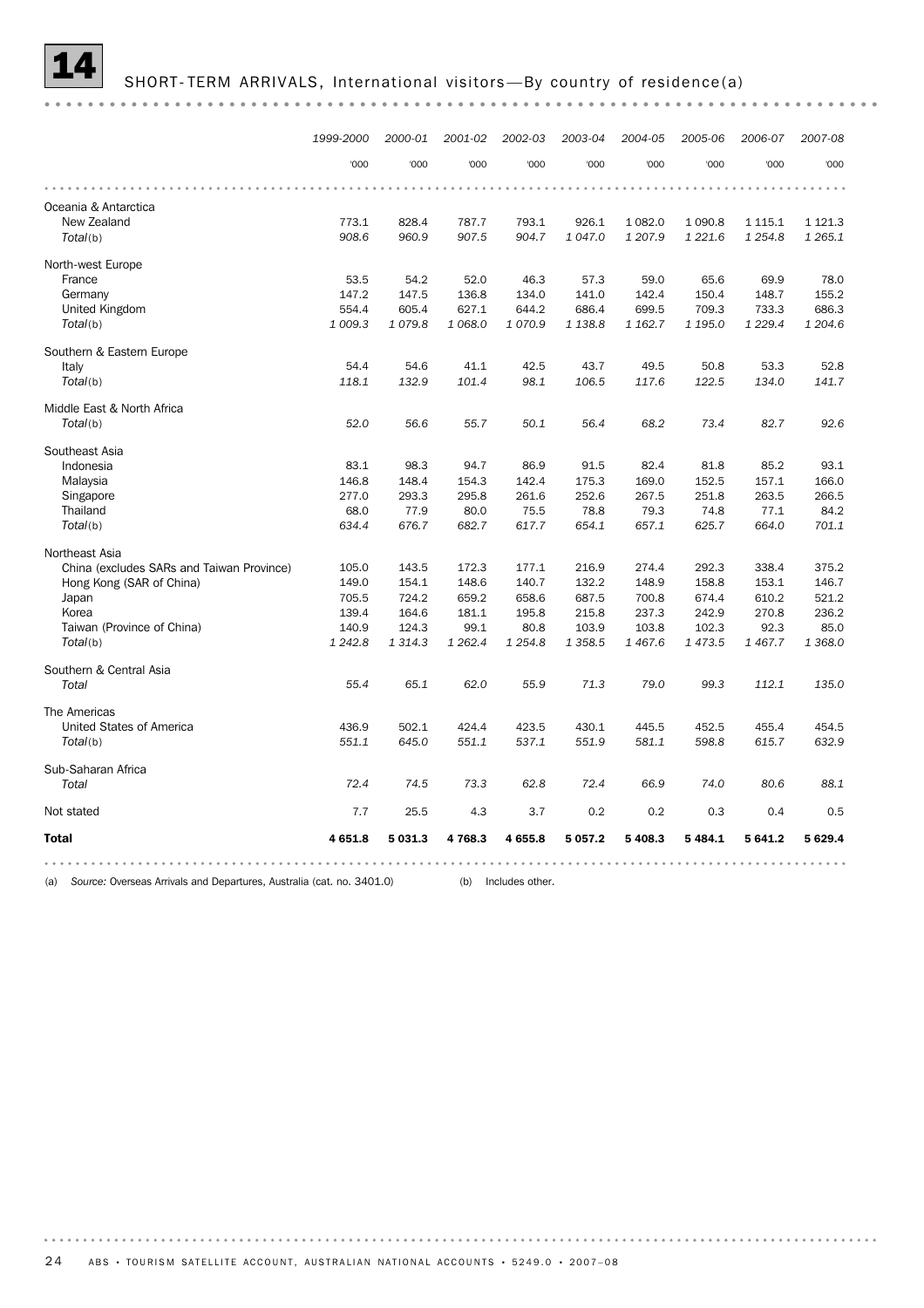

|--|--|

 $\dot{\alpha}$  ,  $\dot{\alpha}$ 

|                                           | 1999-2000   | 2000-01 | 2001-02     | 2002-03 | 2003-04 | 2004-05 | 2005-06   | 2006-07     | 2007-08     |
|-------------------------------------------|-------------|---------|-------------|---------|---------|---------|-----------|-------------|-------------|
|                                           | '000        | '000    | '000        | '000    | '000    | '000    | '000      | '000        | '000        |
|                                           |             |         |             |         |         |         |           |             |             |
| Oceania & Antarctica                      |             |         |             |         |         |         |           |             |             |
| New Zealand                               | 506.7       | 574.5   | 592.2       | 615.3   | 739.2   | 843.0   | 836.3     | 883.3       | 913.4       |
| Total(b)                                  | 776.8       | 810.3   | 843.7       | 888.2   | 1 057.0 | 1 192.9 | 1 211.1   | 1 2 6 7 . 4 | 1 3 4 7 . 2 |
| North-west Europe                         |             |         |             |         |         |         |           |             |             |
| France                                    | 44.3        | 52.8    | 45.2        | 51.2    | 58.0    | 66.6    | 73.1      | 76.4        | 99.8        |
| Germany                                   | 39.5        | 43.5    | 43.5        | 42.1    | 44.9    | 51.6    | 65.7      | 58.9        | 64.7        |
| United Kingdom                            | 330.2       | 323.2   | 308.0       | 308.9   | 351.4   | 384.9   | 409.3     | 415.2       | 429.5       |
| Total(b)                                  | 504.6       | 510.8   | 478.5       | 492.1   | 550.9   | 609.9   | 661.5     | 669.7       | 723.6       |
| Southern & Eastern Europe                 |             |         |             |         |         |         |           |             |             |
| Italy                                     | 64.7        | 76.7    | 70.8        | 71.0    | 84.2    | 91.3    | 102.7     | 107.6       | 120.3       |
| Total(b)                                  | 186.2       | 209.1   | 190.7       | 188.0   | 222.6   | 247.5   | 270.8     | 285.9       | 307.9       |
| Middle East & North Africa                |             |         |             |         |         |         |           |             |             |
| Total(b)                                  | 76.6        | 87.4    | 76.6        | 76.2    | 118.5   | 122.9   | 142.5     | 135.4       | 164.2       |
| Southeast Asia                            |             |         |             |         |         |         |           |             |             |
| Indonesia                                 | 256.8       | 294.8   | 270.9       | 194.4   | 271.1   | 344.0   | 241.9     | 231.4       | 328.1       |
| Malaysia                                  | 126.3       | 134.8   | 109.5       | 97.8    | 126.0   | 155.5   | 163.9     | 172.5       | 185.6       |
| Singapore                                 | 145.9       | 153.6   | 163.2       | 119.1   | 148.4   | 175.9   | 204.7     | 208.3       | 224.4       |
| Thailand                                  | 147.8       | 157.7   | 163.4       | 150.5   | 153.8   | 187.0   | 246.4     | 331.7       | 403.0       |
| Total(b)                                  | 801.0       | 897.7   | 860.9       | 721.9   | 894.4   | 1 093.0 | 1 0 9 6.2 | 1 217.7     | 1 4 4 6.0   |
| Northeast Asia                            |             |         |             |         |         |         |           |             |             |
| China (excludes SARs and Taiwan Province) | 86.3        | 100.6   | 121.3       | 117.9   | 150.2   | 214.2   | 239.9     | 268.5       | 286.7       |
| Hong Kong (SAR of China)                  | 149.7       | 156.8   | 142.0       | 114.8   | 140.1   | 173.3   | 190.7     | 200.0       | 215.1       |
| Japan                                     | 64.6        | 67.7    | 71.6        | 72.5    | 79.6    | 96.3    | 100.3     | 114.8       | 142.3       |
| Korea                                     | 19.8        | 23.0    | 23.9        | 24.7    | 27.0    | 28.5    | 30.7      | 30.8        | 35.9        |
| Taiwan (Province of China)                | 34.9        | 35.8    | 35.4        | 33.2    | 39.4    | 39.4    | 37.2      | 38.5        | 38.6        |
| Total(b)                                  | 357.0       | 386.4   | 396.1       | 364.8   | 438.9   | 554.6   | 602.5     | 656.6       | 726.2       |
| Southern & Central Asia                   |             |         |             |         |         |         |           |             |             |
| Total                                     | 78.5        | 85.4    | 76.5        | 84.4    | 110.4   | 134.2   | 155.2     | 168.6       | 191.0       |
| The Americas                              |             |         |             |         |         |         |           |             |             |
| United States of America                  | 373.7       | 372.6   | 276.0       | 287.4   | 342.1   | 394.5   | 437.8     | 450.7       | 491.9       |
| Total(b)                                  | 467.7       | 487.1   | 370.8       | 397.9   | 456.7   | 531.8   | 581.2     | 603.3       | 658.3       |
| Sub-Saharan Africa                        |             |         |             |         |         |         |           |             |             |
| Total                                     | 57.8        | 53.7    | 57.2        | 63.5    | 71.3    | 79.1    | 86.4      | 97.8        | 106.5       |
| Not stated                                | 26.1        | 49.5    | 16.9        | 16.3    | 16.1    | 25.3    | 27.6      | 24.7        | 28.6        |
| <b>Total</b>                              | 3 3 3 2 . 3 | 3577.3  | 3 3 6 7 . 9 | 3 293.3 | 3936.8  | 4 591.2 | 4834.9    | 5 1 2 7 . 1 | 5699.5      |
|                                           |             |         |             |         |         |         |           |             |             |

(a) *Source:* Overseas Arrivals and Departures, Australia (cat. no. 3401.0). (b) Includes other.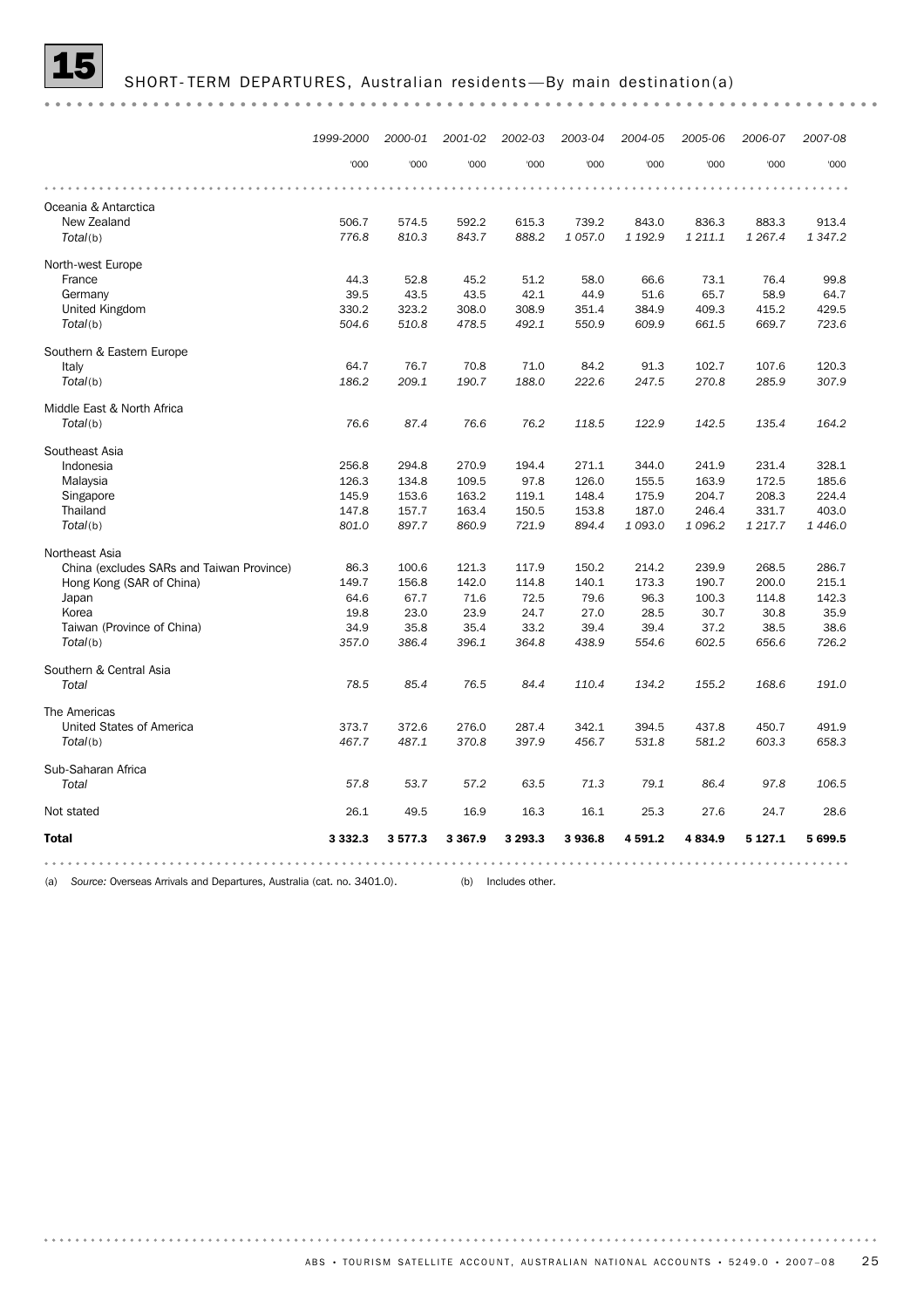#### EXPLANATORY NOTES

#### INTRODUCTION

**1** The national accounts are a comprehensive set of economic data which are fully consistent and complete within the boundary of the economic activities they cover. Gross domestic product (GDP) is perhaps the most recognisable and important economic statistic from the core national accounts. Satellite accounts allow an expansion of the national accounts for selected areas of interest while maintaining the concepts and structures of the core accounts. Satellite accounts present specific details on a particular topic (both in monetary and physical terms) in an account which is separate from, but linked to, the core accounts. Therefore, a 'tourism' satellite account (TSA) highlights tourism within the national accounting framework.

2 Implicitly, tourism is included in the core national accounts. The products purchased by visitors, and produced by suppliers, are all part of the economic activity measured in the national accounts. However, while all the products that are produced and consumed in meeting tourism demand are embedded in the core accounts, they are not readily apparent because 'tourism' is not identified as an industry or product in international statistical standards. In the *Australian and New Zealand Standard Industrial Classification* (ANZSIC), 1993 edition, underlying the Australian national accounts, industries are defined on the basis of the goods and services which they mainly produce. On the other hand, the tourism industry is defined according to the status of the consumer. That is, it is the characteristics of the consumer that determine whether the production is included within the scope of tourism.

**3** A TSA provides a means by which the economic aspects of tourism can be drawn out and analysed separately within the structure of the main accounts. In fact, one of the major features of a TSA is that it is set within the context of the whole economy, so that tourism's contribution to major national accounting aggregates can be determined, and can be compared with other industries.

4 The estimates of Tourism consumption, output, value added and gross domestic product (GDP) presented in this publication are recorded at current prices, that is the prices prevailing in the period to which the observation relates. This means that changes in these estimates over time are a result of changes in prices as well as changes in the underlying level of economic activity (or volume). For example, the introduction of the Goods and Services Tax (GST) in July 2000 resulted in an increase in the current dollar value of tourism consumption and tourism GDP in 2000–01 and later years. An increase would have occurred even if the underlying volume of tourism services remained unchanged.

5 The concepts and methods used in the Australian TSA are based on international standards developed by an Inter-Secretariat Working Group on Tourism Statistics comprised of the Organisation for Economic Co-operation and Development (OECD), the statistical arm of the Commission of the European Communities (Eurostat), the United Nations (UN), and the World Tourism Organisation (WTO). The international standards were released electronically in March 2000 in *Tourism Satellite Account: Methodological References*, and were published in 2001 in *Tourism Satellite Account: Recommended Methodological Framework*. National statistical offices such as the ABS were consulted during the development of the international standards. The standards are based on the *System of National Accounts 1993* (SNA93), which is the prevailing international standard for national accounts statistics. IN T E R N A T I O N A L S T A N D A R D S

> 6 The OECD also released a publication in 2000, *Measuring the Role of Tourism in OECD Economies*. This publication is consistent with the international standards. However, it also includes the modelling of tourism generated employment as an extension to the TSA. The OECD manual also shows practical examples of how to compile tourism gross value added.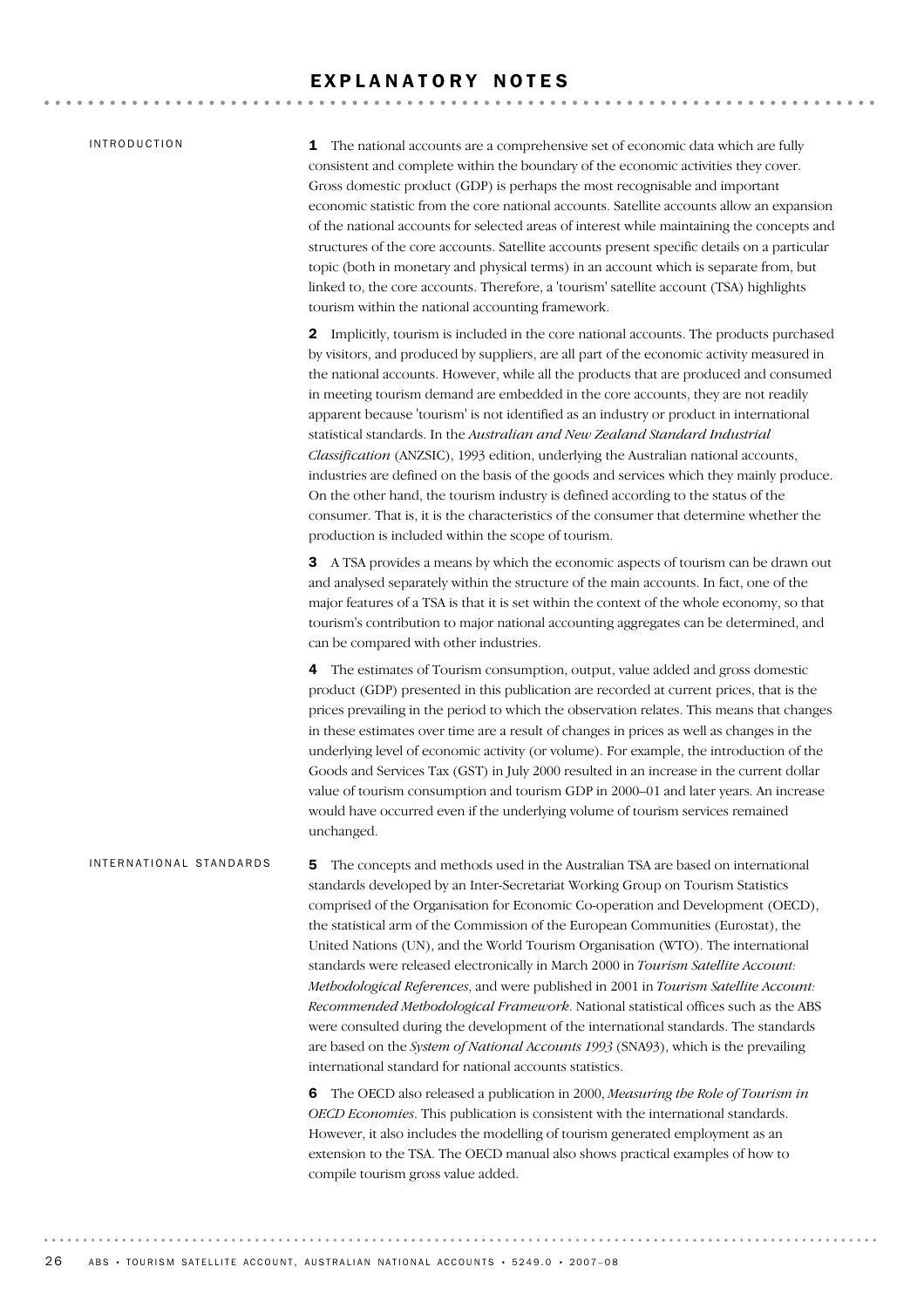$\ddot{\phantom{a}}$ 

| DIRECT AND INDIRECT<br>ECONOMIC IMPACTS | The estimates of tourism gross value added, tourism GDP and tourism employment<br>7<br>in this publication relate to the direct impact of tourism only. A direct impact occurs<br>where there is a direct relationship (physical and economic) between the visitor and<br>producer of a good or service.                                                                                                                                                                                                                                                                                                                                                                                                                                                                                            |
|-----------------------------------------|-----------------------------------------------------------------------------------------------------------------------------------------------------------------------------------------------------------------------------------------------------------------------------------------------------------------------------------------------------------------------------------------------------------------------------------------------------------------------------------------------------------------------------------------------------------------------------------------------------------------------------------------------------------------------------------------------------------------------------------------------------------------------------------------------------|
|                                         | Indirect tourism demand is a broader notion that includes the downstream effects of<br>8<br>tourism demand. For example, when a visitor buys a meal, indirect tourism demand is<br>generated for the food manufacturer, the transporter, the electricity company, etc., that<br>provide the necessary inputs required to make the meal. To fully measure the indirect<br>effects, account should also be taken of changes in incomes which may feed through to<br>further changes in tourism demand. A full analysis of indirect effects is best done using<br>economic modelling. Tourism Research Australia have undertaken this work and their<br>latest results are reported in the Tourism Research Report: Indirect Economic<br>Contribution of Tourism to Australia, 1998-1999 to 2003-2004. |
| CONCEPTS OF TOURISM<br>Tourism          | The term 'tourism' in the international standards is not restricted to leisure activity. It<br>9<br>also includes travel for business or other reasons, such as education, provided the<br>destination is outside the person's usual environment.                                                                                                                                                                                                                                                                                                                                                                                                                                                                                                                                                   |
|                                         | <b>10</b> An important conceptual distinction concerns the difference between travel and<br>tourism. Travel is a broad concept which includes commuting to a place of work,<br>migration and travel for business or leisure. The international standards describe the<br>concept of tourism as comprising:<br>"the activities of persons travelling to and staying in places outside their usual environment for<br>not more than one consecutive year for leisure, business and other purposes not related to the<br>exercise of an activity remunerated from within the place visited.' (Tourism Satellite Account:<br>Recommended Methodological Framework, para 2.1).                                                                                                                           |
|                                         | If a person stays in the one place for longer than one year, their centre of economic<br>11<br>and social interest is deemed to be in that place, so they no longer qualify as a visitor.                                                                                                                                                                                                                                                                                                                                                                                                                                                                                                                                                                                                           |
|                                         | While most of the economic impacts of tourism occur while persons are travelling,<br>12<br>there are some exceptions. Tourism activity also includes consumption activity in<br>anticipation of trips (such as purchases of camping equipment, luggage or travel<br>insurance), or after the return home (such as having photos printed from the trip).                                                                                                                                                                                                                                                                                                                                                                                                                                             |
| Visitors                                | The 'persons' referred to in the definition of tourism are termed 'visitors'. A visitor is<br>13<br>defined as:                                                                                                                                                                                                                                                                                                                                                                                                                                                                                                                                                                                                                                                                                     |
|                                         | " any person travelling to a place other than that of his/her usual environment for less than<br>twelve months and whose main purpose of trip is other than the exercise of an activity<br>remunerated from within the place visited' (Tourism Satellite Account: Recommended<br>Methodological Framework, para 2.4).                                                                                                                                                                                                                                                                                                                                                                                                                                                                               |
|                                         | 14 Visitors can be classified into national and international visitors. National or<br>'domestic' visitors consist of Australian residents who travel outside their usual<br>environment within Australia. They include both overnight visitors (staying one or more<br>nights at a location) and same day visitors. International visitors are those persons who<br>travel to a country other than that in which they have their usual residence.                                                                                                                                                                                                                                                                                                                                                  |
|                                         | 15 For the purposes of measuring tourism gross value added and tourism GDP in the<br>TSA, the consumption of Australian residents travelling overseas (outbound visitors) is<br>excluded, except to the extent they consume domestically produced products before or<br>after their overseas trip. This is because their consumption overseas does not relate to<br>the value of goods and services produced within the Australian economy.                                                                                                                                                                                                                                                                                                                                                         |
|                                         | The following types of persons are not considered to be visitors:<br>16                                                                                                                                                                                                                                                                                                                                                                                                                                                                                                                                                                                                                                                                                                                             |

! persons for whom travel is an intrinsic part of their job, e.g., bus driver, air crew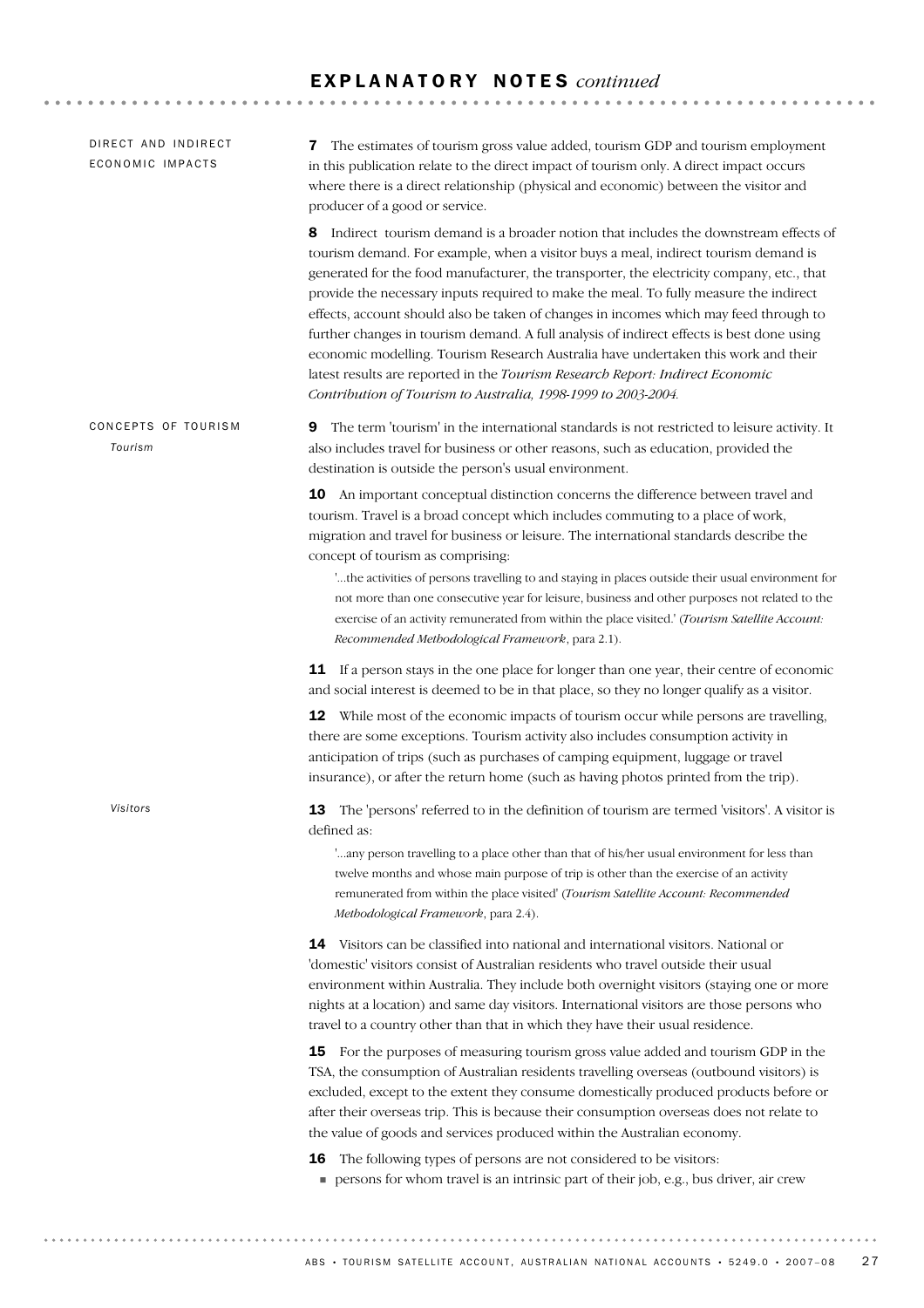| Visitors continued                           | persons who travel for the purpose of being admitted to or detained in a residential<br>facility such as a hospital, prison or long stay care<br>persons who are travelling as part of a move to a new permanent residence<br>persons who are undertaking military duties<br>persons who are travelling between two parts of their usual environment.                                                                                                                                                                                                                                                                                                                                                                                                |
|----------------------------------------------|------------------------------------------------------------------------------------------------------------------------------------------------------------------------------------------------------------------------------------------------------------------------------------------------------------------------------------------------------------------------------------------------------------------------------------------------------------------------------------------------------------------------------------------------------------------------------------------------------------------------------------------------------------------------------------------------------------------------------------------------------|
| Usual environment                            | The usual environment is made up of one or more areas in which a person<br>17<br>undertakes their regular activities such as their place of residence, place of work, place of<br>study and other places frequently visited. The usual environment criterion has two<br>dimensions; frequency and distance. Places that are visited on a routine basis (at least<br>once a week) are considered part of a person's usual environment, even if the place<br>visited is located a considerable distance from their place of residence. Further, locations<br>up to 40 kilometres from home for overnight trips and up to 50 kilometres from home<br>(round trip) for day trips are included in a visitor's usual environment in the Australian<br>TSA. |
|                                              | 18<br>Although a considerable amount of tourism spending may take place within the<br>usual environment (i.e. purchase of air tickets, tour packages, pre-paid accommodation),<br>the consumption of most tourism services occurs outside of the usual environment.<br>Visitors have a positive economic impact on their destination by generating additional<br>consumption at the destination over and above that generated by the resident<br>consumers.                                                                                                                                                                                                                                                                                          |
| Tourism consumption                          | 19<br>Tourism consumption is defined as<br>the total consumption made by a visitor or on behalf of a visitor for and during his/her trip<br>and stay at the destination' (Tourism Satellite Account: Recommended Methodological<br>Framework, para 3.8).                                                                                                                                                                                                                                                                                                                                                                                                                                                                                             |
|                                              | 20 Included in this definition are both actual expenditures and imputations for the<br>consumption by visitors of certain services for which they do not make a payment. Also<br>consistent with the definition of visitors, tourism consumption includes expenditure by<br>visitors whose primary purpose is business. Consumption before or after the trip is<br>likewise included provided the expenditures are related to the trip, such as the purchase<br>of luggage or printing of photos.                                                                                                                                                                                                                                                    |
|                                              | Tourism consumption is defined to include only transactions between a visitor and<br>21<br>a business with whom the visitor has direct contact. Direct contact does not necessarily<br>imply payment has to occur. For example, tourism consumption includes an imputation<br>for the value of non-market services provided directly to visitors, e.g. museums and<br>libraries, even though these may be provided free or at a price which is not economically<br>significant. This is consistent with the treatment in the national accounts of non-market<br>services provided by general government and non-profit institutions.                                                                                                                 |
|                                              | 22<br>Some further information on particular inclusions and exclusions from tourism<br>consumption are discussed in the 1997-98 issue of this publication.                                                                                                                                                                                                                                                                                                                                                                                                                                                                                                                                                                                           |
| Tourism gross value added<br>and tourism GDP | Tourism gross value added and tourism GDP are the major economic aggregates<br>23<br>derived in the TSA. The concepts are not the same and it is important to outline the<br>differences between them.                                                                                                                                                                                                                                                                                                                                                                                                                                                                                                                                               |
|                                              | Tourism gross value added shows only the 'value' which a producer adds to the raw<br>24<br>material goods and services it purchases in the process of producing its own output.<br>Tourism gross value added is measured as the value of the output of tourism products by<br>industries less the value of the inputs used in producing these tourism products. Output<br>is measured at 'basic prices', that is before any taxes on tourism products are added (or<br>any subsidies on tourism products are deducted). Taxes on tourism products include the<br>Goods and services tax (GST), wholesale sales taxes and excise duties on goods supplied                                                                                             |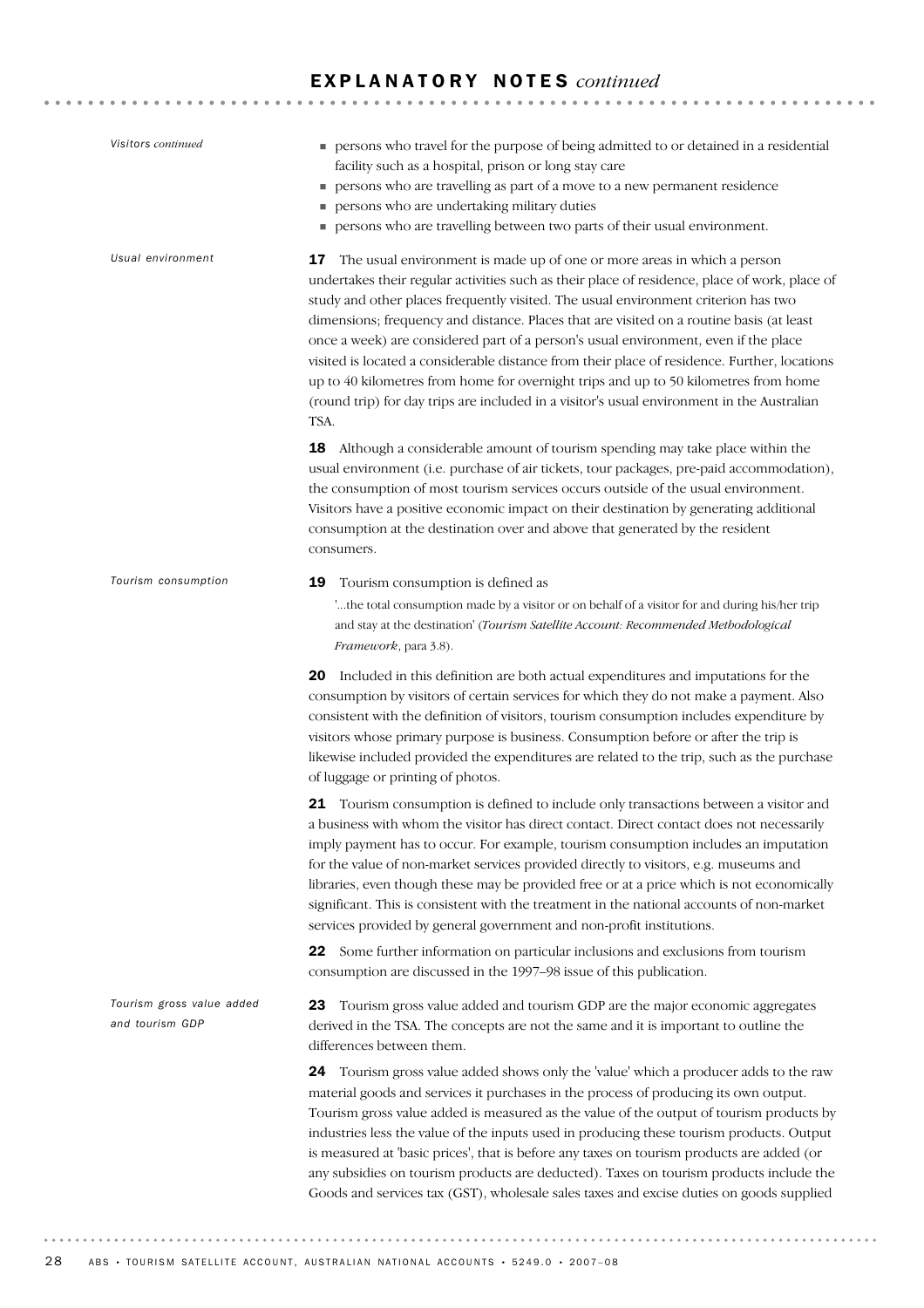29 Not all products and industries in the standard national accounts product and industry classifications are related to tourism. Therefore, the TSA distinguishes between products and industries that are related to tourism, and those which are not. Tourism related products and industries are further classified into tourism characteristic and tourism connected. There are three categories of industry and product in the TSA. 30 Tourism characteristic products are defined in the international TSA standards as those products which represent an important part of tourism consumption, or for which a significant proportion of the sales are to visitors. In the Australian TSA, for a product to be 'characteristic' it must account for at least 10 per cent of total tourism consumption and/or at least 25 per cent of the total output of the product must be consumed by visitors. 31 Tourism characteristic industries are defined as those industries that would either cease to exist in their present form, or would be significantly affected if tourism were to cease. In the Australian TSA, for an industry to be 'characteristic', at least 25 per cent of its output must be consumed by visitors. Whether or not an industry is classified as characteristic has no effect on total value added resulting from tourism, as the TSA measures the gross value added resulting from the production of products directly consumed by visitors, not the total gross value added generated by tourism related industries. 32 Tourism connected products and industries are those, other than those classified as tourism characteristic, for which a tourism related product is directly identifiable (primary), and where the products are consumed by visitors in volumes which are significant for the visitor and/or the producer. *Classifications* 27 Purchases of capital assets are excluded from tourism demand for the purposes of calculating tourism gross value added, as there is no direct relationship between the visitor and the acquisition of capital by the tourism industries. 28 The services that capital investment provide are captured to the extent that the price change for products implicitly include a component to cover the cost of capital. Whilst the purchase of capital by tourism industries is of significant analytical interest in its own right, data of sufficient quality are not available for publication in the Australian TSA. Collection of industry data for gross fixed capital expenditure presents a number of difficulties, one being that assets obtained under finance leasing arrangements need to be recorded in the industry of the lessee rather than the legal owner. *Gross fixed capital formation* to visitors. Tourism gross value added is directly comparable with estimates of the gross value added of 'conventional' industries such as mining and manufacturing that are presented in the national accounts. 25 SNA93 states that basic price measures are to be used for comparisons between industries and across countries because it is free of the effects of taxes and subsidies on products which can vary between industries (and countries) and over time. The tax and subsidy component of a product's sale price does not represent value added by the industry producing that product. 26 Tourism GDP, on the other hand, measures the value added of the tourism industry at purchasers' (market) prices. It therefore includes taxes paid less subsidies received on tourism related products as these are reflected in prices that visitors actually pay. Tourism GDP will generally have a higher value than tourism value added. Tourism GDP is a satellite account construct to enable a direct comparison with the most widely recognised national accounting aggregate, GDP. While tourism GDP is useful in this context, the tourism gross value added measure should be used when making comparisons with other industries or between countries. *Tourism gross value added and tourism GDP continued*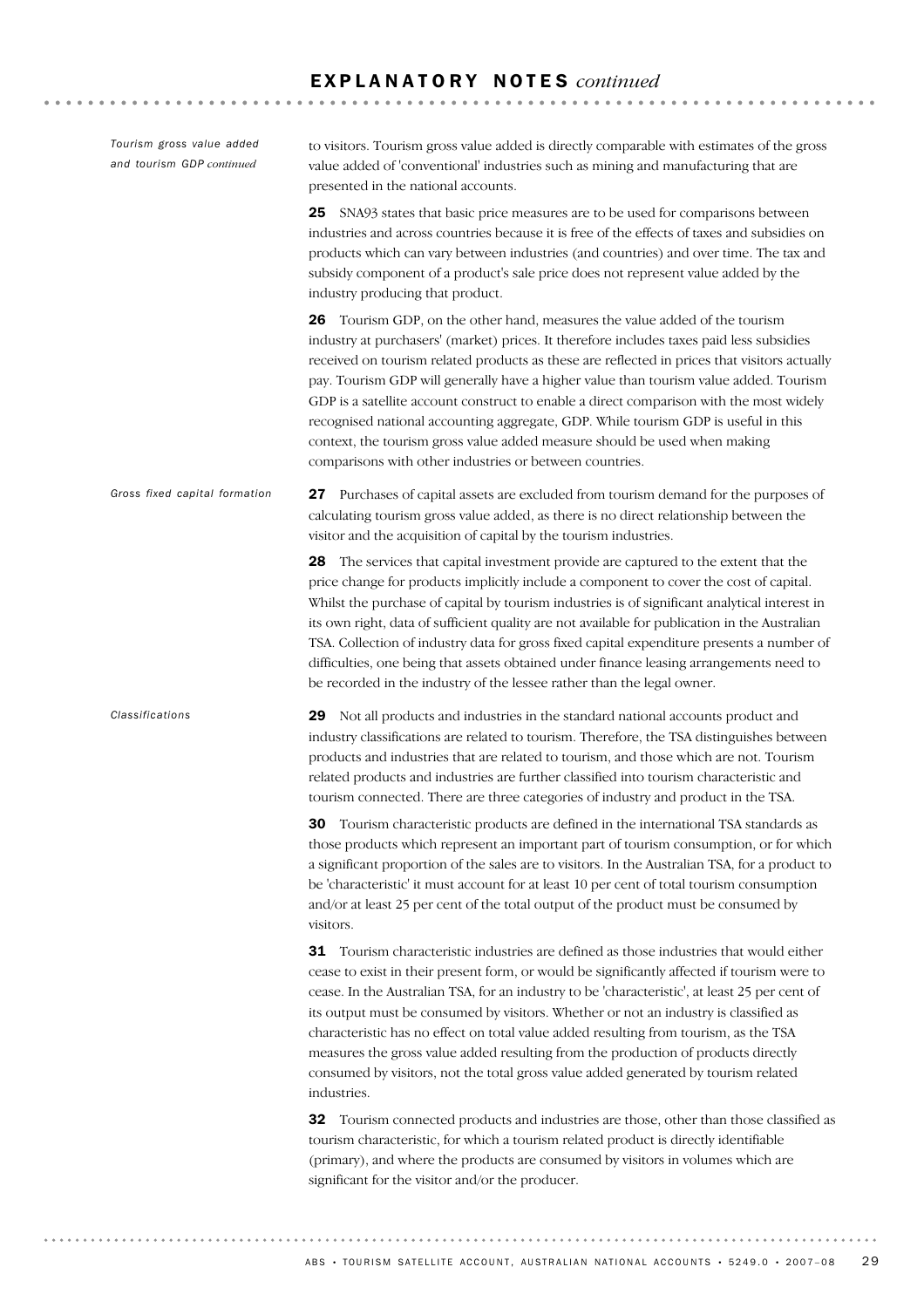*Classifications continued*

TOURISM SATELLITE ACCOUNT FRAMEWORK 33 All remaining products and industries are classified as 'all other goods and services' or 'all other industries' in the TSA. See Appendix 1 for a concordance between tourism related products in the Australian TSA, and products included in the *Australian and New Zealand Standard Product Classification* (ANZSPC), and Appendix 2 for a concordance between tourism related industries and industries included in the *Australian and New Zealand Standard Industrial Classification* (ANZSIC).

34 The supply and use tables for the Australian economy provide the framework in which data for visitor expenditure (demand) and industry output (supply) are integrated and made consistent in the TSA benchmark. Moreover, they provide the means of calculating tourism gross value added and tourism GDP. This input-output table variant provides a tool for further analysis and economic modelling of tourism.

35 The 'supply' table is a matrix showing (in the rows) the basic price values of products produced by each major industry. It also shows the supply of products from imports, and the net taxes on products and trade and transport margins required to derive supply at purchasers' prices. The 'use' table shows the use of each product, both as intermediate consumption by industries and in domestic final demand and exports. The use table also shows the primary inputs (compensation of employees and gross operating surplus) required by each industry.

**36** The supply and use tables are brought to balance so that the supply of each product equals its use. The supply and use tables on which the TSA is based contain 53 industries and 225 products. To derive the TSA, it was necessary to augment the standard supply and use tables. As the objective of the TSA is to focus on tourism related products and the industries that produce them, some disaggregation of the products and industries shown in the standard tables was required. For operational convenience in constructing the TSA, the non-tourism products and industries were compressed, but the details still remain in the underlying supply and use tables.

37 An important characteristic of tourism products is that they are not uniquely defined by their nature, but by who purchases them. Therefore, the consumption of each product has to be divided into that part consumed by visitors and that part consumed by non-visitors. This information is used to partition industries into their tourism and non-tourism components, enabling the derivation of tourism value added and tourism GDP.

38 An important part of the compilation process is to check the consistency of data for visitor expenditures on products with the total supply of products. Apparent inconsistencies have to be resolved by further data investigations and adjustment.

39 More details on the supply and use approach to constructing a TSA can be found in Organisation for Economic Co-operation and Development, *Measuring the Role of Tourism in OECD Economies*, OECD, Paris, 2000. Readers who require more detailed information on supply and use tables more generally should consult SNA93.

CALCULATING BENCHMARK TOURISM GROSS VALUE ADDED AND TOURISM GDP

40 The gross value added for an industry is derived as the gross output for that industry less the intermediate consumption required to produce that output. However, as the tourism industry is defined according to who purchases an industry's output rather than according to the nature of the output itself, tourism consumption is required in order to measure the tourism output of industries. For the current TSA time series, benchmark years are 1997–98, 2000–01 and 2003–04.

41 To calculate tourism gross value added, a number of steps are required. These can be summarised as:

- ! identify which products in the economy are purchased by visitors
- ! derive an estimate of tourism consumption for each tourism product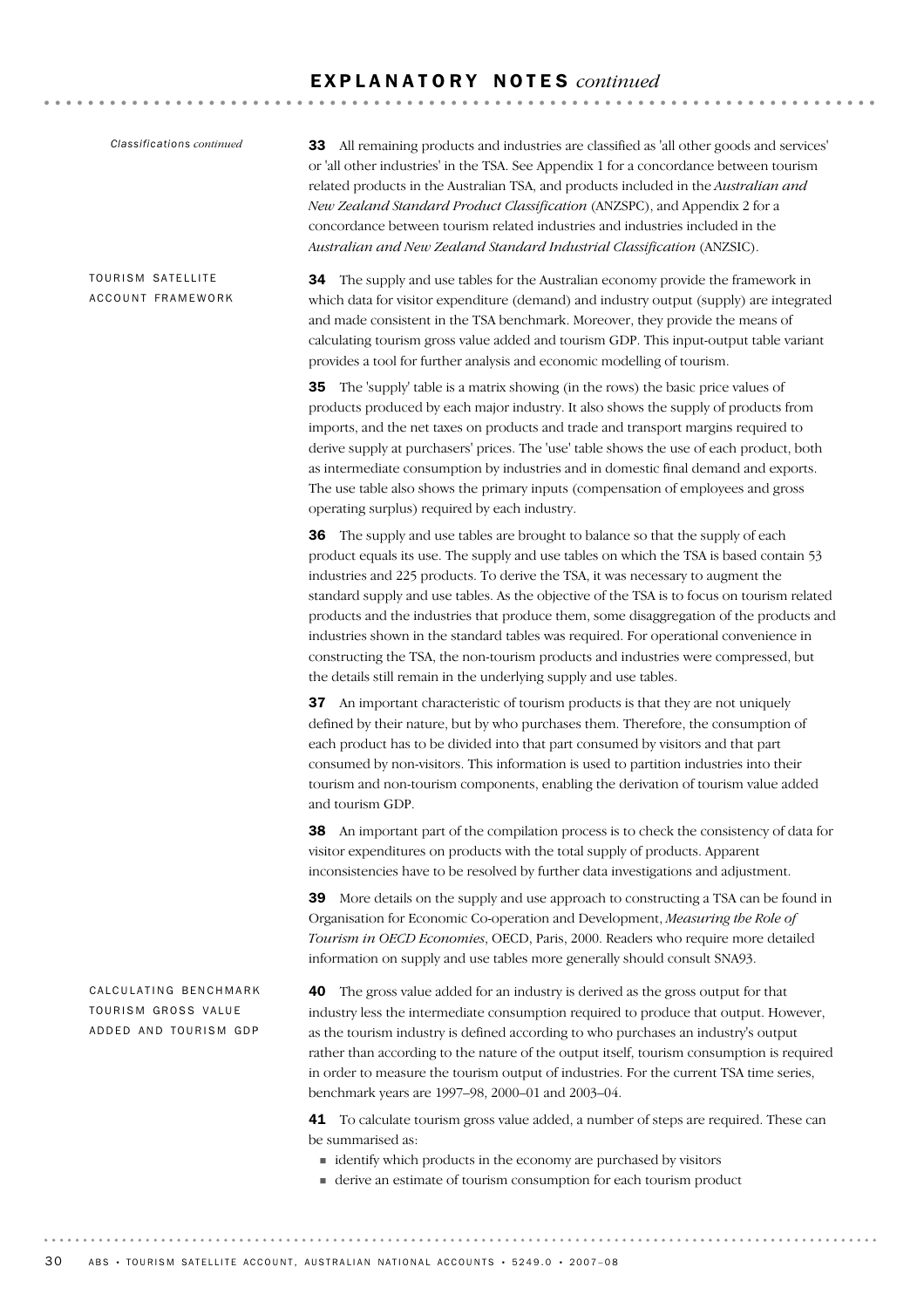| CALCULATING BENCHMARK |  |  |
|-----------------------|--|--|
| TOURISM GROSS VALUE   |  |  |
| ADDED AND TOURISM GDP |  |  |
| continued             |  |  |

UPDATE METHODOLOGY

*Tourism consumption data*

- ! remove product taxes and subsidies, margins and imports from tourism consumption of each product at purchasers' prices to derive tourism consumption at basic prices—this represents the domestic output of tourism
- ! determine what proportion of the domestic output of each product is consumed by visitors by dividing tourism consumption at basic prices into the total supply of each product at basic prices—this is the tourism product ratio
- $\blacksquare$  identify the industries which supply each of the tourism products to visitors
- ! apply the tourism product ratio to the output of each product by each industry to derive the tourism output of each industry
- ! estimate the intermediate consumption required to produce each industry's output of tourism products using relationships in the supply and use tables. The default assumption is that there is a constant ratio of output to intermediate consumption for both tourism and non-tourism products produced by an industry
- ! calculate tourism gross value added at basic prices for each industry as tourism output less the intermediate consumption required to produce the tourism output, and sum for all industries in the economy. Tourism gross value added at basic prices is directly comparable to the value added for all other industries
- ! tourism GDP is derived by adding net taxes on tourism products (calculated using visitor expenditures as a proportion of total expenditures) to tourism gross value added at basic prices. Tourism GDP is directly comparable to GDP.

| <b>42</b> It is not feasible to collect the detailed supply side data required to produce a |
|---------------------------------------------------------------------------------------------|
| timely full scale TSA every year. However, the key aggregates can be updated annually       |
| using relationships in the benchmark TSA and demand side data that are available on a       |
| yearly basis. The following steps are used in the update years:                             |

- ! derive an estimate of tourism consumption for each tourism product
- ! remove product taxes and subsidies, margins and imports from tourism consumption of each product at purchasers' prices to derive tourism consumption at basic prices—this represents the domestic output of tourism
- ! allocate the output of each tourism product to producing industry using ratios from the benchmark TSA
- ! sum the products produced by each tourism industry to derive the output for each tourism industry
- ! split industry output between value added and intermediate consumption using each industry's input-output ratios taken from the benchmark TSA.
- ! sum tourism gross value added for all industries to calculate the tourism industry's gross value added. Tourism GDP is derived by adding net taxes on tourism products.

43 Where there is structural change in tourism related industries or the economy more generally in the update years, it is likely that there will be revisions when the next benchmark is compiled.

44 The main data sources used to compile the benchmark and the update TSA are described in this section. The 1997–98 issue of this publication provides additional information on the data sources used to compile a benchmark TSA. DATA SOURCES

> 45 The data sources for actual expenditures are the same for both the benchmark and updated years.

46 Most of the visitor expenditure data used in the compilation of the TSA is sourced from Tourism Research Australia (TRA) in the National Visitor Survey (NVS) for expenditure by Australian visitors and the International Visitor Survey (IVS) for expenditure by international visitors. These data are supplemented with data from the balance of payments and national accounts.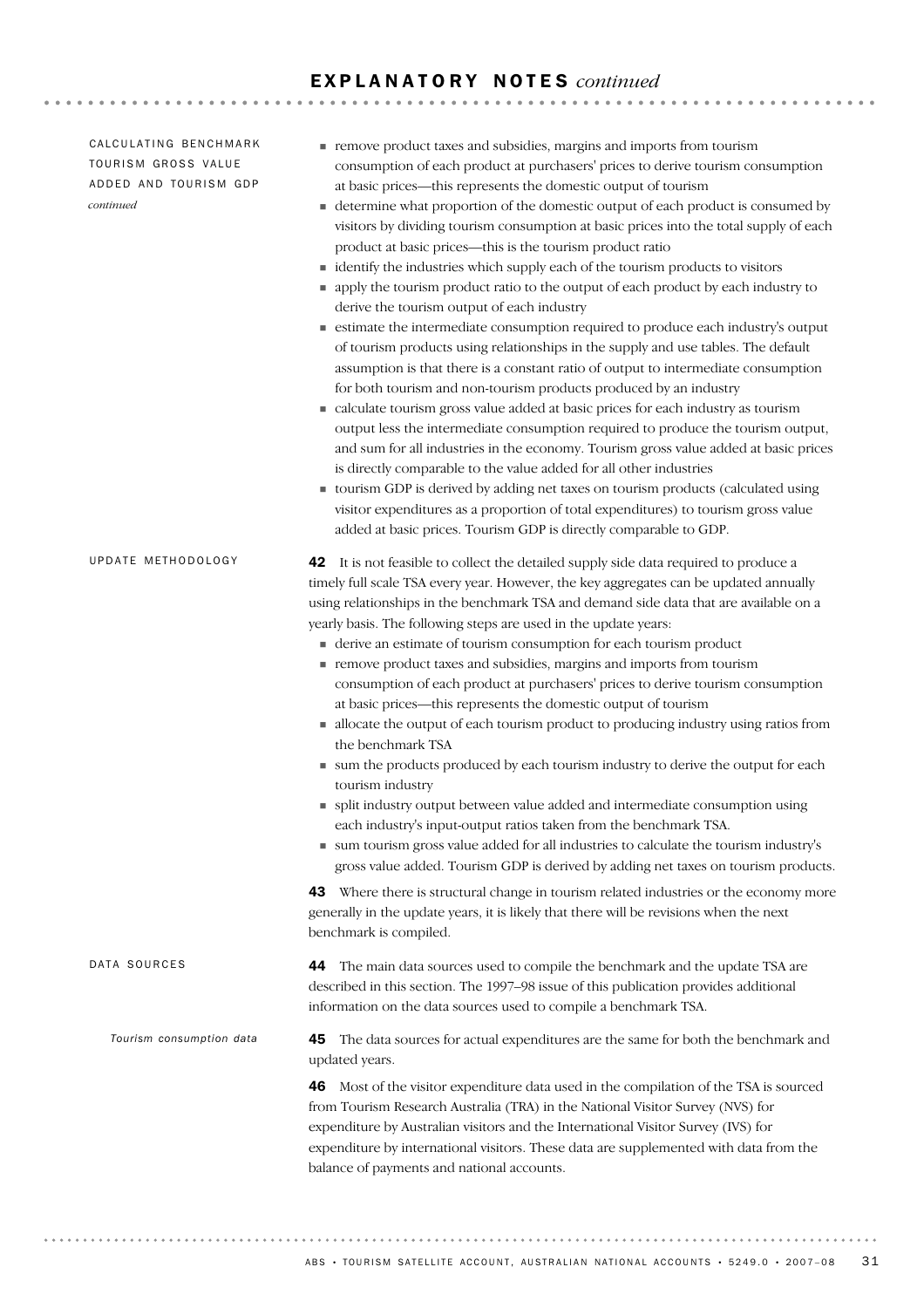*Tourism consumption data continued*

47 The international visitor consumption total is the sum of the balance of payments transportation and travel services items adjusted for conceptual differences between the TSA and balance of payments. The conceptual differences relate to the restricted coverage in the TSA of student visitors studying in Australia; imputations for non-market services provided to overseas visitors; margins on foreign exchange transactions; and the value of products provided to overseas visitors within private households. IVS data provide the detailed product information.

**AAAAAAAAAAA** 

48 Adjustments to the TRA data are required to break down the following broad expenditure categories for both domestic and international visitors: organised tours, package tours, conference fees, and trips with more than 21 stopovers. Given a lack of suitable direct information, these allocations are made on the basis of models or supplementary information from either ABS or TRA surveys.

49 The major imputed component in tourism consumption relates to the imputed value in 'actual and imputed rent on holiday houses', where the imputed value of rent refers to the consumption of housing services provided by holiday houses to the owner. The estimate is calculated by multiplying average annual rents by the total number of holiday houses in Australia from the Census of Population and Housing.

50 An imputation for products provided to visitors in private households is derived using indicators from the ABS Household Expenditure Survey and IVS/NVS data which are moved forward using household final consumption expenditure from the National Accounts. These methods are used for both the benchmark and updated estimates.

51 For the 1997–98 TSA the imputation for non-market services provided by government utilised data on visitor numbers from *Cultural Trends in Australia* (cat.no.4172.0), whilst the imputation for foreign exchange margins was derived using international visitors' expenditure data, and data for currency buy/sell rates. Estimates for later years are extrapolated using movements in government final consumption expenditure on relevant products for the government imputation, and movements in the number of short term arrivals for the foreign exchange imputation.

52 Tourism consumption at basic prices (tourism output) is calculated by removing the net taxes, margins and imports from tourism consumption at purchaser prices. This is done using relationships in the supply and use tables. Estimates of GST for years from 2000–01 are available from the supply and use tables. Generally a 10% GST applies to all expenditure by domestic households and international visitors, excluding expenditure on education, health, international airfares, and groceries that are GST exempt. In the update years other product taxes, subsidies, imports and margins are calculated using a variety of sources including government budget reports, balance of payments data, and retail trade data.

53 Memorandum items for credits (exports) and debits (imports) of tourism related services are included in *Balance of Payments and International Investment Position, Australia* (cat.no.5302.0). These are derived by combining total travel services (business, education-related and other personal travel), passenger fares, and the air transport component of other transportation services which relates to agency fees and commission receipts.

54 In this publication information on Tourism Consumption, by Australian Residents : Outbound Trips is presented. This table records the value of goods and services sourced from non-residents purchased by Australian residents in association with these trips. The difference in the estimates in this publication and the service debits memorandum item published in the balance of payments relate to: any transactions between residents and non-residents which do not relate to the value of tourism goods and services purchased within the Australian economic territory; expenditure by student travellers on long term

*Relationship with balance of payments tourism related services*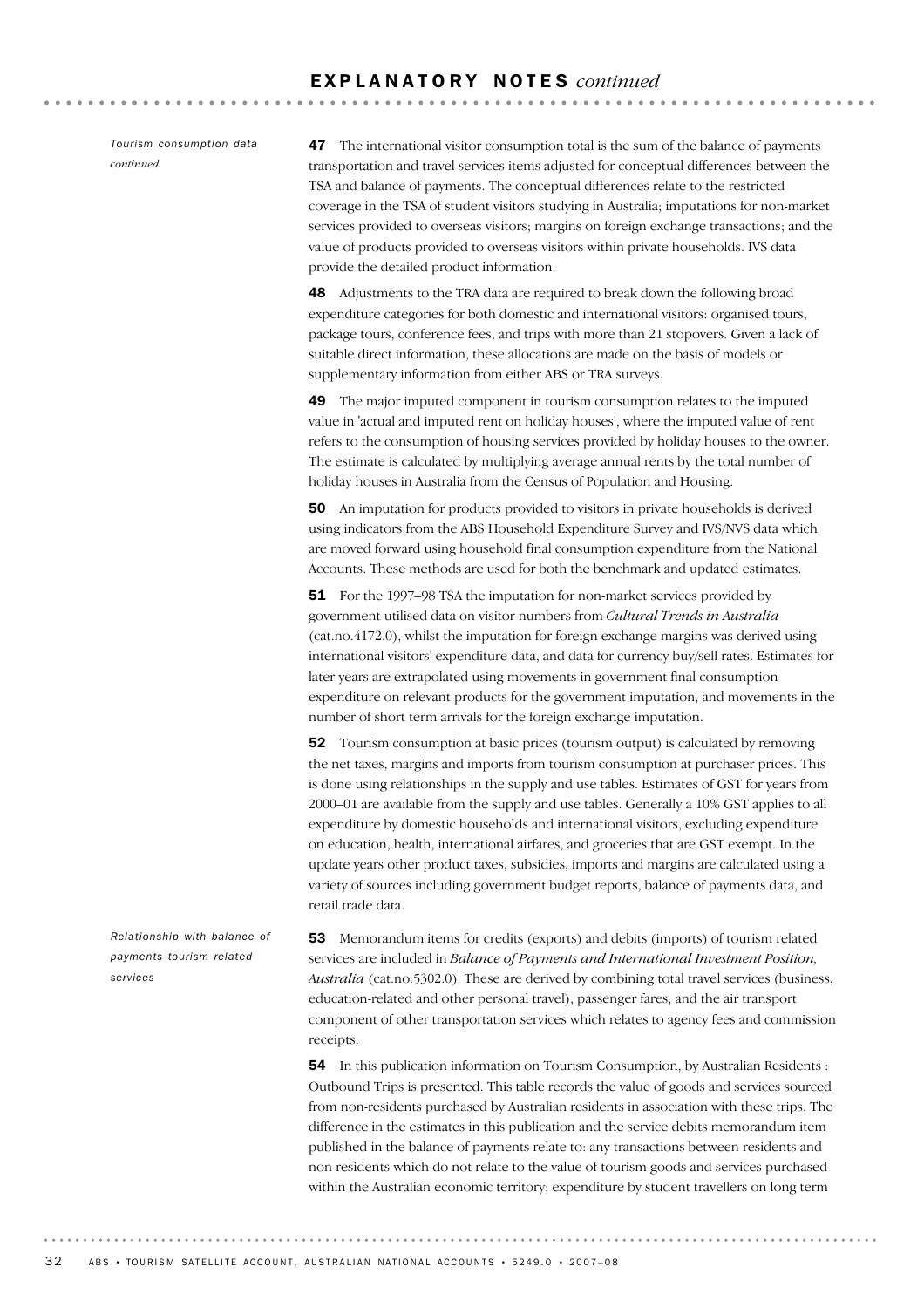*Relationship with balance of payments tourism related services continued*

*Industry data*

*Employment*

visas (as they do not meet the definition of a visitor); and payments to non-resident travel agencies for services provided outside Australian territory.

55 Balance of payments tourism related services credits are closely related to exports of tourism goods and services in the estimates of the value of domestically produced goods and services presented in the Tourism Consumption, by Non-residents : Inbound trips table in this publication. The most significant differences occur because the Australian TSA excludes non-resident to resident transactions which occur in other countries, i.e. delivery of services by Australian residents in other countries, or the expenditure of overseas students on long terms visas, both of which are included in the balance of payments. The other differences relate to the TSA imputations for non-market services provided to overseas visitors, margins on foreign exchange transactions and the value of products provided to overseas visitors within private households, these imputations are generally not recorded in the balance of payments.

56 While the supply and use tables provide 'control totals' for industry output of products and the inputs required to produce those products, in the benchmark TSA years of 1997–98, 2000–01 and 2003–04 the data have to be disaggregated and rearranged to focus on tourism related products identified from tourism demand data. This has mostly been done using information from the ABS annual business surveys.

57 The ABS annual business surveys collect data for business income and expense items for all broad industry groups in the economy. These surveys were expanded in 1997–98, 2000–01 and 2003–04 to provide extra data for tourism characteristic industries. The ABS Economic Activity Survey (EASTAX), supplemented with taxation data, is the major source of data for the transport, automotive fuel, and motor vehicle hire industries. The ABS Service Industry Surveys are a major source of data for travel agents, libraries, museums and the arts, accommodation, cafes and restaurants, pubs and taverns, clubs, gambling industries and casinos.

58 As the TSA supply table is not updated for the extrapolated years, benchmark coefficients are carried through to the update estimates. For previously published TSA estimates benchmark coefficients from the 1997–98 and 2000–01 TSAs were applied to the time series. With the release of new benchmark data for 2003–04 a new set of coefficients were produced and the whole time series of TSA estimates were revised.

59 Persons employed in tourism related industries will generally provide services to both visitors and non-visitors. Tourism employment is derived for each industry by applying the tourism value added industry ratios from each of the benchmark years to employment estimates for each industry in subsequent years. The employment estimates between benchmark years are smoothed. This method of using the tourism value added industry ratios involves an assumption that the employment generated by tourism in each industry is in direct proportion to value added generated by tourism in the benchmark year.

60 Details by industry of employment are collected in the Labour Force Survey (LFS) in the February, May, August and November months. Estimates of the number of employed persons by industry and in total have been calculated as the average of these four months. Total employment is derived by adding employment in the defence forces to the civilian labour force. To the extent that the survey months exclude the major Christmas holiday period, there could be some downward bias in estimates for the tourism industries. The exceptions are the accommodation, travel agency, cafes and restaurant, clubs pubs taverns and bars, casinos and other gambling services, and air and water transport industries, where employer survey data have been used when available. Employment in these industries has been extrapolated using movements in the LFS for the updated years.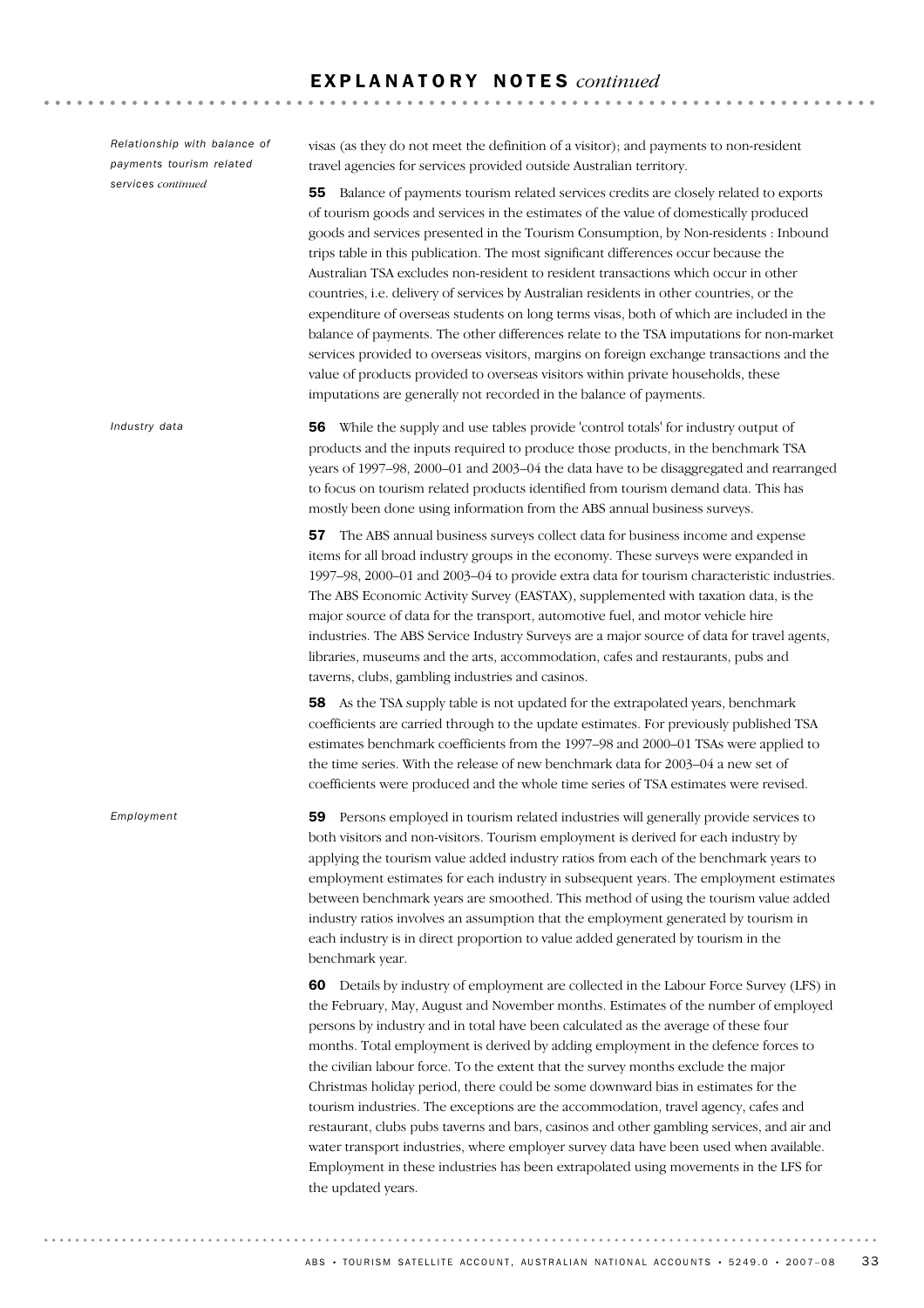| <b>Employment</b> continued   | 61 Some of the tourism industries in the TSA have been compressed in the tables<br>relating to employment because the LFS is not designed to produce estimates of<br>sufficient accuracy for some of the fine-level industries in the TSA.                                                                                                                                                                                                                                                                                                                                                                                                                                                                                                                                                                                                                                                                                                                                 |
|-------------------------------|----------------------------------------------------------------------------------------------------------------------------------------------------------------------------------------------------------------------------------------------------------------------------------------------------------------------------------------------------------------------------------------------------------------------------------------------------------------------------------------------------------------------------------------------------------------------------------------------------------------------------------------------------------------------------------------------------------------------------------------------------------------------------------------------------------------------------------------------------------------------------------------------------------------------------------------------------------------------------|
| Other visitor characteristics | DOMESTIC VISITORS<br>62 Domestic visitor numbers are sourced from the NVS. As the survey commenced in<br>January 1998, the visitor numbers for this year have had to be extrapolated to a financial<br>year basis (1997-98). Data for all subsequent years are based on financial year data from<br>TRA.                                                                                                                                                                                                                                                                                                                                                                                                                                                                                                                                                                                                                                                                   |
|                               | INTERNATIONAL ARRIVALS AND DEPARTURES<br>63 Data on international arrivals and departures (by country of origin or destination)<br>were taken from the ABS publication Overseas Arrivals and Departures, Australia (cat.<br>no. $3401.0$ ).                                                                                                                                                                                                                                                                                                                                                                                                                                                                                                                                                                                                                                                                                                                                |
| QUALITY OF ESTIMATES          | 64 While as much care as possible has been taken to ensure the quality of the<br>estimates in the TSA, users should exercise some caution in the use and interpretation of<br>the results. In order to produce estimates at a finer level of product and industry detail<br>than that normally provided in the national accounts, some of the data have had to be<br>stretched up to the limits of their design capabilities. Moreover, major tourism<br>aggregates such as tourism gross value added and tourism employment are not directly<br>observable in practice. They have to be modelled in a supply and use framework. The<br>assumptions underlying the estimates can have an effect on their quality.                                                                                                                                                                                                                                                          |
|                               | 65 The estimates have been prepared from a wide range of statistical sources. Some<br>are closely related to the desired national accounting basis, but others are not. There are<br>differences in coverage, concepts and timing. Many of the tourism industries and<br>products identified in this publication are at a more detailed level, or do not directly<br>concord, with the industry and product details in the national supply and use tables.<br>While every effort has been made to improve the survey coverage of the finer level<br>tourism industries, the accuracy of these estimates are subject to a higher degree of error<br>than that generally pertaining to the broader level estimates published in the national<br>accounts.                                                                                                                                                                                                                    |
|                               | 66 Tourism expenditure data are generally obtained from large scale visitor surveys<br>and are a key component of the TSA. These surveys are scientifically designed to<br>produce estimates of good quality but, like all sample surveys, are subject to sampling<br>variability. The relevant NVS and IVS publications describe in detail the associated<br>confidence intervals for a given estimate. In order to adapt the visitor survey data to the<br>concepts and classifications required for the TSA, some dissection and rearrangement of<br>the data has been required. While the rearrangement of the basic data can impact on the<br>quality of tourism consumption estimates for individual products, the aggregate level of<br>tourism consumption should not be affected, although the estimate of tourism gross<br>value added could be.                                                                                                                 |
|                               | 67 The most significant assumption in the compilation of a TSA relates to the use of<br>the tourism product ratios and the tourism industry ratios in the calculation of tourism<br>related monetary and employment aggregates. The default assumption is that the input<br>requirements of tourism and non-tourism output are identical for an industry. While this<br>is likely to be a more valid assumption for fine level industries where industry output is<br>relatively homogenous (such as the taxi transport industry), there will be some instances<br>where the assumption may be less valid. This is more likely to be the case where the<br>tourism specialisation ratio of the industry is low, and a diverse range of products are<br>produced (such as for other manufacturing). However, errors resulting from the use of<br>assumptions will tend to offset in the calculation of the broad aggregates such as tourism<br>value added and tourism GDP. |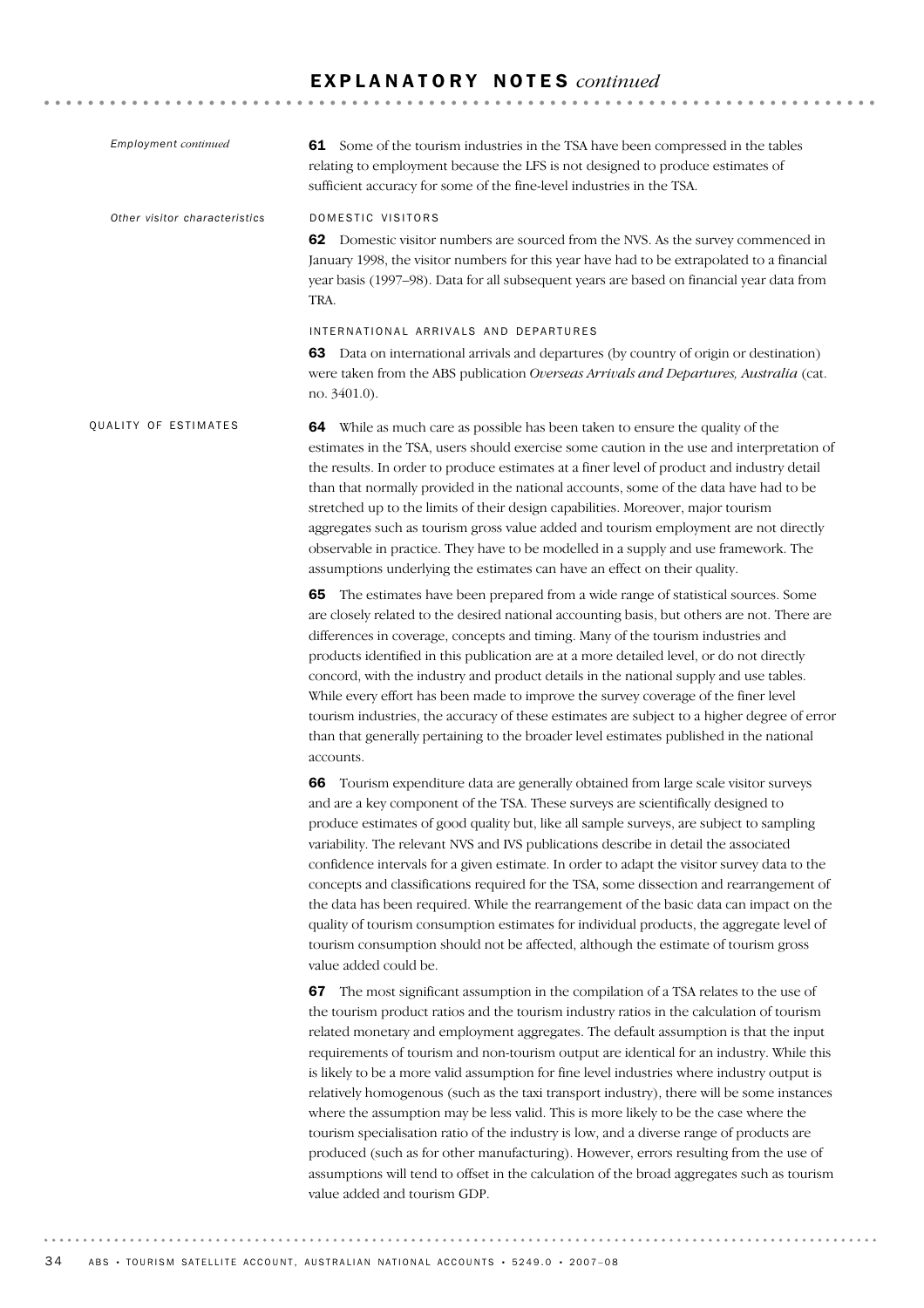QUALITY OF ESTIMATES *continued*

68 In the extrapolated years the allocation of tourism gross output to producing industry and the derivation of tourism gross value added are based on relationships that applied in the benchmark years of 1997–98, 2000–01 and 2003–04. In compiling the 2003–04 benchmark the coefficients for the previous benchmark years, as well as the update years, were reviewed and adjusted as appropriate. The review of these coefficients for all years was required to reflect the significant revisions that were implemented in the supply use tables underlying the 2004-05 release of the ASNA. For further information on these revisions see the feature article '*Updated National Accounts Benchmarks*' released in conjunction with the 2004–05 edition of *Australian System of National Accounts* (cat. no. 5204.0). The article is available on the ABS web site. The underlying assumption of this approach is that structural change occurs only slowly. The extrapolation techniques used in the TSA updates may not fully capture structural changes in the tourism industry and the Australian economy. To overcome this deficiency the benchmark coefficients can be altered in the TSA updates where there is strong evidence of structural change in tourism related industries. As the benchmark relationships are likely to become less relevant over time, extrapolated estimates only remain tenable where there is a realignment to periodic benchmarks.

69 Estimates of the number of persons employed in tourism related industries have generally been derived from the LFS. As this is a household survey, it has some deficiencies when used to derive detailed industry estimates. In order to mitigate some of these potential quality problems, estimates of employment have been published at a more aggregated industry level than that provided in the first dimension of the TSA.

70 Most figures are subject to revision as more complete and accurate information becomes available.

#### ABBREVIATIONS '000 thousand

- 
- \$m million dollars
- ABS Australian Bureau of Statistics
- ANZSIC Australian and New Zealand Standard Industrial Classification
- ANZSPC Australian and New Zealand Standard Product Classification
- Eurostat Statistical Office of the European Communities
	- GDP gross domestic product
	- GST goods and services tax
	- IVS International Visitor Survey
	- LFS Labour Force Survey
	- NVS National Visitor Survey
	- OECD Organisation for Economic Co-operation and Development
	- SNA93 System of National Accounts 1993
		- TRA Tourism Research Australia
		- TSA Tourism Satellite Account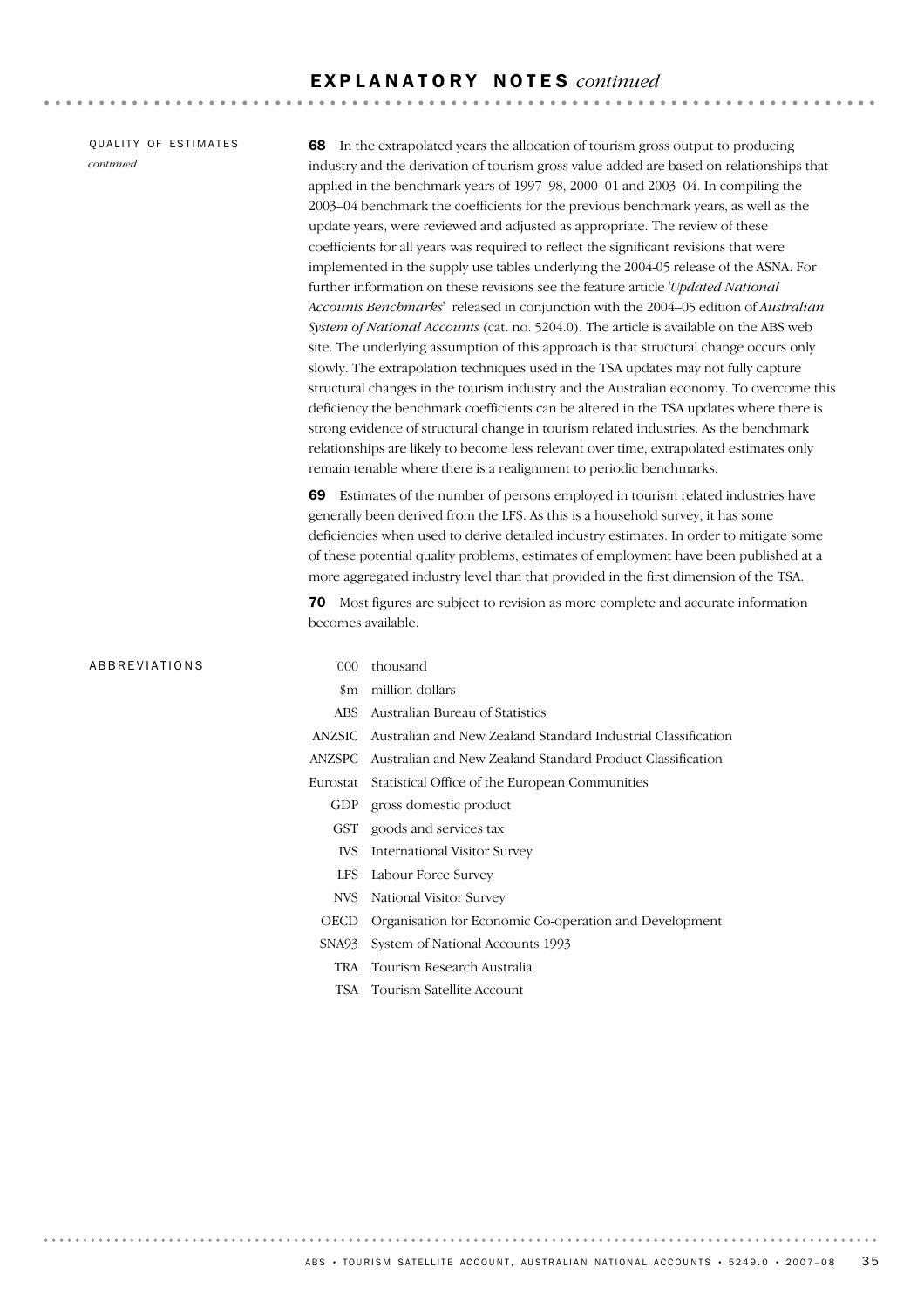## APPENDIX 1 TOURISM PRODUCT CONCORDANCE

| TOURISM RELATED | The following table shows the concordance between tourism related products in the   |
|-----------------|-------------------------------------------------------------------------------------|
| PRODUCTS        | Australian Tourism Satellite Account and products in the Australian and New Zealand |
|                 | Standard Product Classification (ANZSPC).                                           |

#### TOURISM RELATED PRODUCTS

| Characteristic and connected tourism<br>products | ANZSPC<br>code | ANZSPC<br>description                                                     |
|--------------------------------------------------|----------------|---------------------------------------------------------------------------|
| Travel agency and tour operator services         | 6781           | Travel agency and tour operator services                                  |
| Taxi fares                                       | 6422           | Non-scheduled road transport services of passengers                       |
| Long distance passenger transportation           | 661            | Air transport services of passengers                                      |
|                                                  | 6411           | Railway transport services of passengers                                  |
|                                                  | 6421           | Scheduled road transport services of passengers                           |
|                                                  | 65110          | Coastal and transoceanic water transport services of passengers           |
| Local area passenger transportation              | 6411           | Railway transport services of passengers                                  |
|                                                  | 6421           | Scheduled road transport services of passengers                           |
|                                                  | 6521           | Inland water (excluding inner harbour) transport services of passengers   |
| Motor vehicle hire and lease                     | 73111          | Leasing or rental services concerning cars or light vans without operator |
| Fuel (petrol, diesel)                            | 33301.1        | Automotive petrol; refined or blended gasoline; motor spirit including    |
|                                                  |                | aviation spirit and synthetic petrol                                      |
|                                                  | 33300.3        | Gas or fuel oil excluding motor spirit and kerosene                       |
| Repair and maintenance of motor vehicles         | 87141          | Maintenance and repair services of motor vehicles                         |
|                                                  | 61             | Wholesale trade services (part)                                           |
|                                                  | 62             | Retail trade services (part)                                              |
| Accommodation services                           | 631            | Lodging services                                                          |
| Actual and imputed rent on dwellings             | $\cdot$        | . .                                                                       |
| Takeaway and restaurant meals                    | 632            | Food serving services                                                     |
|                                                  | 633            | Beverage serving services for consumption on the premises                 |
| Food products                                    | 21             | Meat, fish, fruit, vegetables, oils and fats                              |
|                                                  | 22             | Dairy products (part)                                                     |
|                                                  | 23             | Other food products                                                       |
| Alcohol and other beverages                      | 24             | <b>Beverages</b>                                                          |
|                                                  | 22             | Dairy products (part)                                                     |
| Shopping (including gifts and souvenirs)         | 28             | Knitted or crocheted fabrics; wearing apparel                             |
|                                                  | 29             | Leather and leather products; footwear                                    |
|                                                  | 381            | Furniture                                                                 |
|                                                  | 448            | Domestic appliances and parts thereof                                     |
|                                                  | 36900.2        | Plastic tableware, kitchenware, other household and toilet articles       |
|                                                  | 47             | Radio, television and communication equipment and apparatus               |
|                                                  | 385            | Games and toys                                                            |
|                                                  | 384            | Sporting goods and accessories                                            |
|                                                  | 322            | Books, maps, charts, plans, sheet music printed                           |
|                                                  |                | and/or published by the same unit                                         |
|                                                  | 328            | Newspapers, journals and periodicals                                      |
|                                                  | 353            | Soap, cleaning preparations, perfumes and toilet preparations             |
|                                                  | 382            | Jewellery and related articles                                            |
|                                                  | 48400.1        | Stop watches                                                              |
|                                                  | 48400.9        | Other watches (including metal watch straps), watch                       |
|                                                  |                | cases, clocks and parts                                                   |
|                                                  | 29220.1        | Luggage, handbags and the like                                            |
|                                                  |                |                                                                           |
| not applicable                                   |                |                                                                           |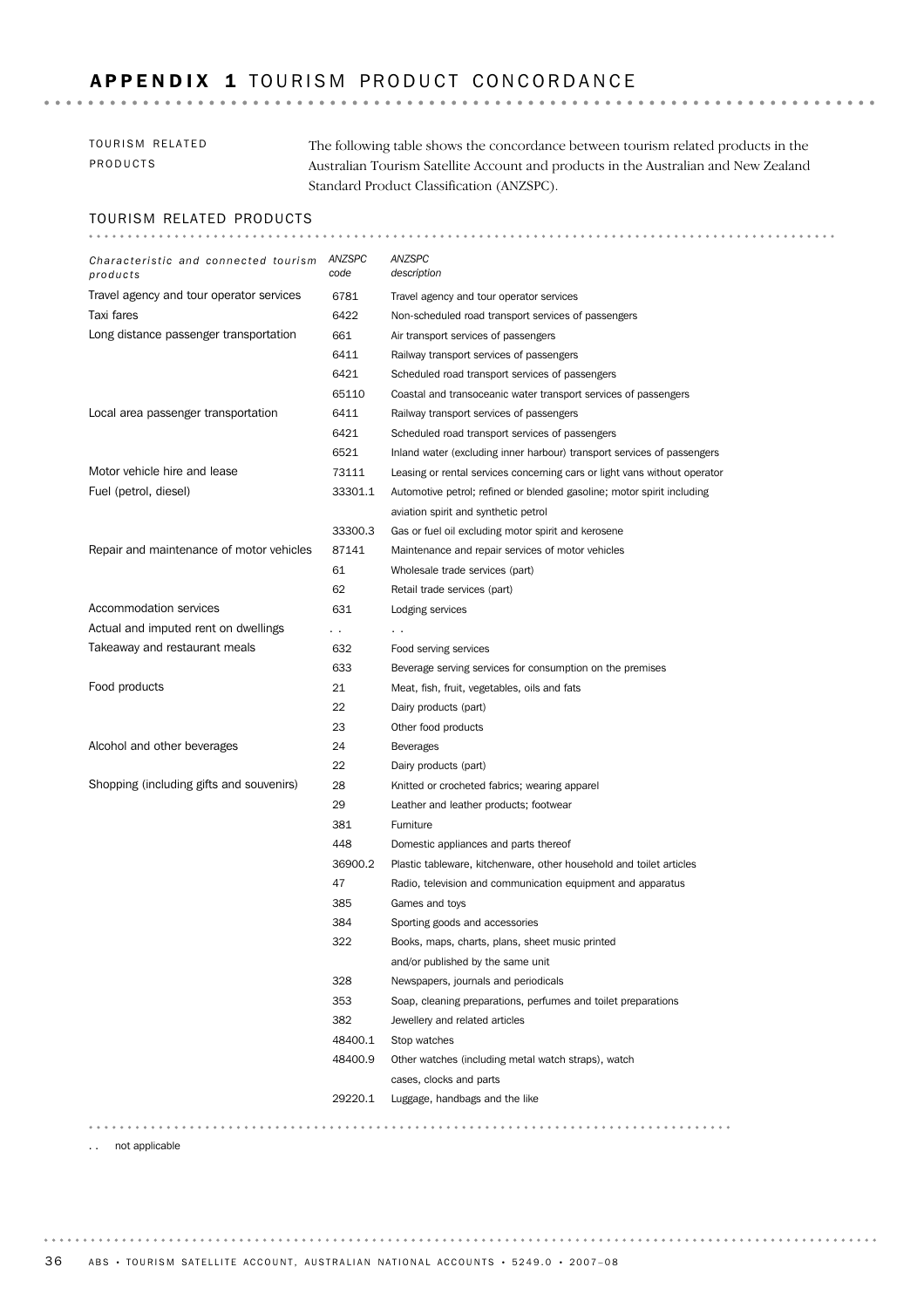## A P P E N D I X 1 TO U R I S M PR O D U C T CO N C O R D A N C E *continued*

#### TOURISM RELATED PRODUCTS *continued*

| Characteristic and connected tourism<br>products | ANZSPC<br>code | ANZSPC<br>description                                                      |
|--------------------------------------------------|----------------|----------------------------------------------------------------------------|
| Motor vehicles, caravans, boats, etc.            | 61             | Wholesale trade services (part)                                            |
|                                                  | 62             | Retail trade services (part)                                               |
|                                                  | 492.17         | Trailers and semi-trailers of the caravan type, for housing or camping     |
|                                                  | 49220.3        | Trailers and semi-trailers for the transport of                            |
|                                                  |                | goods and materials (including box trailers, horse floats,                 |
|                                                  |                | tankers, stock crates, timber jinkers and boat trailers.                   |
|                                                  | 49220.9        | Other trailers not elseware classified, containers not elseware classified |
|                                                  | 494            | Pleasure and sporting boats                                                |
| Recreational, cultural and sporting services     | 732            | Leasing or rental services concerning other goods                          |
|                                                  | 845            | Library and archives services                                              |
|                                                  | 9642           | Botanical, zoological and nature reserve services                          |
|                                                  | 9641           | Museum and preservation services of historical sites and buildings         |
|                                                  | 965            | Sports and recreational sports services                                    |
|                                                  | 966            | Services of athletes and related support services                          |
|                                                  | 9693           | Coin operated amusement machine services                                   |
|                                                  | 9699           | Other recreational and amusement services                                  |
|                                                  | 96100.5        | Film and video exhibition services                                         |
| Gambling and betting services                    | 9692           | Gambling and betting services                                              |
| <b>Education services</b>                        | 92             | <b>Education services</b>                                                  |
| Other tourism goods and services                 | 25             | Tobacco products                                                           |
|                                                  | 352            | Pharmaceutical products                                                    |
|                                                  | 9312           | Medical and dental services                                                |
|                                                  | 9311           | Hospital services                                                          |
|                                                  | 9319           | Other human health services                                                |
|                                                  | 6753           | Parking lot services                                                       |
|                                                  | 841            | Telecommunication services                                                 |
|                                                  | 842            | On-line services                                                           |
|                                                  | 971            | Washing, cleaning and dyeing services                                      |
|                                                  | 972            | Beauty and physical well-being services                                    |
|                                                  | 7132           | Accident and health insurance services (excluding reinsurance services)    |
|                                                  | 7133           | Other non-life insurance services                                          |
|                                                  | 7142           | Accident and health reinsurance services                                   |
|                                                  | 7143           | Other non-life reinsurance services                                        |
|                                                  | 838            | Photographic services and photographic processing services                 |
|                                                  | 911            | Administrative services of the government                                  |

ABS • TOURISM SATELLITE ACCOUNT, AUSTRALIAN NATIONAL ACCOUNTS • 5249.0 • 2007-08 37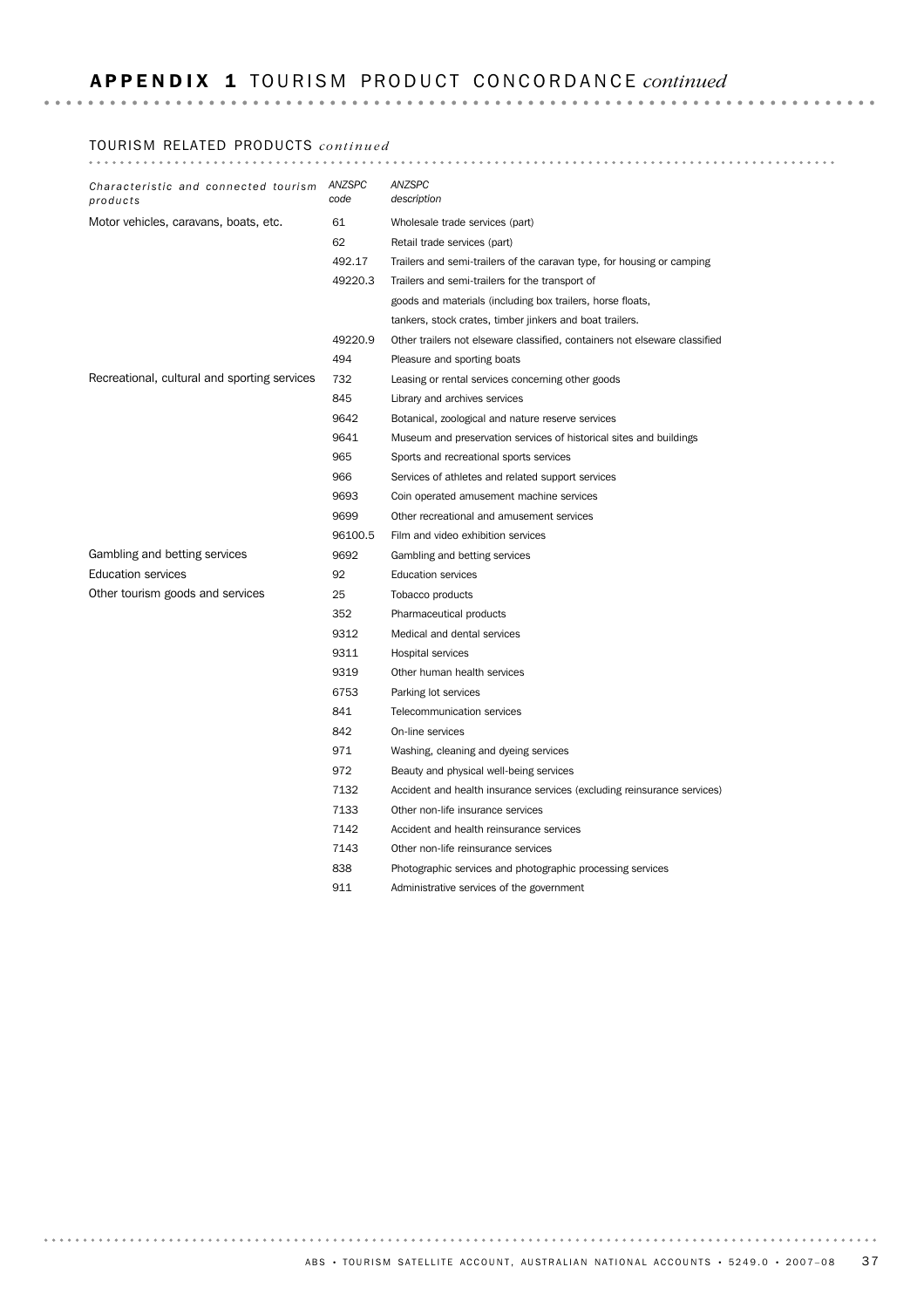## APPENDIX 2 TOURISM INDUSTRY CONCORDANCE

## TOURISM RELATED INDUSTRIES

The following table shows the concordance between tourism related industries in the Australian Tourism Satellite account and industries in the Australian and New Zealand Standard Industrial Classification (ANZSIC).

## TOURISM RELATED INDUSTRIES

| Characteristic and connected tourism<br>industries | ANZSIC<br>code | ANZSIC<br>industry                                             |
|----------------------------------------------------|----------------|----------------------------------------------------------------|
| Travel agency and tour operator services           | 6641           | Travel agency services                                         |
| Taxi transport                                     | 6123           | Taxi and other road passenger transport                        |
| Other road transport                               | 611            | Road freight transport                                         |
|                                                    | 6121           | Long distance bus transport                                    |
|                                                    | 6122           | Short distance bus transport                                   |
| Rail transport                                     | 62             | Rail transport                                                 |
| Air and water transport                            | 63             | Water transport                                                |
|                                                    | 64             | Air and space transport                                        |
| Motor vehicle hiring                               | 7741           | Motor vehicle hiring                                           |
| Automotive fuel retailing                          | 5321           | Automotive fuel retailing                                      |
| Accommodation                                      | 5710           | Accommodation                                                  |
| Ownwership of dwellings                            | 7711           | Residential property operators                                 |
| Cafes, restaurants and takeaway food outlets       | 5125           | Takeaway food retailing                                        |
|                                                    | 5730           | Cafes and restaurants                                          |
| Food manufacturing                                 | 211            | Meat and meat product manufacturing                            |
|                                                    | 212            | Dairy product manufacturing                                    |
|                                                    | 213            | Fruit and vegetable processing                                 |
|                                                    | 214            | Oil and fat manufacturing                                      |
|                                                    | 215            | Flour mill and cereal food manufacturing                       |
|                                                    | 216            | Bakery product manufacturing                                   |
|                                                    | 217            | Other food manufacturing                                       |
| Beverage manufacturing                             | 218            | Beverage and malt manufacture                                  |
| Transport equipment manufacturing                  | 281            | Motor vehicle and part manufacturing                           |
|                                                    | 282            | Other transport equipment manufacturing                        |
| Other manufacturing                                | 219            | Tobacco product manufacturing                                  |
|                                                    | 22             | Textile, clothing, footwear and leather manufacturing          |
|                                                    | 23             | Wood and paper product manufacturing                           |
|                                                    | 24             | Printing, publishing and recorded media                        |
|                                                    | 25             | Petroleum, coal, chemical and associated product manufacturing |
|                                                    | 26             | Non-metalic mineral product manufacturing                      |
|                                                    | 27             | Metal product manufacturing                                    |
|                                                    | 283            | Machinery and equipment manufacturing                          |
|                                                    | 284            | Electronic manufacturing                                       |
|                                                    | 285            | Electrical equipment and appliance manufacturing               |
|                                                    | 286            | Industry machinery and equipment manufacturing                 |
|                                                    | 29             | Other manufacturing                                            |
| Other retail trade                                 | 51             | Food retailing (except takeaway food retailing (5125))         |
|                                                    | 52             | Personal and household good retailing                          |
|                                                    | 531            | Motor vehicle retailing                                        |
|                                                    | 5322           | Automotive electrical services                                 |
|                                                    | 5323           | Smash repairing                                                |
|                                                    | 5324           | Tyre retailing                                                 |
|                                                    | 5329           | Automotive repair and services nec                             |
| Clubs, pubs, taverns and bars                      | 5720           | Pubs, taverns and bars                                         |
|                                                    | 5740           | Clubs (hospitality)                                            |

. . . . . . . .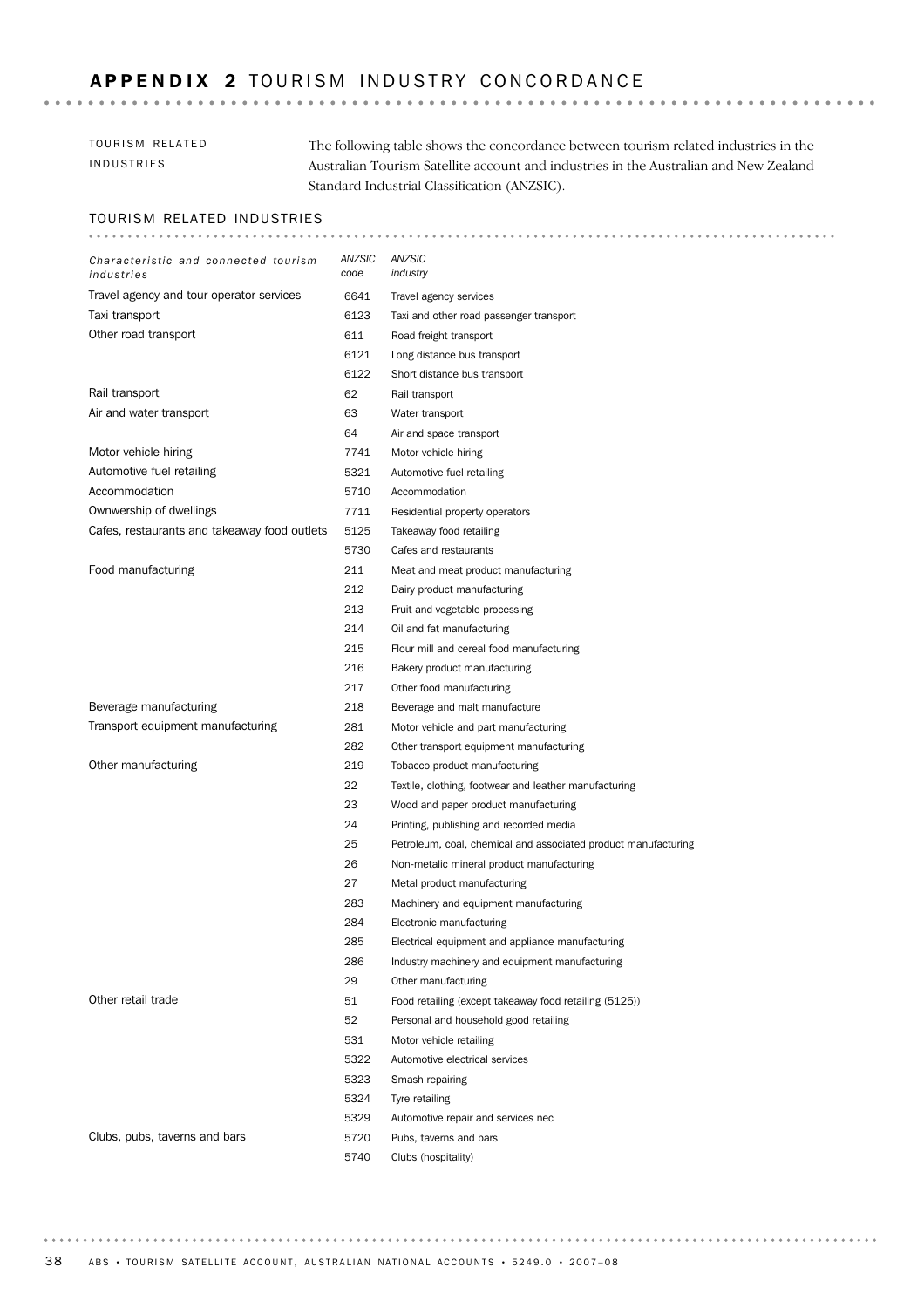### TOURISM RELATED INDUSTRIES *continued*

| Characteristic and connected tourism<br>industries | ANZSIC<br>code | ANZSIC<br>industry                                                                |
|----------------------------------------------------|----------------|-----------------------------------------------------------------------------------|
| Casinos and other gambling services                | 932            | Gambling services                                                                 |
| Libraries, museums and arts                        | 92             | Libraries, museums and arts                                                       |
| Other entertainment services                       | 91             | Motion picture, radio and television services                                     |
|                                                    | 931            | Sport                                                                             |
|                                                    | 933            | Other recreation services                                                         |
| Education                                          | 84             | Education                                                                         |
| All other industries                               |                | All other industries                                                              |
|                                                    |                |                                                                                   |
| TOURISM RELATED                                    |                | Employment estimates are provided at a more aggregate level of detail than the    |
| INDUSTRIES FOR                                     |                | estimates shown in the monetary tables. The following table shows how the tourism |
| EMPLOYMENT ESTIMATES                               |                | employment industries concord with the tourism related industries in the monetary |

employment industries concord with the tourism related industries in the monetary tables.

#### TOURISM EMPLOYMENT INDUSTRIES

| Tourism Employment Industries            | Tourism related industries                                                     |
|------------------------------------------|--------------------------------------------------------------------------------|
| Travel agency and tour operator services | Travel agency and tour operator services                                       |
| Road transport and motor vehicle hiring  | Taxi transport; other road transport; motor vehicle hiring                     |
| Rail transport                           | Rail transport                                                                 |
| Air and water transport                  | Air and water transport                                                        |
| Accommodation                            | Accommodation                                                                  |
| Cafes and restaurants                    | Cafes and restaurants                                                          |
| Manufacturing                            | Food manufacturing; beverage manufacturing; transport equipment manufacturing; |
|                                          | other manufacturing                                                            |
| Retail trade                             | Other retail trade; automotive fuel retailing; takeaway food outlets           |
| Clubs, pubs, taverns and bars            | Clubs, pubs, taverns and bars                                                  |
| Casinos and other gambling services      | Casinos and other gambling services                                            |
| Libraries, museums and arts              | Libraries, museums and arts                                                    |
| Other entertainment services             | Other entertainment services                                                   |
| Education                                | Education                                                                      |
| All other industries                     | All other industries                                                           |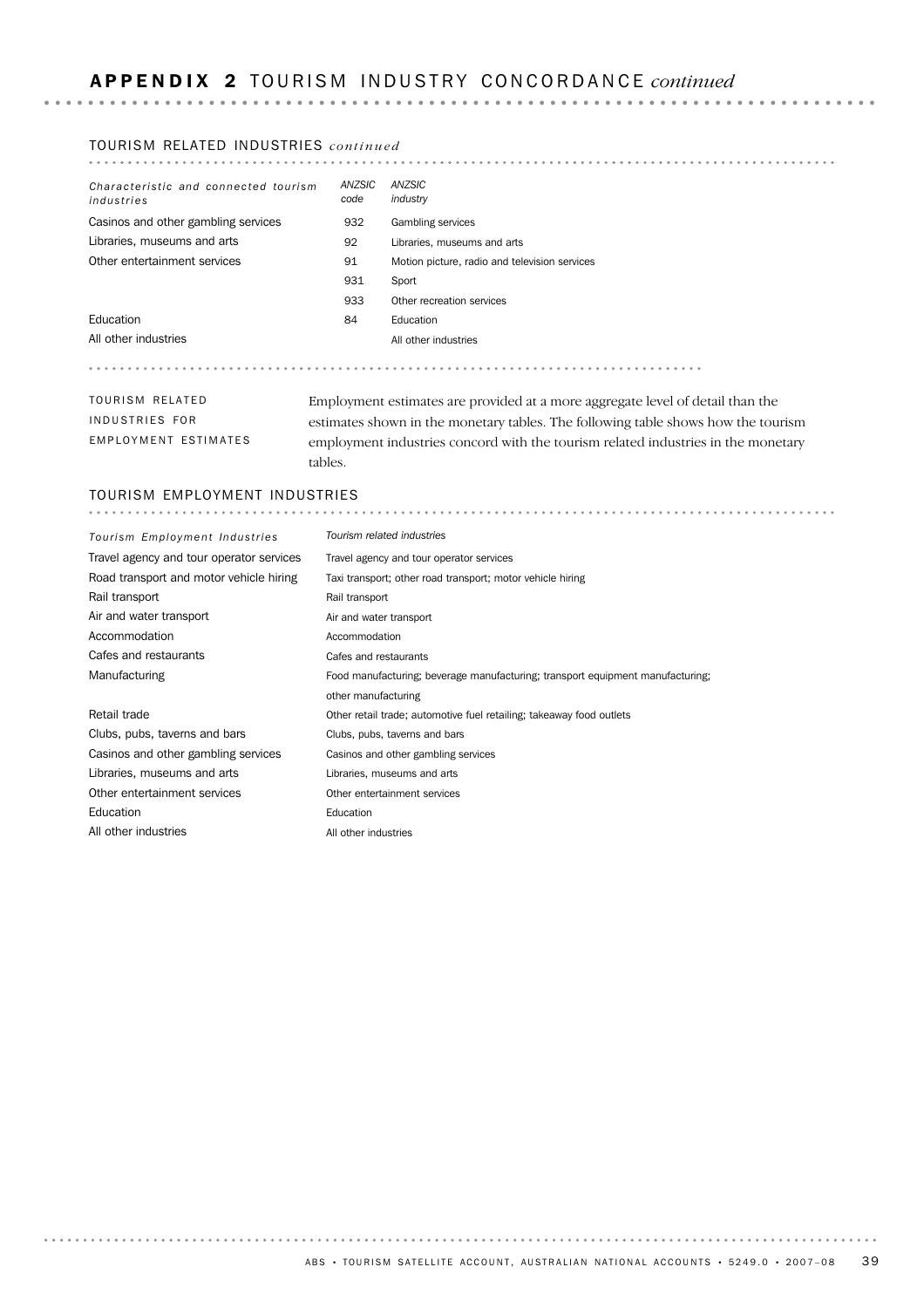## GLOSSARY

| <b>Basic price</b>                                       | The amount receivable by the producer from the purchaser for a unit of a good or<br>service produced as output minus any tax payable, and plus any subsidy receivable, on<br>that unit as a consequence of its production or sale. It excludes any transport charges<br>invoiced separately by the producer. See also Purchasers' prices.                                                                                                                                                                                                                                                                                                                                                                                                                                                                                                                                                                                                                                                                          |
|----------------------------------------------------------|--------------------------------------------------------------------------------------------------------------------------------------------------------------------------------------------------------------------------------------------------------------------------------------------------------------------------------------------------------------------------------------------------------------------------------------------------------------------------------------------------------------------------------------------------------------------------------------------------------------------------------------------------------------------------------------------------------------------------------------------------------------------------------------------------------------------------------------------------------------------------------------------------------------------------------------------------------------------------------------------------------------------|
| Compensation of employees                                | The total remuneration, in cash or in kind, payable by an enterprise to an employee in<br>return for work done by the employee during the accounting period. It is further<br>classified into two sub-components: wages and salaries; and employers' social<br>contributions. Compensation of employees is not payable in respect of unpaid work<br>undertaken voluntarily, including the work done by members of a household within an<br>unincorporated enterprise owned by the same household. Compensation of employees<br>excludes any taxes payable by the employer on the wage and salary bill (e.g. payroll tax,<br>fringe benefits tax). See also Employers' social contributions; Wages and salaries.                                                                                                                                                                                                                                                                                                    |
| Consumption by international<br>visitors                 | Consists of the visitor expenditure, including imputed expenditure, incurred within<br>Australia by non-residents on tourism related products, including those sold at prices<br>that are not economically significant. See also Tourism consumption; Tourism business<br>and government consumption; Tourism bousebold consumption.                                                                                                                                                                                                                                                                                                                                                                                                                                                                                                                                                                                                                                                                               |
| Current prices                                           | Estimates are valued at the prices of the period to which the observation relates. For<br>example, estimates for 2002-03 are valued using 2002-03 prices. This contrasts to chain<br>volume measures where the prices used in valuation refer to the prices of the previous<br>year.                                                                                                                                                                                                                                                                                                                                                                                                                                                                                                                                                                                                                                                                                                                               |
| Direct tourism demand                                    | A direct economic impact is generated where a direct physical or economic relationship<br>between the visitor and producer of the good or service exists. See also Indirect tourism<br>demand.                                                                                                                                                                                                                                                                                                                                                                                                                                                                                                                                                                                                                                                                                                                                                                                                                     |
| Economically significant prices                          | Prices which have a significant influence on both the amounts the producers are willing<br>to supply and the amounts purchasers wish to buy. See also Basic price; Purchasers'<br>prices.                                                                                                                                                                                                                                                                                                                                                                                                                                                                                                                                                                                                                                                                                                                                                                                                                          |
| Employed person                                          | Is a person aged 15 years and over who, during the reference week:<br>worked for one hour or more for pay, profit, commission or payment in kind in a job<br>or business, or on a farm (comprising employees, employers and own account<br>workers)<br>worked for one hour or more without pay in a family business or on a farm (i.e.<br>contributing family workers)<br>• were employees who had a job but were not at work and were: on paid leave; on leave<br>without pay for less than four weeks up to the end of the reference week; stood down<br>without pay because of bad weather or plant breakdown at their place of employment<br>for less than four weeks up to the end of the reference week; on strike or locked out;<br>on workers' compensation and expected to be returning to their job; or receiving<br>wages or salary while undertaking full-time study<br>• were employers, own account workers or contributing family workers who had a job,<br>business or farm, but were not at work. |
| Employers' social contributions                          | Payments by employers which are intended to secure for their employees the<br>entitlement to social benefits should certain events occur, or certain circumstances exist,<br>that may adversely affect their employees' income or welfare - namely work-related<br>accidents and retirement.                                                                                                                                                                                                                                                                                                                                                                                                                                                                                                                                                                                                                                                                                                                       |
| Exports of goods and services                            | The value of goods exported and amounts receivable from non-residents for the<br>provision of services by residents.                                                                                                                                                                                                                                                                                                                                                                                                                                                                                                                                                                                                                                                                                                                                                                                                                                                                                               |
| Final consumption<br>expenditure - general<br>government | Net expenditure on goods and services by public authorities, other than those classified<br>as public corporations, which does not result in the creation of fixed assets or<br>inventories or in the acquisition of land and existing buildings or second-hand assets. It<br>comprises expenditure on compensation of employees (other than those charged to<br>capital works, etc.), goods and services (other than fixed assets and inventories) and                                                                                                                                                                                                                                                                                                                                                                                                                                                                                                                                                            |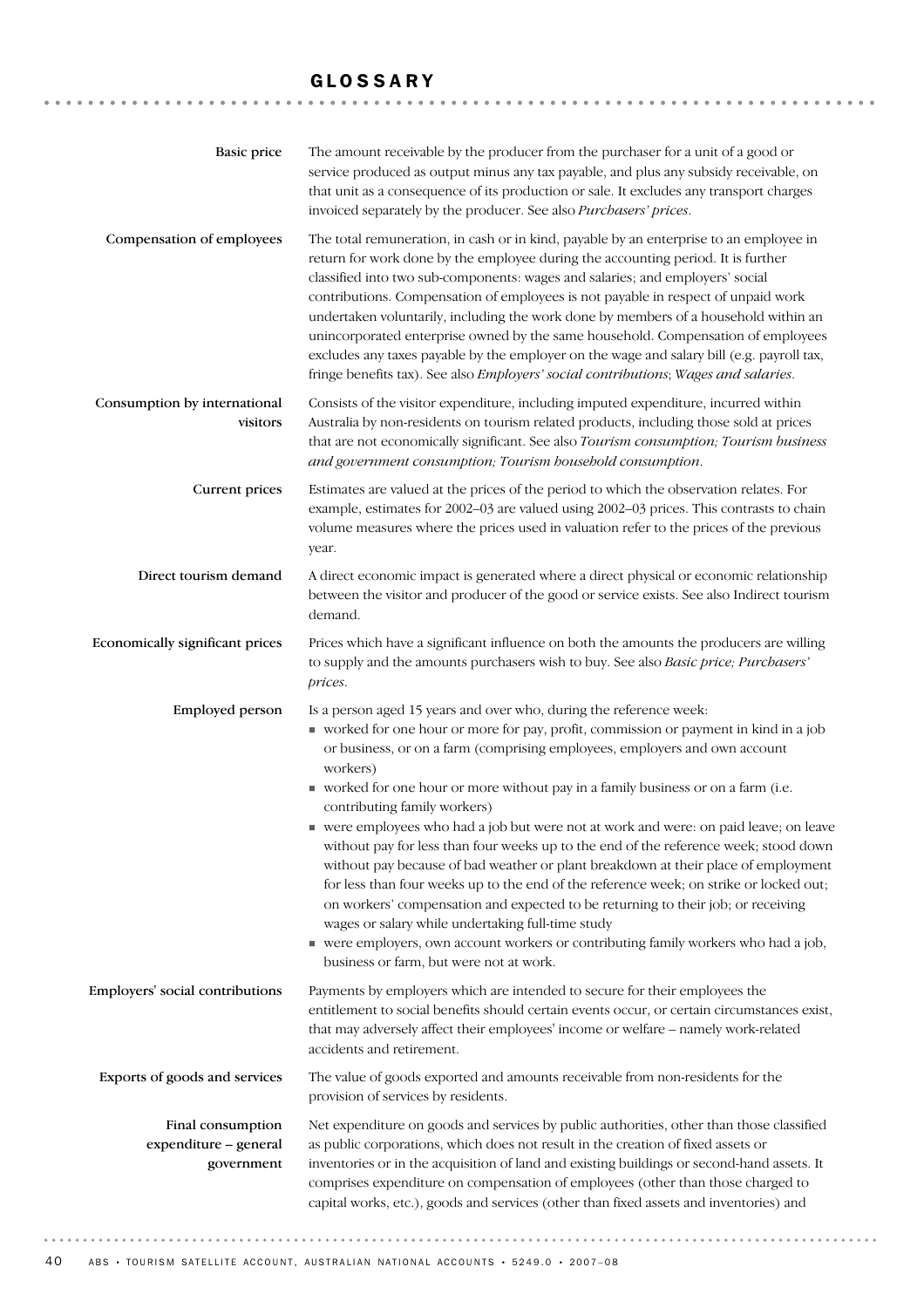| Final consumption<br>expenditure - general<br>government continued | consumption of fixed capital. Expenditure on repair and maintenance of roads is<br>included. Fees, etc., charged by general government bodies for goods sold and services<br>rendered are offset against purchases. Net expenditure overseas by general government<br>bodies and purchases from public corporations are included. Expenditure on defence<br>assets that are used in a fashion similar to civilian assets is classified as gross fixed capital<br>formation; expenditure on weapons of destruction and weapon delivery systems is<br>classified as final consumption expenditure.                                                                                                                                                                                                                                                                                                                                                    |
|--------------------------------------------------------------------|-----------------------------------------------------------------------------------------------------------------------------------------------------------------------------------------------------------------------------------------------------------------------------------------------------------------------------------------------------------------------------------------------------------------------------------------------------------------------------------------------------------------------------------------------------------------------------------------------------------------------------------------------------------------------------------------------------------------------------------------------------------------------------------------------------------------------------------------------------------------------------------------------------------------------------------------------------|
| Final consumption<br>expenditure - households                      | Net expenditure on goods and services by persons and expenditure of a current nature<br>by private non-profit institutions serving households. This item excludes expenditures by<br>unincorporated businesses and expenditures on assets by non-profit institutions<br>(included in gross fixed capital formation). Also excluded is expenditure on maintenance<br>of dwellings (treated as intermediate expenses of private enterprises), but personal<br>expenditure on motor vehicles and other durable goods and the imputed rent of<br>owner-occupied dwellings are included. The value of 'backyard' production (including<br>food produced and consumed on farms) is included in household final consumption<br>expenditure and the payment of wages and salaries in kind (e.g. food and lodging<br>supplied free to employees) is counted in both household income and household final<br>consumption expenditure.                         |
| Gross domestic product (GDP)                                       | Is the total market value of goods and services produced in Australia within a given<br>period after deducting the cost of goods and services used up in the process of<br>production but before deducting allowances for the consumption of fixed capital. Thus<br>gross domestic product, as here defined, is 'at market prices'. It is equivalent to gross<br>national expenditure plus exports of goods and services less imports of goods and<br>services. Gross farm product is that part of gross domestic product which arises from<br>production in agriculture and services to agriculture. Gross non-farm product arises from<br>production in all other industries.                                                                                                                                                                                                                                                                     |
| Gross fixed capital formation                                      | Expenditure on fixed assets - dwellings, other buildings and structures, machinery and<br>equipment, livestock, intangible fixed assets and ownership transfer costs. The<br>machinery and equipment category includes plant, machinery, equipment, vehicles, etc.<br>Expenditure on repair and maintenance of fixed assets is excluded, being chargeable to<br>the production account. Additions to fixed assets are regarded as capital formation. Also<br>included is compensation of employees and other costs paid by private enterprise in<br>connection with own-account capital formation. Expenditure on dwellings, other<br>buildings and structures, and machinery and equipment is measured as expenditure on<br>new and second-hand assets, less sales of existing assets. Ownership transfer costs<br>comprise stamp duty, real estate agents' fees and sales commissions, conveyancing fees<br>and miscellaneous government charges. |
| Gross mixed income of<br>unincorporated enterprise                 | The surplus or deficit accruing from production by unincorporated enterprises. It<br>includes elements of both compensation of employees (returns on labour inputs) and<br>operating surplus (returns on capital inputs).                                                                                                                                                                                                                                                                                                                                                                                                                                                                                                                                                                                                                                                                                                                           |
| Gross operating surplus                                            | The operating surplus accruing to all enterprises, except unincorporated enterprises,<br>from their operations in Australia. It is the excess of gross output over the sum of<br>intermediate consumption, compensation of employees, and taxes less subsidies on<br>production and imports. It is calculated before deduction of consumption of fixed<br>capital, dividends, interest, royalties and land rent, and direct taxes payable, but after<br>deducting the inventory valuation adjustment. Gross operating surplus is also calculated<br>for general government and it equals general government's consumption of fixed capital.                                                                                                                                                                                                                                                                                                         |
| Gross value added                                                  | The value of output at basic prices minus the value of intermediate consumption at<br>purchasers' prices. The term is used to describe gross product by industry and by sector.<br>Basic prices valuation of output removes the distortion caused by variations in the<br>incidence of commodity taxes and subsidies across the output of individual industries.<br>See also Intermediate consumption; Output.                                                                                                                                                                                                                                                                                                                                                                                                                                                                                                                                      |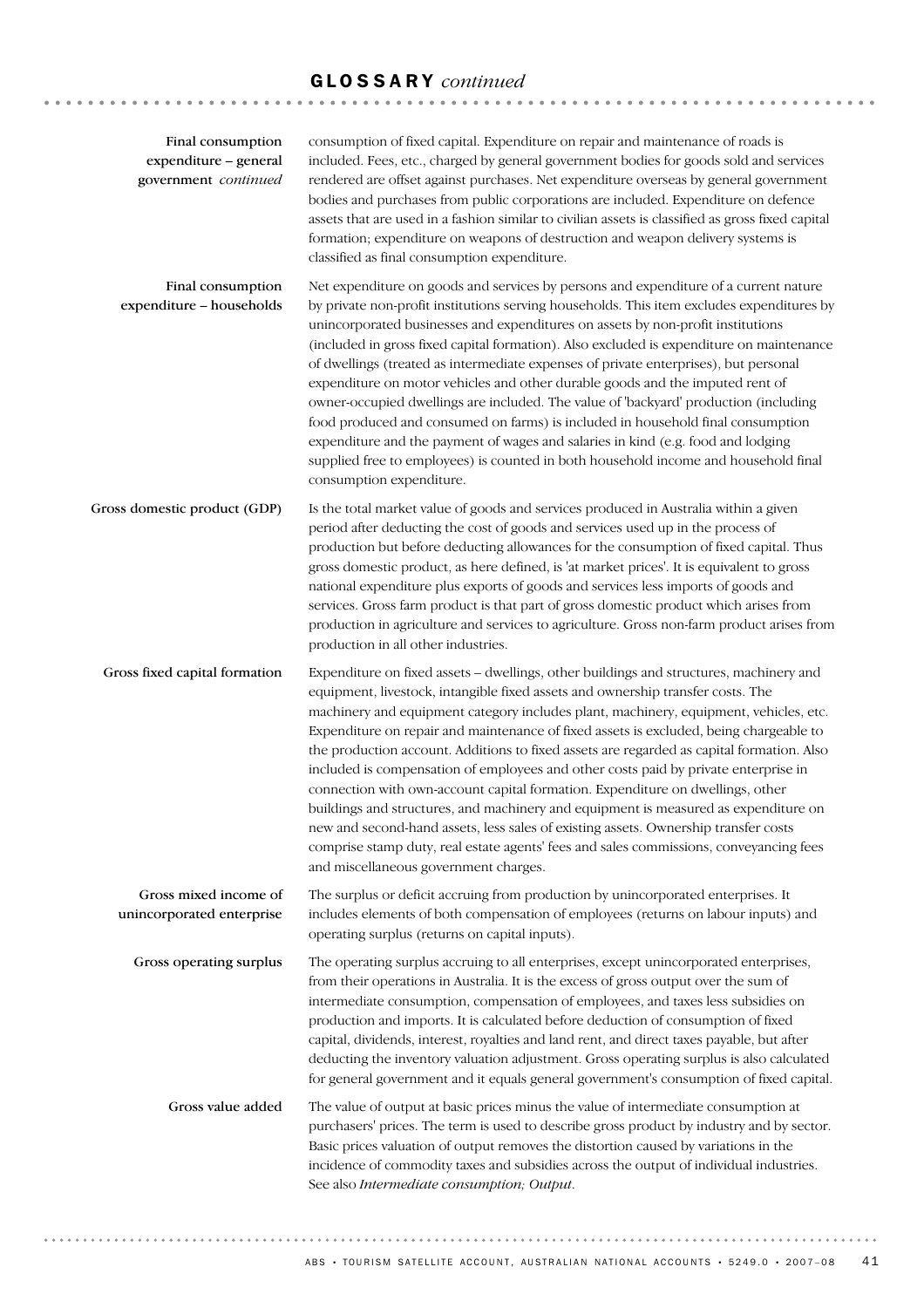| Imports of goods and services                     | The value of goods imported and amounts payable to non-residents for the provision of<br>services to residents.                                                                                                                                                                                                                                                                                                                                                                                                                                                                                                                                                                                                                                                                                                                                     |
|---------------------------------------------------|-----------------------------------------------------------------------------------------------------------------------------------------------------------------------------------------------------------------------------------------------------------------------------------------------------------------------------------------------------------------------------------------------------------------------------------------------------------------------------------------------------------------------------------------------------------------------------------------------------------------------------------------------------------------------------------------------------------------------------------------------------------------------------------------------------------------------------------------------------|
| Indirect tourism demand                           | Includes downstream effects of tourism expenditure. For example, when a visitor buys a<br>meal, indirect tourism demand is generated for the food manufacturer, the transporter,<br>the electricity company etc., that provide the necessary inputs required to make the<br>meal. To fully measure indirect effects, account should also be taken of the effect of<br>changes in incomes which feed through to further changes in tourism demand. See also<br>Direct tourism demand.                                                                                                                                                                                                                                                                                                                                                                |
| Input-output table                                | An input-output table is a means of presenting a detailed analysis of the process of<br>production and the use of goods and services (products) and the income generated in<br>the production process; they can be either in the form of (a) supply and use tables or (b)<br>symmetric input-output tables.                                                                                                                                                                                                                                                                                                                                                                                                                                                                                                                                         |
| Intermediate consumption                          | Consists of the value of the goods and services consumed as inputs by a process of<br>production, excluding the consumption of fixed capital. See also Gross value added.                                                                                                                                                                                                                                                                                                                                                                                                                                                                                                                                                                                                                                                                           |
| Margin                                            | This is the difference between the resale price of a good and the cost to the retailer or<br>wholesaler of the good sold. A transport margin consists of the transport charges paid<br>separately by the purchaser in taking delivery of the good.                                                                                                                                                                                                                                                                                                                                                                                                                                                                                                                                                                                                  |
| Other taxes on production                         | Consists of all taxes that enterprises incur as a result of engaging in production, except<br>taxes on products. Other taxes on production include: taxes related to the payroll or<br>workforce numbers excluding compulsory social security contributions paid by<br>employers and any taxes paid by the employees themselves out of their wages or<br>salaries; recurrent taxes on land, buildings or other structures; some business and<br>professional licences where no service is provided by the Government in return; taxes on<br>the use of fixed assets or other activities; stamp duties; taxes on pollution; and taxes on<br>international transactions. See also Taxes less subsidies on production and imports and<br>Taxes less subsidies on products.                                                                             |
| Output                                            | This consists of those goods and services that are produced within an establishment that<br>become available for use outside that establishment, plus any goods and services<br>produced for own final use. See also Gross value added.                                                                                                                                                                                                                                                                                                                                                                                                                                                                                                                                                                                                             |
| Purchasers' price                                 | The purchaser's price is the amount paid by the purchaser, excluding any deductible tax,<br>in order to take delivery of a unit of a good or service at the time and place required by<br>the purchaser. The purchaser's price of a good includes any transport charges paid<br>separately by the purchaser to take delivery at the required time and place. See also<br>Basic prices; Economically significant prices.                                                                                                                                                                                                                                                                                                                                                                                                                             |
| Taxes less subsidies on<br>production and imports | Defined as 'taxes on products' plus 'other taxes on production' less 'subsidies on<br>products' less 'other subsidies on production'. The taxes do not include any taxes on the<br>profits or other income received by an enterprise. They are payable irrespective of the<br>profitability of the production process. They may be payable on the land, fixed assets or<br>labour employed in the production process, or on certain activities or transactions. See<br>also Other taxes on production and Taxes on products.                                                                                                                                                                                                                                                                                                                        |
| Taxes less subsidies on<br>products               | A tax or subsidy on a product is payable per unit of a good or service. The tax or subsidy<br>may be a specific amount of money per unit of quantity of a good or service (quantity<br>being measured either in terms of discrete units or continuous physical variables such as<br>volume, weight, strength, distance, time, etc.), or it may be calculated ad valorem as a<br>specified percentage of the price per unit or value of the goods or services transacted. A<br>tax or subsidy on a product usually becomes payable when the product is produced, sold<br>or imported, but it may also become payable in other circumstances, such as when a<br>good is exported, leased, transferred, delivered, or used for own consumption or own<br>capital formation. See also Other taxes on production and Taxes on production and<br>imports. |

42 ABS • TOURISM SATELLITE ACCOUNT, AUSTRALIAN NATIONAL ACCOUNTS • 5249.0 • 2007-08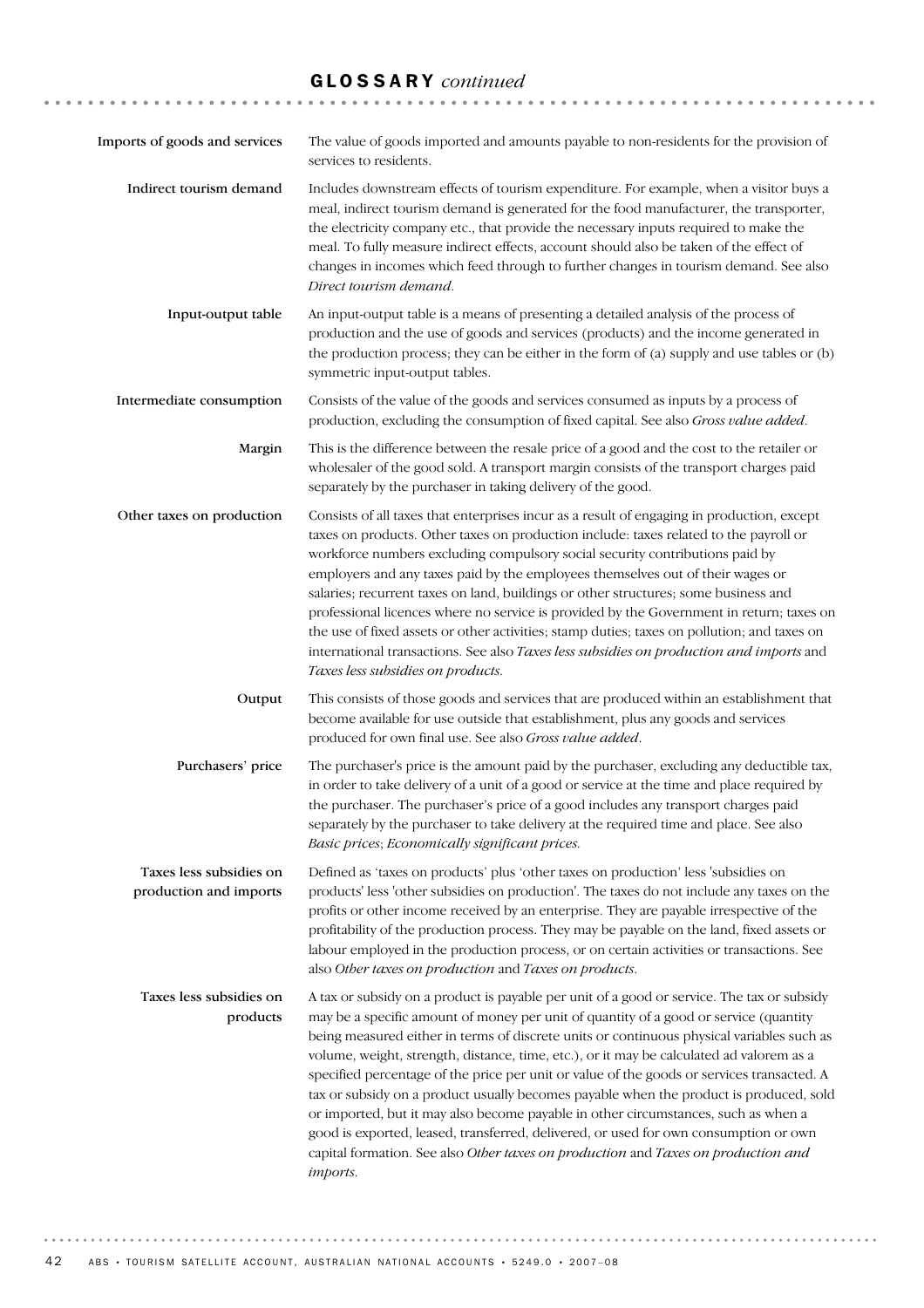| Tourism                                        | Comprises the activities of persons travelling to and staying in places outside their usual<br>environment for not more than one consecutive year for leisure, business and other<br>purposes not related to the exercise of an activity remunerated from within the place<br>visited.                                                                                                                                                                                                                                                                                                              |
|------------------------------------------------|-----------------------------------------------------------------------------------------------------------------------------------------------------------------------------------------------------------------------------------------------------------------------------------------------------------------------------------------------------------------------------------------------------------------------------------------------------------------------------------------------------------------------------------------------------------------------------------------------------|
| Tourism business and<br>government consumption | Consists of the visitor expenditure, including imputed expenditure, incurred within<br>Australia by resident businesses or governments, on tourism related products.                                                                                                                                                                                                                                                                                                                                                                                                                                |
| Tourism characteristic<br>industries           | Are those industries that would either cease to exist in their present form, producing<br>their present product(s), or would be significantly affected if tourism were to cease. In<br>the Australian Tourism Satellite Account, for an industry to be 'characteristic', at least 25<br>per cent of its output must be consumed by visitors.                                                                                                                                                                                                                                                        |
| Tourism characteristic<br>products             | These are defined in the international TSA standards as those products which represent<br>an important part of tourism consumption, or for which a significant proportion of the<br>sales are to visitors. In the Australian TSA, for a product to be 'characteristic' it must<br>account for at least 10 per cent of total tourism consumption and/or at least 25 per cent<br>of the total output of the product must be consumed by visitors.                                                                                                                                                     |
| Tourism connected industries                   | Are those, other than tourism characteristic industries, for which a tourism related<br>product is directly identifiable (primary) to, and where the products are consumed by<br>visitors in volumes which are significant for the visitor and/or the producer. All other<br>industries are classified as non-tourism industries, though some of their products may be<br>consumed by visitors and are included in the calculation of tourism gross value added<br>and tourism GDP.                                                                                                                 |
| Tourism connected products                     | Are those that are consumed by visitors but are not considered as tourism characteristic<br>products. All other products in the supply and use table not consumed by visitors are<br>classified as 'all other goods and services' in the TSA.                                                                                                                                                                                                                                                                                                                                                       |
| Tourism consumption                            | Is the total consumption made by a visitor or on behalf of a visitor for and during his/her<br>trip and stay at the destination. See Tourism business and government consumption,<br>Tourism bousebold consumption, and Consumption by international visitors.                                                                                                                                                                                                                                                                                                                                      |
| <b>Tourism GDP</b>                             | Is tourism gross value added plus taxes paid less subsidies received on tourism related<br>products as these are reflected in prices that visitors actually pay. Tourism GDP will<br>generally have a higher value than tourism value added. Tourism GDP is a satellite<br>account construct to enable a direct comparison with the most widely recognised<br>national accounting aggregate, GDP. While it is useful in this context, the tourism gross<br>value added measure should be used when making comparisons with other industries or<br>between countries. See Tourism gross value added. |
| Tourism gross value added                      | Measures the value of tourism gross output at basic prices by all industries which supply<br>tourism products, less the value of the inputs used in producing these tourism products.<br>This measure is directly comparable with the value added of 'conventional' industries<br>such as mining and manufacturing and should also be used for comparisons across<br>countries. See Tourism GDP.                                                                                                                                                                                                    |
| Tourism household<br>consumption               | Consists of the visitor expenditure, including imputed expenditure, incurred within<br>Australia by resident households on tourism related products, including those sold at<br>prices that are not economically significant. See Tourism consumption.                                                                                                                                                                                                                                                                                                                                              |
| Tourism industry ratio                         | This is the proportion of the total value added of an industry which is related to tourism.                                                                                                                                                                                                                                                                                                                                                                                                                                                                                                         |
| Tourism product ratio                          | This is the proportion of the total supply of a product which is consumed by visitors.                                                                                                                                                                                                                                                                                                                                                                                                                                                                                                              |
| Tourism trip                                   | This is defined in the international TSA standards as those trips which are taken by<br>visitors.                                                                                                                                                                                                                                                                                                                                                                                                                                                                                                   |
| Usual environment                              | This is made up of one or more areas in which a person undertakes their regular<br>activities such as their residence, place of work, place of study and other places<br>frequently visited. The usual environment criteria has two dimensions. Frequency means<br>places that are visited on a routine basis (at least once a week) are considered part of a                                                                                                                                                                                                                                       |
|                                                |                                                                                                                                                                                                                                                                                                                                                                                                                                                                                                                                                                                                     |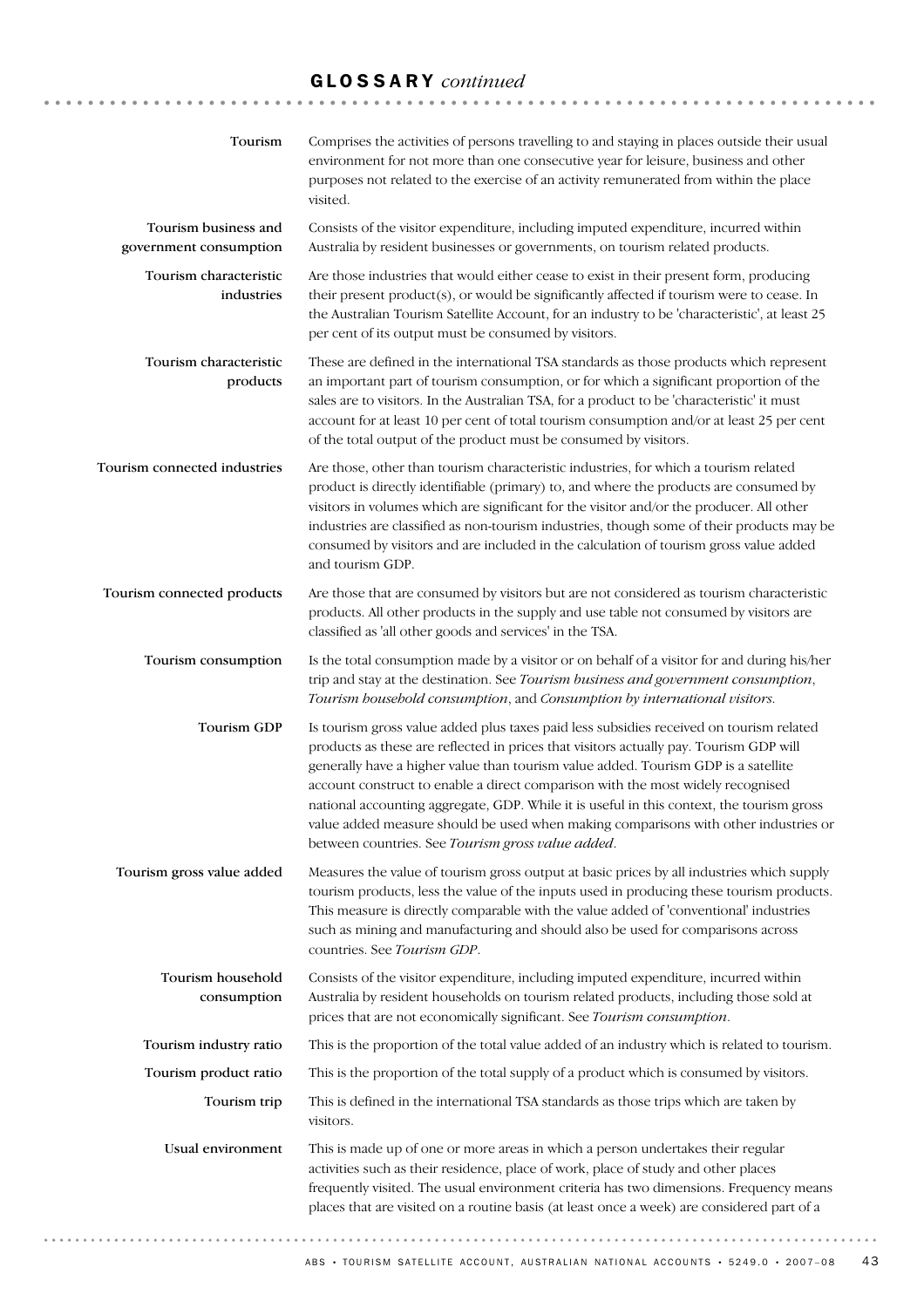| Usual environment continued | person's usual environment, even if the place visited is located a considerable distance<br>from place of residence. Distance means locations close (up to 40 kilometres from home<br>for overnight trips and up to 50 kilometres from home (round trip) for day trips) to the<br>place of residence of a person are also included in their usual environment.                                                                                                                                                                                                                                                                                                                                                                                                     |
|-----------------------------|--------------------------------------------------------------------------------------------------------------------------------------------------------------------------------------------------------------------------------------------------------------------------------------------------------------------------------------------------------------------------------------------------------------------------------------------------------------------------------------------------------------------------------------------------------------------------------------------------------------------------------------------------------------------------------------------------------------------------------------------------------------------|
| <b>Visitor</b>              | A visitor is defined as 'any person travelling to a place other than that of his/her usual<br>environment for less than twelve months and whose main purpose of trip is other than<br>the exercise of an activity remunerated from within the place visited'.                                                                                                                                                                                                                                                                                                                                                                                                                                                                                                      |
| Wages and salaries          | Consist of amounts payable in cash including the value of any social contributions,<br>income taxes, etc., payable by the employee even if they are actually withheld by the<br>employer for administrative convenience or other reasons and paid directly to social<br>insurance schemes, tax authorities, etc., on behalf of the employee. Wages and salaries<br>may be paid as remuneration in kind instead of, or in addition to, remuneration in cash.<br>Separation, termination and redundancy payments are also included in wages and<br>salaries. Wages and salaries are also measured as far as possible on an accrual rather than<br>a strict cash basis. See also <i>Employers' social contributions</i> ; <i>Compensation of</i><br><i>employees.</i> |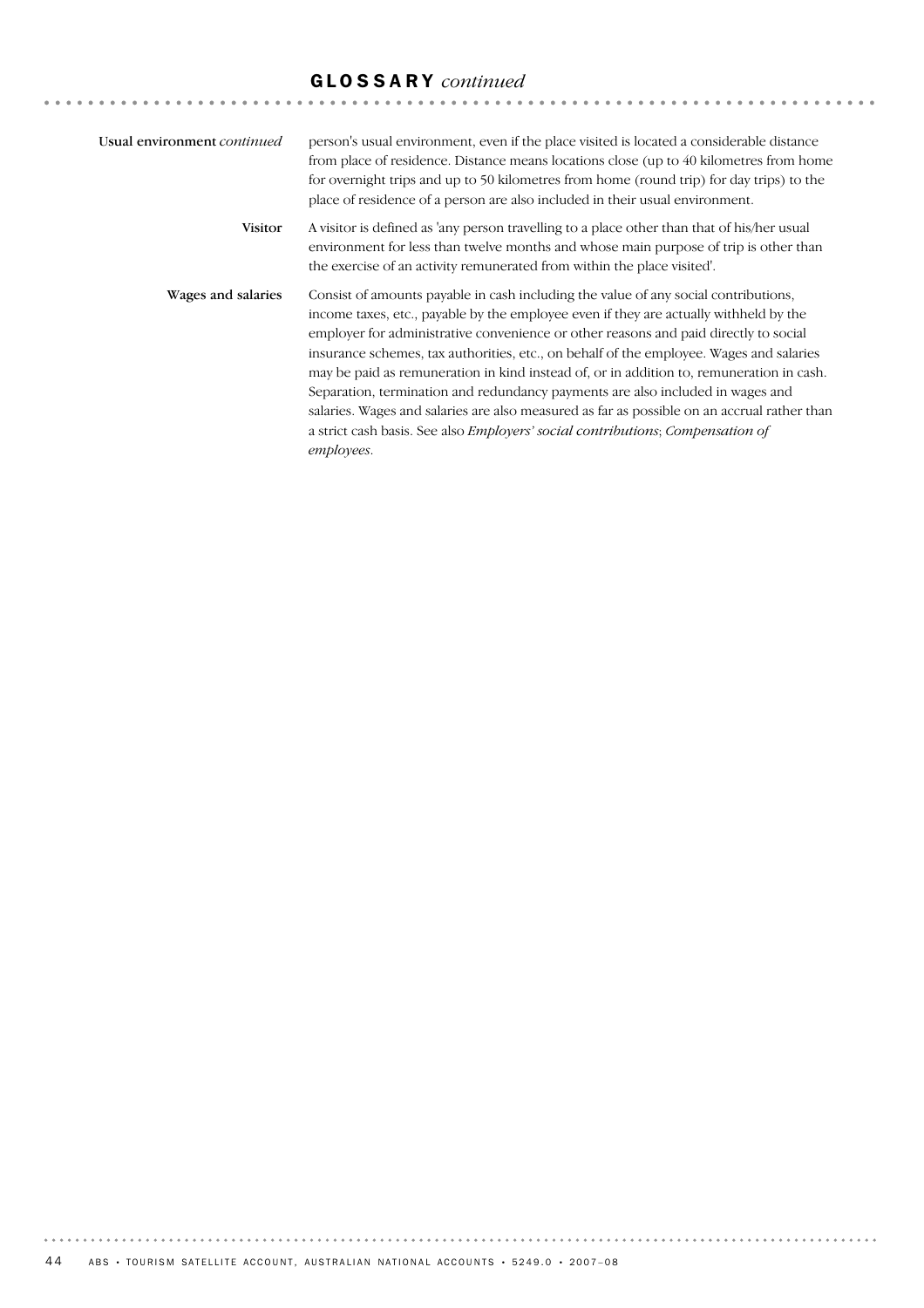#### BIBLIOGRAPHY

. . . . . . . . . . . . . . . .

|                         | Australian Bureau of Statistics, <i>Accommodation Services, Australia, 2003–04</i> (cat. no. |
|-------------------------|----------------------------------------------------------------------------------------------|
| 8695.0), ABS, Canberra. |                                                                                              |

- Australian Bureau of Statistics, *Attendance at Selected Cultural Venues and Events*, various issues, (cat. no. 4114.0), ABS, Canberra.
- Australian Bureau of Statistics, *Australian National Accounts: Input-Output Tables – Electronic Publication, 2001–02* (cat. no. 5209.0.55.001), ABS, Canberra.
- Australian Bureau of Statistics, *Australian National Accounts: National Income, Expenditure and Product* (cat. no. 5206.0), ABS, Canberra.
- Australian Bureau of Statistics, *Australian National Accounts: Tourism Satellite Account 1997-98* (cat. no. 5249.0), ABS, Canberra.
- Australian Bureau of Statistics, *Balance of Payments and International Investment Position, Australia* (cat. no. 5302.0), ABS, Canberra.
- Australian Bureau of Statistics, *Cafes and Restaurants, Australia, 2003–04* (cat. no. 8655.0), ABS, Canberra.
- Australian Bureau of Statistics, *Casinos, 2000–01* (cat. no. 8683.0), ABS, Canberra.
- Australian Bureau of Statistics, *Clubs, Pubs, Taverns, and Bars, Australia, 2004–05* (cat. no. 8687.0), ABS, Canberra.
- Australian Bureau of Statistics, *Commercial Art Galleries, Australia, 1999–2000* (cat. no 8651.0), ABS, Canberra.
- Australian Bureau of Statistics, *Directory of Tourism Statistics 2000* (cat. no. 1130.0), ABS, Canberra.
- Australian Bureau of Statistics, *Gambling Services, Australia, 2004–05* (cat. no 8684.0), ABS, Canberra.
- Australian Bureau of Statistics, *Hire Services, Australia, 2002–03* (cat. no 8567.0), ABS, Canberra.
- Australian Bureau of Statistics, *Household Expenditure Survey, Summary of Results, Australia, 2003–04* (cat. no. 6530.0), ABS, Canberra
- Australian Bureau of Statistics, *Labour Force, Australia, Detailed Electronic Delivery* (cat. no. 6291.0.55.001), ABS, Canberra.
- Australian Bureau of Statistics, *Libraries and Museums, Australia, 1996–97* (cat. no. 8649.0), ABS, Canberra.
- Australian Bureau of Statistics, *Museums, Australia, 2003–04* (cat. no. 8560.0), ABS, Canberra.
- Australian Bureau of Statistics, *Overseas Arrivals and Departures* (cat. no. 3401.0), ABS, Canberra.
- Australian Bureau of Statistics, *Performing Arts, Australia, 2002–03* (cat. no 8697.0), ABS, Canberra.
- Australian Bureau of Statistics, *Public Libraries, Australia, 2003–04* (cat. no. 8561.0), ABS, Canberra.
- Australian Bureau of Statistics, *Retail Trade, Australia* (cat. no. 8501.0), ABS, Canberra.
- Australian Bureau of Statistics, *Sports and Physical Recreation Services, Australia, 2004–05* (cat. no. 8686.0), ABS, Canberra.
- Australian Bureau of Statistics, *Television, Film and Video Production, Australia, 2002–03* (cat. no. 8679.0), ABS, Canberra.
- Australian Bureau of Statistics, *Tourism Indicators, Australia* (cat. no. 8634.0), ABS, Canberra.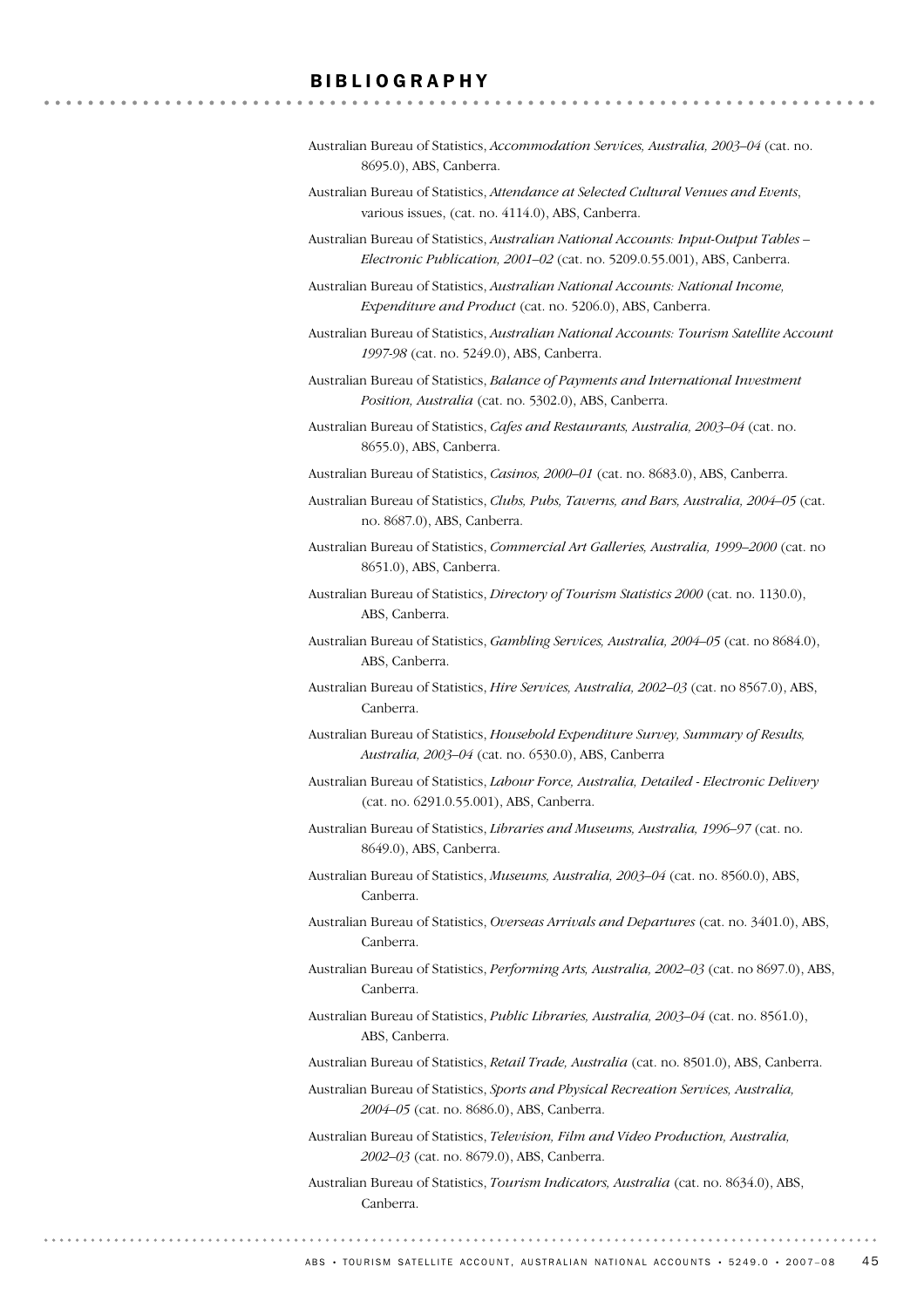#### BIBLIOGRAPHY *continued*

- Australian Bureau of Statistics, *Tourist Accommodation, Australia* (cat. no. 8635.0), ABS, Canberra.
- Australian Bureau of Statistics, T*ravel Agency Services, Australia, 2003–04* (cat. no. 8653.0), ABS, Canberra.
- Australian Casino Association report by ACIL Tasman, *Casino Industry Survey 2001–02: Summary of Results*.
- Australian Customs Service, Annual Report, various issues, Canberra.
- Australian International Education Foundation, *1997 Survey of International Students Studying in Australia*, Australian Government Printing Service, Canberra, 1998.
- Budget Strategy and Outlook, various issues, Budget Papers, Canberra.
- Commission for European Communities, International Monetary Fund, Organisation for Economic Co-operation and Development, United Nations and World Bank, *System of National Accounts 1993*, Brussels/Luxemburg, New York, Paris, Washington D.C. 1993.
- Department of Defence, Defence Annual Report, various issues, Canberra.
- Organisation for Economic Co-operation and Development, *Measuring the Role of Tourism in OECD Economies: The OECD Manual on Tourism Satellite Accounts and Employment*, OECD, Paris, 2000.
- Organisation for Economic Co-operation and Development (OECD), the Statistical Office of the European Communities (Eurostat), the United Nations (UN), and the World Tourism Organisation (WTO), *Tourism Satellite Account: Recommended Methodological References*, Brussels/Luxemburg, Madrid, New York, Paris, 2001.
- The University of Queensland Australia, *Final Report of the Survey of International Students' Spending in Australia*, The University of Queensland Social Research Centre (UQSRC), 2005.
- Tourism Research Australia, *Travel by Australians: Quarterly results of the National Visitor Survey*, Tourism Australia, Canberra.
- Tourism Research Australia, *International Visitors in Australia: Quarterly Results of the International Visitor Survey*, Tourism Australia, Canberra.
- Tourism Research Australia, Tourism Research Report *Indirect Economic Contribution of Tourism to Australia*, 1998-1999 to 2003-2004.
- Tourism Research Australia (formerly Bureau of Tourism Research), *Meetings Make Their Mark: Characteristics and Economic Contribution of Australia's Meetings and Exhibition Sector*, Occasional Paper no. 26, 1999.
- World Tourism Organisation, *Tourism Satellite Account (TSA): The Conceptual Framework, June 1999*, Enzo Paci World Conference on the Measurement of the Economic Impact of Tourism, Nice, France, 15 – 18 June, 1999.